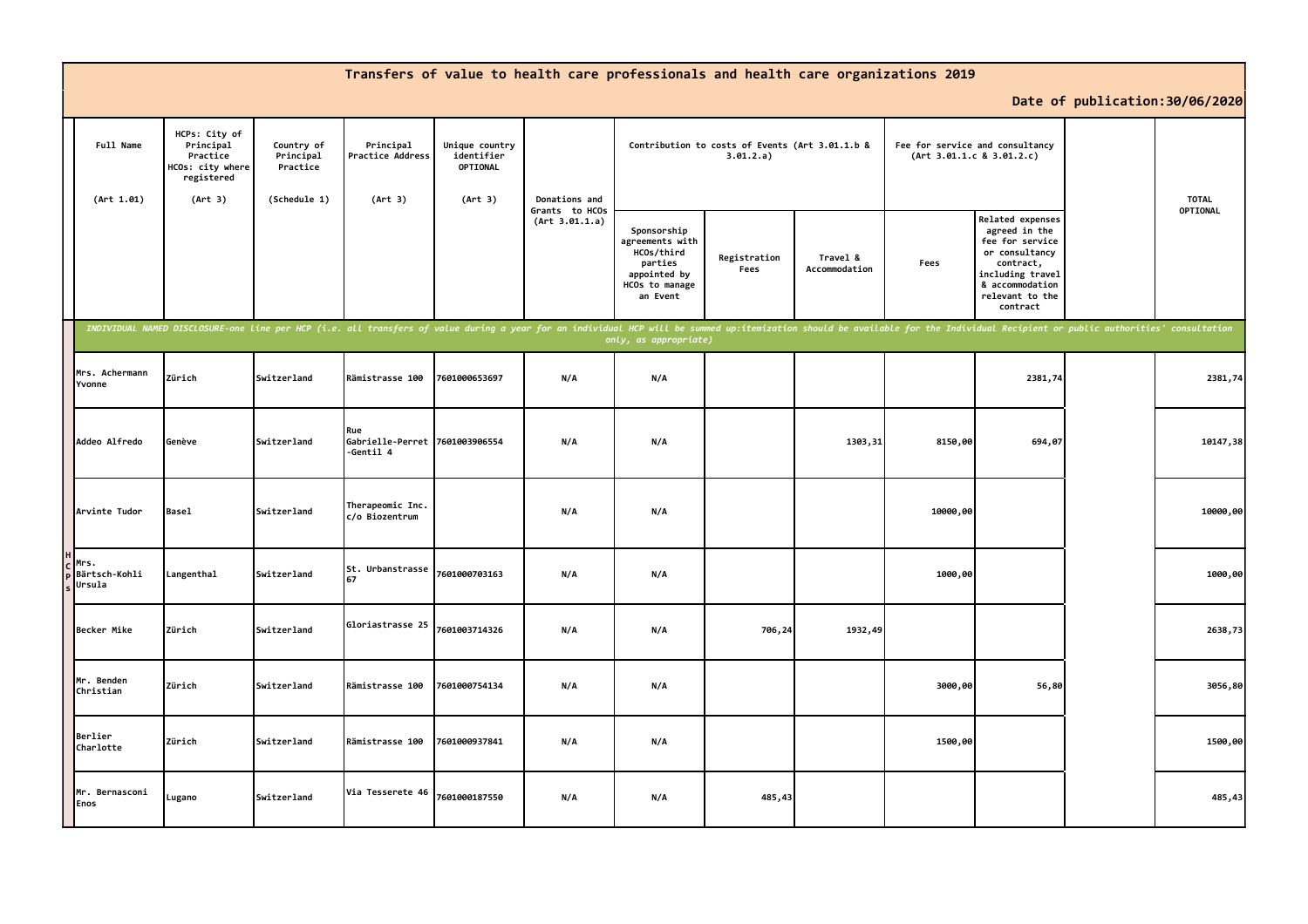| Full Name<br>(Art 1.01)        | HCPs: City of<br>Principal<br>Practice<br>HCOs: city where<br>registered<br>(Art 3) | Country of<br>Principal<br>Practice<br>(Schedule 1) | Principal<br>Practice Address<br>(Art 3) | Unique country<br>identifier<br>OPTIONAL<br>(Art 3)                                                                                                                                                                            | Donations and                    |                                                                                                       | Contribution to costs of Events (Art 3.01.1.b &<br>3.01.2.a) |                           |          | Fee for service and consultancy<br>(Art 3.01.1.c 8 3.01.2.c)                                                                                                     | <b>TOTAL</b> |
|--------------------------------|-------------------------------------------------------------------------------------|-----------------------------------------------------|------------------------------------------|--------------------------------------------------------------------------------------------------------------------------------------------------------------------------------------------------------------------------------|----------------------------------|-------------------------------------------------------------------------------------------------------|--------------------------------------------------------------|---------------------------|----------|------------------------------------------------------------------------------------------------------------------------------------------------------------------|--------------|
|                                |                                                                                     |                                                     |                                          |                                                                                                                                                                                                                                | Grants to HCOs<br>(Art 3.01.1.a) | Sponsorship<br>agreements with<br>HCOs/third<br>parties<br>appointed by<br>HCOs to manage<br>an Event | Registration<br>Fees                                         | Travel &<br>Accommodation | Fees     | <b>Related expenses</b><br>agreed in the<br>fee for service<br>or consultancy<br>contract,<br>including travel<br>& accommodation<br>relevant to the<br>contract | OPTIONAL     |
|                                |                                                                                     |                                                     |                                          | INDIVIDUAL NAMED DISCLOSURE-one line per HCP (i.e. all transfers of value during a year for an individual HCP will be summed up:itemization should be available for the Individual Recipient or public authorities' consultati |                                  |                                                                                                       |                                                              |                           |          |                                                                                                                                                                  |              |
| Mr. Bernhard<br>Jürg           | Solothurn                                                                           | Switzerland                                         | Hauptbahnhofstra<br>$sse$ 12             | 7601000149695                                                                                                                                                                                                                  | N/A                              | N/A                                                                                                   | 76,75                                                        | 327,20                    |          |                                                                                                                                                                  | 403,95       |
| Betticher Daniel Fribourg      |                                                                                     | Switzerland                                         | Chemin des<br>Pensionnats 2-6            | 7601000087362                                                                                                                                                                                                                  | N/A                              | N/A                                                                                                   |                                                              |                           | 1500,00  |                                                                                                                                                                  | 1500,00      |
| Mr. Biedermann<br>Luc          | Zürich                                                                              | Switzerland                                         | Rämistrasse 100                          | 7601000741264                                                                                                                                                                                                                  | N/A                              | N/A                                                                                                   |                                                              |                           | 1500,00  | 6229,08                                                                                                                                                          | 7729,08      |
| Mr. Biro Peter                 | Zürich                                                                              | Switzerland                                         | Rämistrasse 100                          | 7601000221834                                                                                                                                                                                                                  | N/A                              | N/A                                                                                                   | 141,49                                                       | 5794,61                   | 14500,00 |                                                                                                                                                                  | 20436,10     |
| Dr. Blaser<br>Samuel           | Chêne-Bougeries                                                                     | Switzerland                                         | Route de Chêne<br>110                    | 7601000880079                                                                                                                                                                                                                  | N/A                              | N/A                                                                                                   | 522,93                                                       | 928,06                    |          |                                                                                                                                                                  | 1450,99      |
| Brand Stephan                  | St. Gallen                                                                          | Switzerland                                         | Rorschacher<br>Strasse 95                | 7601003728033                                                                                                                                                                                                                  | N/A                              | N/A                                                                                                   | 1046,40                                                      | 2754,46                   |          |                                                                                                                                                                  | 3800,86      |
| Mr. Braun<br>Dominique         | Zürich                                                                              | Switzerland                                         | Rämistrasse 100                          | 7601000725691                                                                                                                                                                                                                  | N/A                              | N/A                                                                                                   | 485,43                                                       |                           | 1500,00  |                                                                                                                                                                  | 1985,43      |
| Dr. Bressoud<br>Albéric        | Lausanne                                                                            | Switzerland                                         | Avenue du Servan<br>4-6                  | 7601000010599                                                                                                                                                                                                                  | N/A                              | N/A                                                                                                   |                                                              |                           | 1500,00  |                                                                                                                                                                  | 1500,00      |
| Mrs.<br>Brühwiler-Fux<br>Karin | Glarus                                                                              | Switzerland                                         | Burgstrasse 99                           | 7601001332485                                                                                                                                                                                                                  | N/A                              | N/A                                                                                                   |                                                              |                           | 800,00   |                                                                                                                                                                  | 800,00       |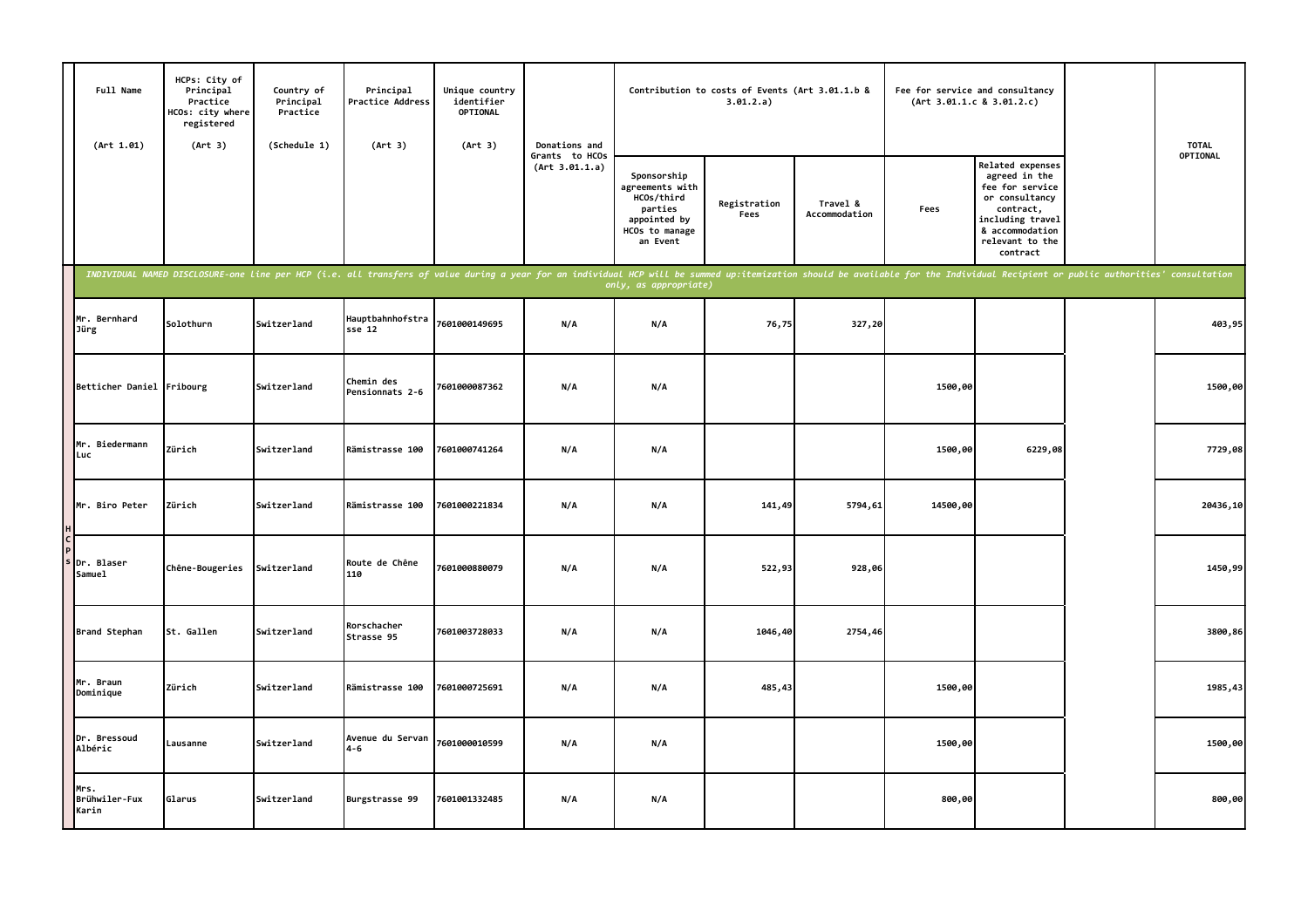| Full Name<br>(Art 1.01)                          | HCPs: City of<br>Principal<br>Practice<br>HCOs: city where<br>registered<br>(Art 3) | Country of<br>Principal<br>Practice<br>(Schedule 1) | Principal<br>Practice Address<br>(Art 3) | Unique country<br>identifier<br>OPTIONAL<br>(Art 3) | Donations and                    |                                                                                                                                                                                                                                                         | Contribution to costs of Events (Art 3.01.1.b &<br>3.01.2.a) |                           | Fee for service and consultancy<br>(Art 3.01.1.c 8 3.01.2.c) |                                                                                                                                                                  | <b>TOTAL</b> |
|--------------------------------------------------|-------------------------------------------------------------------------------------|-----------------------------------------------------|------------------------------------------|-----------------------------------------------------|----------------------------------|---------------------------------------------------------------------------------------------------------------------------------------------------------------------------------------------------------------------------------------------------------|--------------------------------------------------------------|---------------------------|--------------------------------------------------------------|------------------------------------------------------------------------------------------------------------------------------------------------------------------|--------------|
|                                                  |                                                                                     |                                                     |                                          |                                                     | Grants to HCOs<br>(Art 3.01.1.a) | Sponsorship<br>agreements with<br>HCOs/third<br>parties<br>appointed by<br>HCOs to manage<br>an Event                                                                                                                                                   | Registration<br>Fees                                         | Travel &<br>Accommodation | Fees                                                         | <b>Related expenses</b><br>agreed in the<br>fee for service<br>or consultancy<br>contract,<br>including travel<br>& accommodation<br>relevant to the<br>contract | OPTIONAL     |
|                                                  |                                                                                     |                                                     |                                          |                                                     |                                  | INDIVIDUAL NAMED DISCLOSURE-one line per HCP (i.e. all transfers of value during a year for an individual HCP will be summed up:itemization should be available for the Individual Recipient or public authorities' consultati<br>only, as appropriate) |                                                              |                           |                                                              |                                                                                                                                                                  |              |
| Mr. Brunner<br>Florian                           | Zürich                                                                              | Switzerland                                         | Forchstrasse 340                         | 7601000342706                                       | N/A                              | N/A                                                                                                                                                                                                                                                     | 76,75                                                        | 314,70                    |                                                              |                                                                                                                                                                  | 391,45       |
| Mr. Bühler Beat                                  | Schwyz                                                                              | Switzerland                                         | Waldeggstrasse<br>10                     | 7601000472588                                       | N/A                              | N/A                                                                                                                                                                                                                                                     |                                                              |                           | 300,00                                                       |                                                                                                                                                                  | 300,00       |
| Mrs.<br>Bührer-Münzenmai Winterthur<br>er Susann |                                                                                     | Switzerland                                         | Brauerstrasse 15                         | 7601002308328                                       | N/A                              | N/A                                                                                                                                                                                                                                                     |                                                              |                           | 800,00                                                       |                                                                                                                                                                  | 800,00       |
| Mrs. Bürki<br>Regula E.                          | Bern                                                                                | Switzerland                                         | Schönburgstrasse<br>19                   | 7601000740618                                       | N/A                              | N/A                                                                                                                                                                                                                                                     |                                                              |                           | 1500,00                                                      | 2100,00                                                                                                                                                          | 3600,00      |
| H Mr. Burri<br>C Emanuel                         | Liestal                                                                             | Switzerland                                         | Rheinstrasse 26                          | 7601000636003                                       | N/A                              | N/A                                                                                                                                                                                                                                                     |                                                              |                           | 1500,00                                                      |                                                                                                                                                                  | 1500,00      |
| Mr. Büttcher<br>Michael                          | Luzern                                                                              | Switzerland                                         | Spitalstrasse                            | 7601000756848                                       | N/A                              | N/A                                                                                                                                                                                                                                                     |                                                              |                           |                                                              | 4084,28                                                                                                                                                          | 4084,28      |
| Dr. Cerantola<br>Yannick                         | Lausanne                                                                            | Switzerland                                         | Avenue Bergières                         | 7601000544605                                       | N/A                              | N/A                                                                                                                                                                                                                                                     |                                                              |                           | 1500,00                                                      |                                                                                                                                                                  | 1500,00      |
| Dr. Chatelain<br>Fontanella<br>Vanessa           | Genolier                                                                            | Switzerland                                         | Route du Muids 3                         | 7601000641700                                       | N/A                              | N/A                                                                                                                                                                                                                                                     |                                                              |                           | 1500,00                                                      |                                                                                                                                                                  | 1500,00      |
| Dr. Comte Sophie Morges                          |                                                                                     | Switzerland                                         | Chemin du Crêt 2                         | 7601000656049                                       | N/A                              | N/A                                                                                                                                                                                                                                                     |                                                              |                           | 1000,00                                                      |                                                                                                                                                                  | 1000,00      |
| Mrs. Conen Anna                                  | Aarau                                                                               | Switzerland                                         | Tellstrasse 25                           | 7601000643308                                       | N/A                              | N/A                                                                                                                                                                                                                                                     | 877,63                                                       | 1564,52                   | 1500,00                                                      |                                                                                                                                                                  | 3942,15      |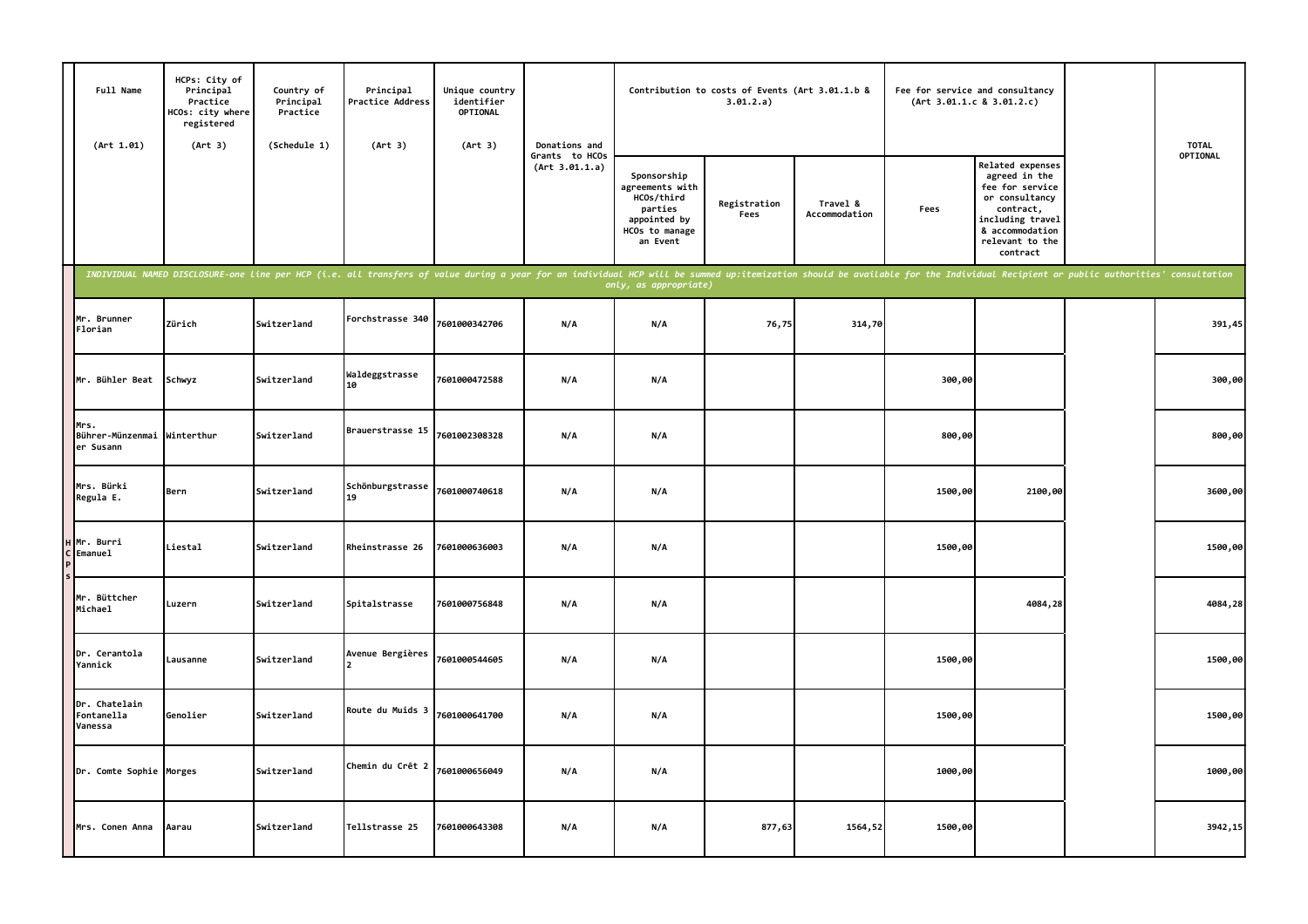| Full Name<br>(Art 1.01)                         | HCPs: City of<br>Principal<br>Practice<br>HCOs: city where<br>registered<br>(Art 3) | Country of<br>Principal<br>Practice<br>(Schedule 1) | Principal<br>Practice Address<br>(Art 3)                                                                                                                                                                                       | Unique country<br>identifier<br><b>OPTIONAL</b><br>(Art 3) | Donations and                    |                                                                                                       | Contribution to costs of Events (Art 3.01.1.b &<br>3.01.2.a) |                           | (Art 3.01.1.c 8 3.01.2.c) | Fee for service and consultancy                                                                                                                                  | <b>TOTAL</b> |
|-------------------------------------------------|-------------------------------------------------------------------------------------|-----------------------------------------------------|--------------------------------------------------------------------------------------------------------------------------------------------------------------------------------------------------------------------------------|------------------------------------------------------------|----------------------------------|-------------------------------------------------------------------------------------------------------|--------------------------------------------------------------|---------------------------|---------------------------|------------------------------------------------------------------------------------------------------------------------------------------------------------------|--------------|
|                                                 |                                                                                     |                                                     |                                                                                                                                                                                                                                |                                                            | Grants to HCOs<br>(Art 3.01.1.a) | Sponsorship<br>agreements with<br>HCOs/third<br>parties<br>appointed by<br>HCOs to manage<br>an Event | Registration<br>Fees                                         | Travel &<br>Accommodation | Fees                      | <b>Related expenses</b><br>agreed in the<br>fee for service<br>or consultancy<br>contract,<br>including travel<br>& accommodation<br>relevant to the<br>contract | OPTIONAL     |
|                                                 |                                                                                     |                                                     | INDIVIDUAL NAMED DISCLOSURE-one line per HCP (i.e. all transfers of value during a year for an individual HCP will be summed up:itemization should be available for the Individual Recipient or public authorities' consultati |                                                            |                                  | only, as appropriate)                                                                                 |                                                              |                           |                           |                                                                                                                                                                  |              |
| Cox Jason                                       | Luzern                                                                              | Switzerland                                         | Bleicherstrasse<br>29                                                                                                                                                                                                          |                                                            | N/A                              | N/A                                                                                                   |                                                              |                           | 1200,00                   |                                                                                                                                                                  | 1200,00      |
| Mrs. Curioni<br>Alessandra                      | Zürich                                                                              | Switzerland                                         | Rämistrasse 100                                                                                                                                                                                                                | 7601000813695                                              | N/A                              | N/A                                                                                                   |                                                              |                           | 1500,00                   |                                                                                                                                                                  | 1500,00      |
| Dr. Czarnetzki<br>Christoph                     | Lugano                                                                              | Switzerland                                         | Via Tesserete 46                                                                                                                                                                                                               | 7601000220134                                              | N/A                              | N/A                                                                                                   |                                                              |                           | 1500,00                   | 90,00                                                                                                                                                            | 1590,00      |
| Dardari Dured                                   | Clarens                                                                             | Switzerland                                         | Rue du Lac 142B                                                                                                                                                                                                                | 7601003677577                                              | N/A                              | N/A                                                                                                   |                                                              |                           | 1000,00                   |                                                                                                                                                                  | 1000,00      |
| Mr.<br>Desgrandchamps<br>Daniel                 | Baar                                                                                | Switzerland                                         | Lindenstrasse 10                                                                                                                                                                                                               | 7601000169594                                              | N/A                              | N/A                                                                                                   |                                                              |                           | 1000,00                   |                                                                                                                                                                  | 1000,00      |
| Mrs.<br>Diamantis-Karami Zürich<br>topoulou Eva |                                                                                     | Switzerland                                         | Hardturmstrasse<br>133, 5. Stock                                                                                                                                                                                               | 7601000737748                                              | N/A                              | N/A                                                                                                   |                                                              |                           | 1800,00                   |                                                                                                                                                                  | 1800,00      |
| Mr. Diem Stefan                                 | St. Gallen                                                                          | Switzerland                                         | Rorschacher<br>Strasse 95                                                                                                                                                                                                      | 7601000900197                                              | N/A                              | N/A                                                                                                   | 522,93                                                       | 928,06                    |                           |                                                                                                                                                                  | 1450,99      |
| Mrs. Dingeldein<br>Irene                        | Murten                                                                              | Switzerland                                         | Längmatt 32                                                                                                                                                                                                                    | 7601000086884                                              | N/A                              | N/A                                                                                                   |                                                              |                           | 1500,00                   |                                                                                                                                                                  | 1500,00      |
| Mr. Distler<br>Oliver                           | Zürich                                                                              | Switzerland                                         | Gloriastrasse 25                                                                                                                                                                                                               | 7601000713360                                              | N/A                              | N/A                                                                                                   |                                                              |                           | 1560,00                   |                                                                                                                                                                  | 1560,00      |
| Mr. Domenighetti<br>Guido                       | Locarno                                                                             | Switzerland                                         | Via all'Ospedale<br>14                                                                                                                                                                                                         | 7601000182180                                              | N/A                              | N/A                                                                                                   | 499,59                                                       | 1404,13                   |                           |                                                                                                                                                                  | 1903,72      |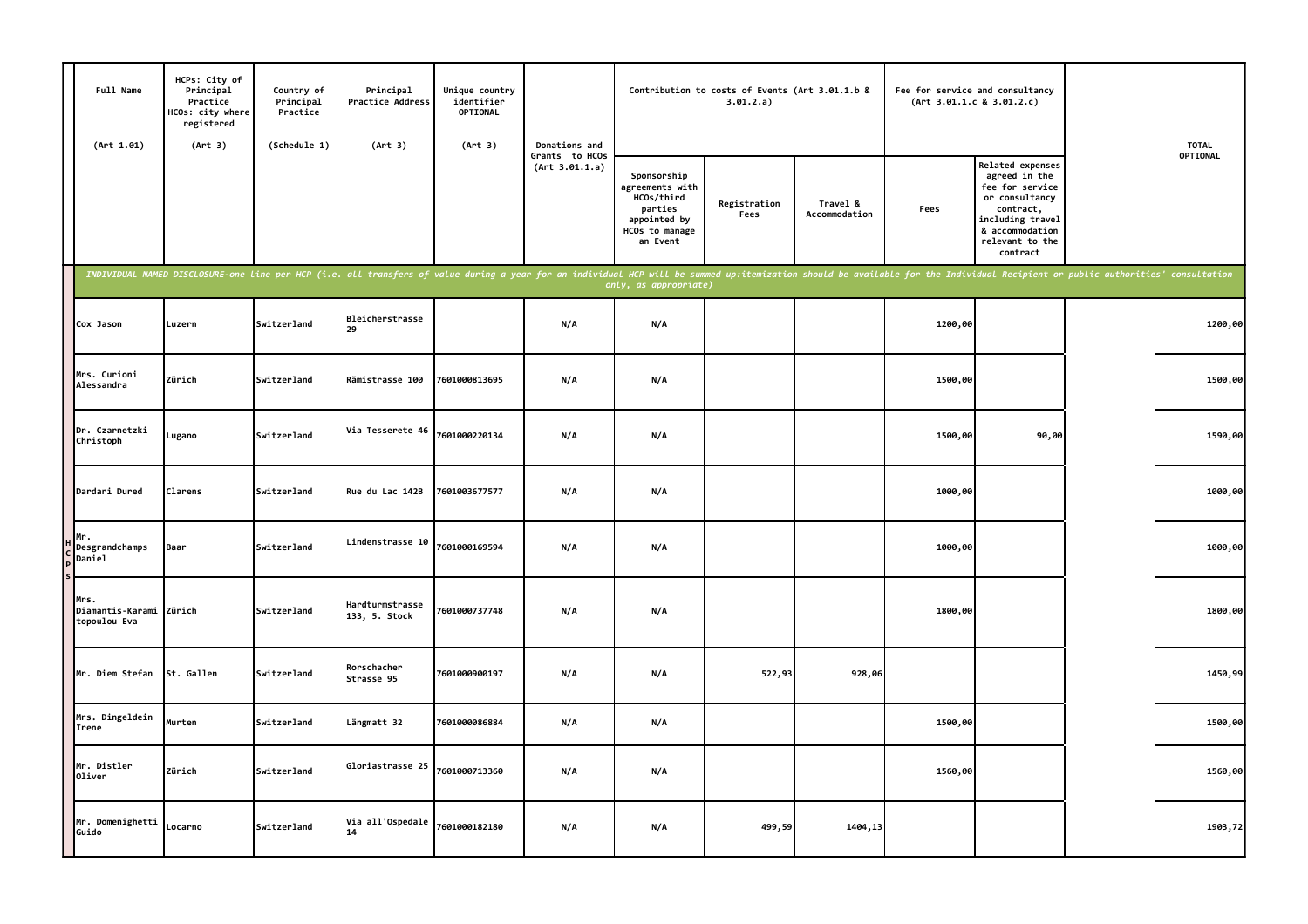| Full Name<br>(Art 1.01)     | HCPs: City of<br>Principal<br>Practice<br>HCOs: city where<br>registered<br>(Art 3) | Country of<br>Principal<br>Practice<br>(Schedule 1) | Principal<br><b>Practice Address</b><br>(Art 3)                             | Unique country<br>identifier<br>OPTIONAL<br>(Art 3)                                                                                                                                                                            | Donations and                    |                                                                                                       | Contribution to costs of Events (Art 3.01.1.b &<br>3.01.2.a) |                           |          | Fee for service and consultancy<br>(Art 3.01.1.c 8 3.01.2.c)                                                                                              | <b>TOTAL</b> |
|-----------------------------|-------------------------------------------------------------------------------------|-----------------------------------------------------|-----------------------------------------------------------------------------|--------------------------------------------------------------------------------------------------------------------------------------------------------------------------------------------------------------------------------|----------------------------------|-------------------------------------------------------------------------------------------------------|--------------------------------------------------------------|---------------------------|----------|-----------------------------------------------------------------------------------------------------------------------------------------------------------|--------------|
|                             |                                                                                     |                                                     |                                                                             |                                                                                                                                                                                                                                | Grants to HCOs<br>(Art 3.01.1.a) | Sponsorship<br>agreements with<br>HCOs/third<br>parties<br>appointed by<br>HCOs to manage<br>an Event | Registration<br>Fees                                         | Travel &<br>Accommodation | Fees     | Related expenses<br>agreed in the<br>fee for service<br>or consultancy<br>contract,<br>including travel<br>& accommodation<br>relevant to the<br>contract | OPTIONAL     |
|                             |                                                                                     |                                                     |                                                                             | INDIVIDUAL NAMED DISCLOSURE-one line per HCP (i.e. all transfers of value during a year for an individual HCP will be summed up:itemization should be available for the Individual Recipient or public authorities' consultati |                                  | only, as appropriate)                                                                                 |                                                              |                           |          |                                                                                                                                                           |              |
| Mr. Donath Marc             | <b>Basel</b>                                                                        | Switzerland                                         | Petersgraben 4                                                              | 7601000220868                                                                                                                                                                                                                  | N/A                              | N/A                                                                                                   |                                                              | 1308,49                   |          |                                                                                                                                                           | 1308,49      |
| Drepper Michael             | Meyrin                                                                              | Switzerland                                         | Avenue<br>Jacob-Daniel<br>Maillard 3                                        | 7601000765659                                                                                                                                                                                                                  | N/A                              | N/A                                                                                                   |                                                              |                           | 1500,00  |                                                                                                                                                           | 1500,00      |
| Drexel Heinz                | Bern                                                                                | Switzerland                                         | Inselspital<br>Bern,<br>Insel-Gruppe AG<br>Diverse<br>Freiburgstrasse<br>18 |                                                                                                                                                                                                                                | N/A                              | N/A                                                                                                   |                                                              | 7607,07                   |          | 633,93                                                                                                                                                    | 8241,00      |
| Mr. Dummer<br>Reinhard      | Zürich                                                                              | Switzerland                                         | Gloriastrasse 31                                                            | 7601000223623                                                                                                                                                                                                                  | N/A                              | N/A                                                                                                   |                                                              | 9387,86                   | 17500,00 | 88,14                                                                                                                                                     | 26976,00     |
| Mr. Egli Andreas Zürich     |                                                                                     | Switzerland                                         | Tièchestrasse 99                                                            | 7601000715999                                                                                                                                                                                                                  | N/A                              | N/A                                                                                                   |                                                              |                           | 2000,00  |                                                                                                                                                           | 2000,00      |
| Mrs. Elzi Luigia Bellinzona |                                                                                     | Switzerland                                         | Via Athos<br>Gallino                                                        | 7601000431677                                                                                                                                                                                                                  | N/A                              | N/A                                                                                                   | 392,20                                                       | 1195,62                   |          |                                                                                                                                                           | 1587,82      |
| Endimiani Andrea Bern       |                                                                                     | Switzerland                                         | Friedbühlstrasse<br>51                                                      | 7601000812216                                                                                                                                                                                                                  | N/A                              | N/A                                                                                                   |                                                              |                           | 1500,00  |                                                                                                                                                           | 1500,00      |
| Erhart<br>Bianca-Manuela    | Olten                                                                               | Switzerland                                         | Baslerstrasse<br>150                                                        | 7601003818864                                                                                                                                                                                                                  | N/A                              | N/A                                                                                                   |                                                              | 43,60                     |          |                                                                                                                                                           | 43,60        |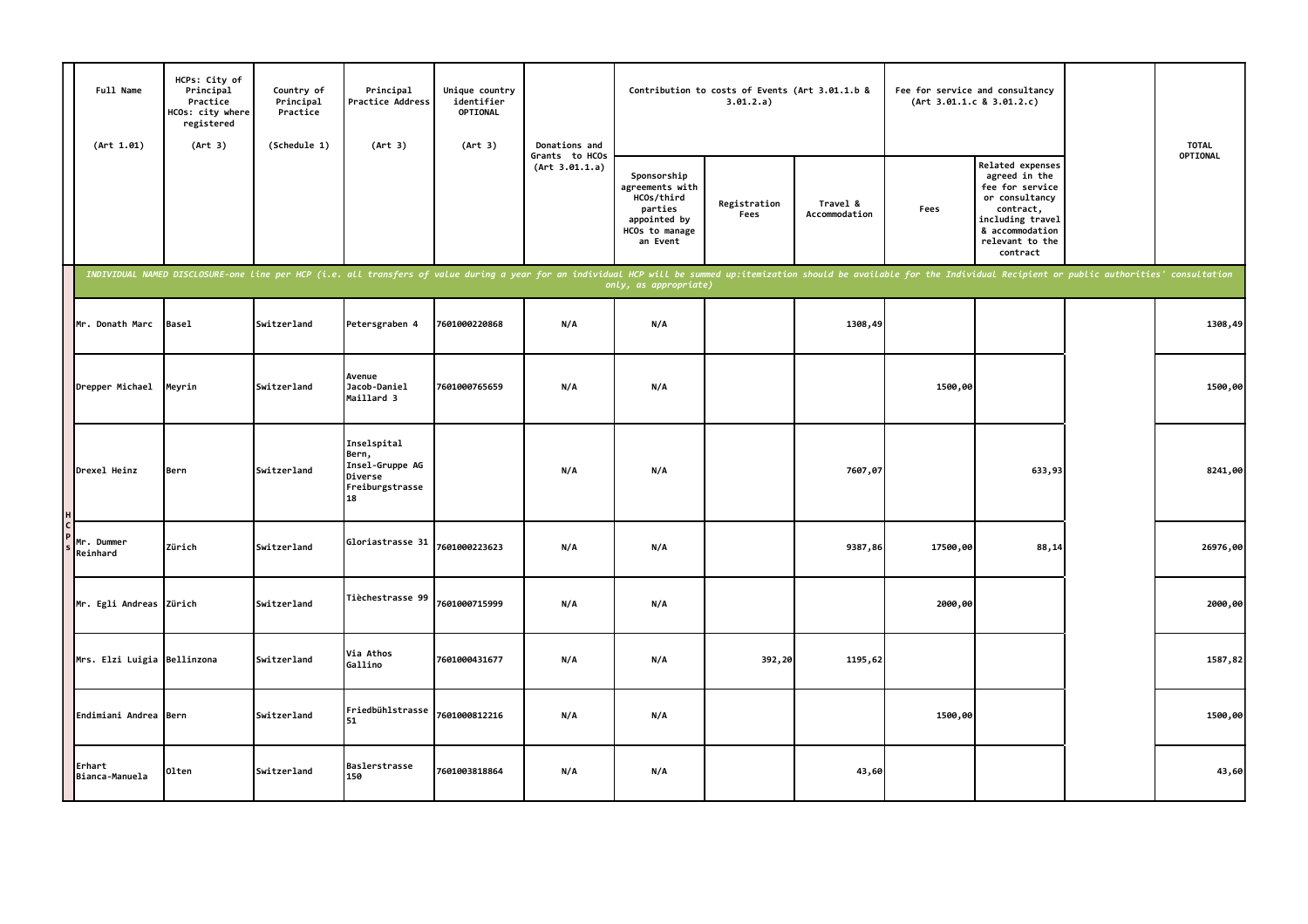| Full Name<br>(Art 1.01)      | HCPs: City of<br>Principal<br>Practice<br>HCOs: city where<br>registered<br>(Art 3) | Country of<br>Principal<br>Practice<br>(Schedule 1) | Principal<br>Practice Address<br>(Art 3)                                                                                                                                                                                       | Unique country<br>identifier<br>OPTIONAL<br>(Art 3) | Donations and                    |                                                                                                       | Contribution to costs of Events (Art 3.01.1.b &<br>3.01.2.a) |                           | Fee for service and consultancy<br>(Art 3.01.1.c 8 3.01.2.c) |                                                                                                                                                                  | <b>TOTAL</b> |
|------------------------------|-------------------------------------------------------------------------------------|-----------------------------------------------------|--------------------------------------------------------------------------------------------------------------------------------------------------------------------------------------------------------------------------------|-----------------------------------------------------|----------------------------------|-------------------------------------------------------------------------------------------------------|--------------------------------------------------------------|---------------------------|--------------------------------------------------------------|------------------------------------------------------------------------------------------------------------------------------------------------------------------|--------------|
|                              |                                                                                     |                                                     |                                                                                                                                                                                                                                |                                                     | Grants to HCOs<br>(Art 3.01.1.a) | Sponsorship<br>agreements with<br>HCOs/third<br>parties<br>appointed by<br>HCOs to manage<br>an Event | Registration<br>Fees                                         | Travel &<br>Accommodation | Fees                                                         | <b>Related expenses</b><br>agreed in the<br>fee for service<br>or consultancy<br>contract,<br>including travel<br>& accommodation<br>relevant to the<br>contract | OPTIONAL     |
|                              |                                                                                     |                                                     | INDIVIDUAL NAMED DISCLOSURE-one line per HCP (i.e. all transfers of value during a year for an individual HCP will be summed up:itemization should be available for the Individual Recipient or public authorities' consultati |                                                     |                                  | only, as appropriate)                                                                                 |                                                              |                           |                                                              |                                                                                                                                                                  |              |
| Dr. Fernandez<br>Eugenio     | Genève                                                                              | Switzerland                                         | Rue<br>Gabrielle-Perret 7601000656797<br>$-Gentil4$                                                                                                                                                                            |                                                     | N/A                              | N/A                                                                                                   |                                                              |                           | 2000,00                                                      |                                                                                                                                                                  | 2000,00      |
| Dr. Ferrario<br>Chiara       | Prilly                                                                              | Switzerland                                         | Chemin du<br>Centenaire 5                                                                                                                                                                                                      | 7601000723697                                       | N/A                              | N/A                                                                                                   |                                                              |                           | 3000,00                                                      |                                                                                                                                                                  | 3000,00      |
| Dr. Finckh Axel              | Genève                                                                              | Switzerland                                         | Avenue de<br>Beau-Séjour 26                                                                                                                                                                                                    | 7601000042484                                       | N/A                              | N/A                                                                                                   |                                                              |                           | 1000,00                                                      |                                                                                                                                                                  | 1000,00      |
| Mr. Fink Daniel              | Zürich                                                                              | Switzerland                                         | Frauenklinikstra<br>sse 10                                                                                                                                                                                                     | 7601000225887                                       | N/A                              | N/A                                                                                                   |                                                              |                           | 1500,00                                                      |                                                                                                                                                                  | 1500,00      |
| Mr. Fischer<br>Andreas       | Schaffhausen                                                                        | Switzerland                                         | Geissbergstrasse<br>81                                                                                                                                                                                                         | 7601000026378                                       | N/A                              | N/A                                                                                                   |                                                              |                           | 1000,00                                                      |                                                                                                                                                                  | 1000,00      |
| Mrs. Förger<br>Frauke        | Bern                                                                                | Switzerland                                         | Freiburgstrasse<br>18                                                                                                                                                                                                          | 7601000775092                                       | N/A                              | N/A                                                                                                   | 706,24                                                       | 1898,59                   |                                                              |                                                                                                                                                                  | 2604,83      |
| Mr. Forster<br>Adrian        | Zürich                                                                              | Switzerland                                         | Lengghalde 2                                                                                                                                                                                                                   | 7601000225610                                       | N/A                              | N/A                                                                                                   |                                                              |                           | 1400,00                                                      |                                                                                                                                                                  | 1400,00      |
| Mr. Frank Rudolf Bern        |                                                                                     | Switzerland                                         | Thunstrasse 2                                                                                                                                                                                                                  | 7601000475619                                       | N/A                              | N/A                                                                                                   |                                                              |                           | 1000,00                                                      |                                                                                                                                                                  | 1000,00      |
| Mr. Franscella<br>Sebastiano | Viganello                                                                           | Switzerland                                         | Viale Pietro<br>Capelli 9                                                                                                                                                                                                      | 7601000188748                                       | N/A                              | N/A                                                                                                   |                                                              |                           | 1000,00                                                      |                                                                                                                                                                  | 1000,00      |
| Mr. Frei Pascal              | Zürich                                                                              | Switzerland                                         | Toblerstrasse 51                                                                                                                                                                                                               | 7601000637185                                       | N/A                              | N/A                                                                                                   |                                                              |                           | 1500,00                                                      |                                                                                                                                                                  | 1500,00      |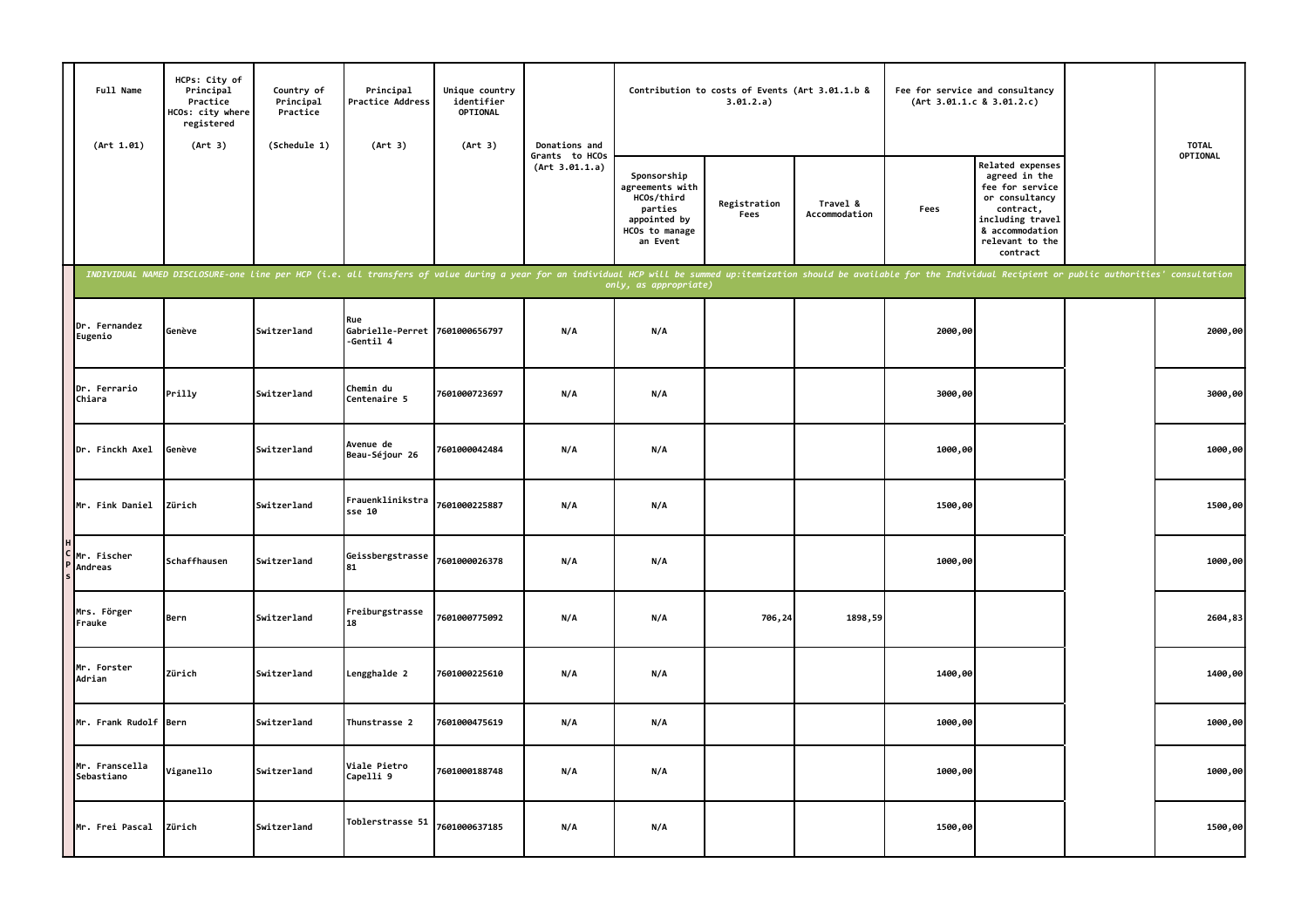| Full Name<br>(Art 1.01)                 | HCPs: City of<br>Principal<br>Practice<br>HCOs: city where<br>registered<br>(Art 3) | Country of<br>Principal<br>Practice<br>(Schedule 1) | Principal<br>Practice Address<br>(Art 3)           | Unique country<br>identifier<br>OPTIONAL<br>(Art 3)                                                                                                                                                                            | Donations and                    |                                                                                                       | Contribution to costs of Events (Art 3.01.1.b &<br>3.01.2.a) |                           |         | Fee for service and consultancy<br>(Art 3.01.1.c 8 3.01.2.c)                                                                                                     | <b>TOTAL</b> |
|-----------------------------------------|-------------------------------------------------------------------------------------|-----------------------------------------------------|----------------------------------------------------|--------------------------------------------------------------------------------------------------------------------------------------------------------------------------------------------------------------------------------|----------------------------------|-------------------------------------------------------------------------------------------------------|--------------------------------------------------------------|---------------------------|---------|------------------------------------------------------------------------------------------------------------------------------------------------------------------|--------------|
|                                         |                                                                                     |                                                     |                                                    |                                                                                                                                                                                                                                | Grants to HCOs<br>(Art 3.01.1.a) | Sponsorship<br>agreements with<br>HCOs/third<br>parties<br>appointed by<br>HCOs to manage<br>an Event | Registration<br>Fees                                         | Travel &<br>Accommodation | Fees    | <b>Related expenses</b><br>agreed in the<br>fee for service<br>or consultancy<br>contract,<br>including travel<br>& accommodation<br>relevant to the<br>contract | OPTIONAL     |
|                                         |                                                                                     |                                                     |                                                    | INDIVIDUAL NAMED DISCLOSURE-one line per HCP (i.e. all transfers of value during a year for an individual HCP will be summed up:itemization should be available for the Individual Recipient or public authorities' consultati |                                  |                                                                                                       |                                                              |                           |         |                                                                                                                                                                  |              |
| Mr. Frei Reno                           | Basel                                                                               | Switzerland                                         | Petersgraben 4                                     | 7601000122155                                                                                                                                                                                                                  | N/A                              | N/A                                                                                                   |                                                              |                           | 4000,00 |                                                                                                                                                                  | 4000,00      |
| Mrs.<br>Frey-Strehler<br>Diana Patricia | Zürich                                                                              | Switzerland                                         | Gloriastrasse 25                                   | 7601000225832                                                                                                                                                                                                                  | N/A                              | N/A                                                                                                   |                                                              |                           | 1000,00 |                                                                                                                                                                  | 1000,00      |
| Dr. Friedlaender<br>Alex                | Genève                                                                              | Switzerland                                         | Rue<br>Gabrielle-Perret 7601000910714<br>-Gentil 4 |                                                                                                                                                                                                                                | N/A                              | N/A                                                                                                   |                                                              |                           | 1500,00 | 127,00                                                                                                                                                           | 1627,00      |
| Frossard<br>Jean-Louis                  | Genève                                                                              | Switzerland                                         | Rue<br>Gabrielle-Perret 7601000031150<br>-Gentil 4 |                                                                                                                                                                                                                                | N/A                              | N/A                                                                                                   |                                                              |                           | 3500,00 |                                                                                                                                                                  | 3500,00      |
| Mr. Fuchs Ivo                           | Schaffhausen                                                                        | Switzerland                                         | Rheinstrasse 17                                    | 7601000886460                                                                                                                                                                                                                  | N/A                              | N/A                                                                                                   |                                                              |                           | 1500,00 |                                                                                                                                                                  | 1500,00      |
| Dr. Gander Marc                         | Lausanne                                                                            | Switzerland                                         | Avenue<br>Louis-Ruchonnet                          | 7601000013248                                                                                                                                                                                                                  | N/A                              | N/A                                                                                                   |                                                              |                           | 1500,00 |                                                                                                                                                                  | 1500,00      |
| Mr. Garzoni<br>Christian                | Lugano                                                                              | Switzerland                                         | Riva Antonio<br>Caccia 1b                          | 7601000504418                                                                                                                                                                                                                  | N/A                              | N/A                                                                                                   |                                                              |                           | 3000,00 | 198,00                                                                                                                                                           | 3198,00      |
| Mr. Gerber<br>Markus                    | Bern                                                                                | Switzerland                                         | Spitalgasse 29                                     | 7601000092830                                                                                                                                                                                                                  | N/A                              | N/A                                                                                                   | 76,75                                                        | 312,05                    |         |                                                                                                                                                                  | 388,80       |
| Mr. Ghisu<br>Gian-Piero                 | Zürich                                                                              | Switzerland                                         | Frauenklinikstra<br>sse 10                         | 7601000600806                                                                                                                                                                                                                  | N/A                              | N/A                                                                                                   |                                                              |                           | 1500,00 |                                                                                                                                                                  | 1500,00      |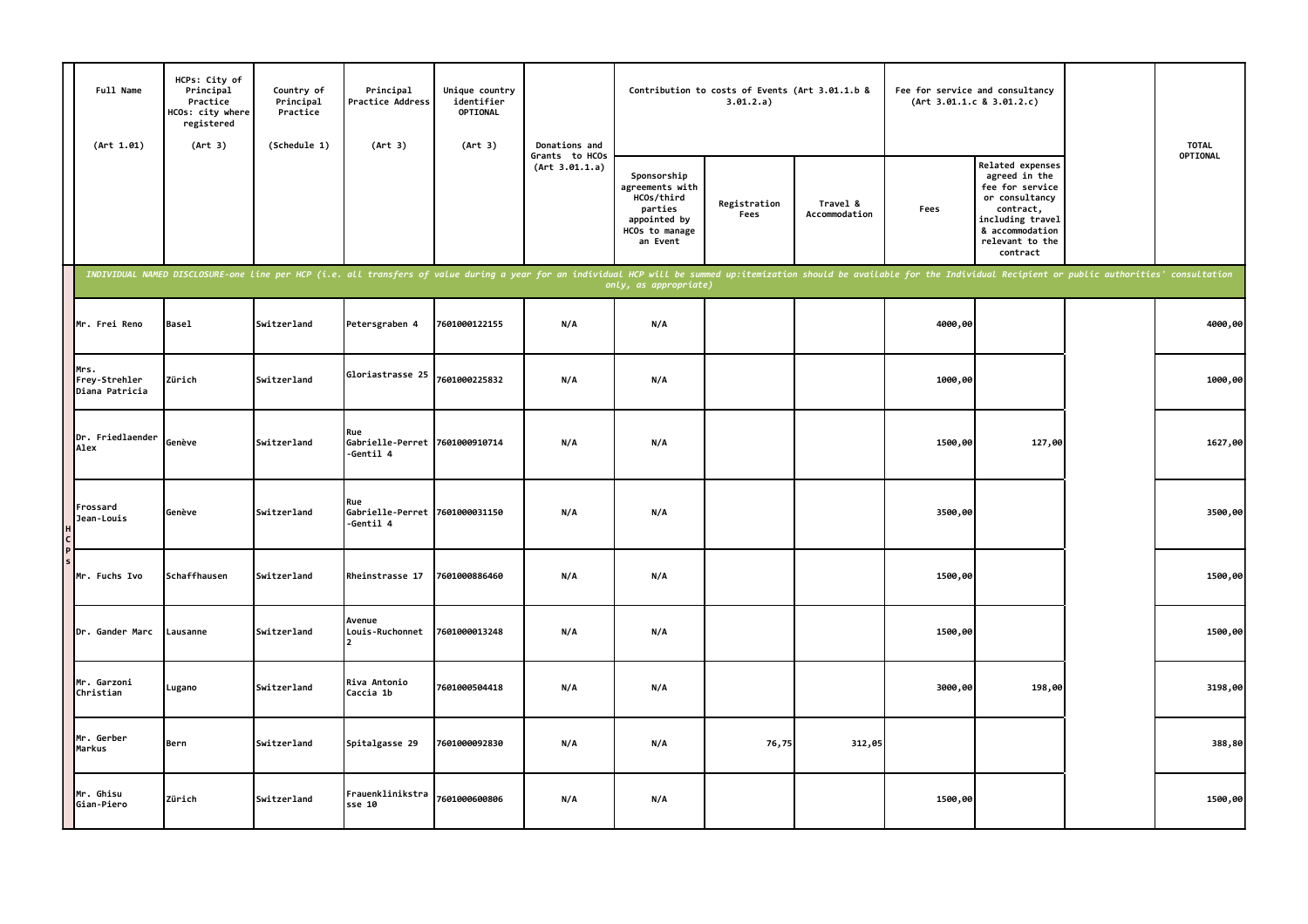| Full Name<br>(Art 1.01)     | HCPs: City of<br>Principal<br>Practice<br>HCOs: city where<br>registered<br>(Art 3)                                                                                                                                            | Country of<br>Principal<br>Practice<br>(Schedule 1) | Principal<br>Practice Address<br>(Art 3)                 | Unique country<br>identifier<br>OPTIONAL<br>(Art 3) | Donations and                    |                                                                                                       | Contribution to costs of Events (Art 3.01.1.b &<br>3.01.2.a) |                           | (Art 3.01.1.c 8 3.01.2.c) | Fee for service and consultancy                                                                                                                                  | <b>TOTAL</b> |
|-----------------------------|--------------------------------------------------------------------------------------------------------------------------------------------------------------------------------------------------------------------------------|-----------------------------------------------------|----------------------------------------------------------|-----------------------------------------------------|----------------------------------|-------------------------------------------------------------------------------------------------------|--------------------------------------------------------------|---------------------------|---------------------------|------------------------------------------------------------------------------------------------------------------------------------------------------------------|--------------|
|                             |                                                                                                                                                                                                                                |                                                     |                                                          |                                                     | Grants to HCOs<br>(Art 3.01.1.a) | Sponsorship<br>agreements with<br>HCOs/third<br>parties<br>appointed by<br>HCOs to manage<br>an Event | Registration<br>Fees                                         | Travel &<br>Accommodation | Fees                      | <b>Related expenses</b><br>agreed in the<br>fee for service<br>or consultancy<br>contract,<br>including travel<br>& accommodation<br>relevant to the<br>contract | OPTIONAL     |
|                             | INDIVIDUAL NAMED DISCLOSURE-one line per HCP (i.e. all transfers of value during a year for an individual HCP will be summed up:itemization should be available for the Individual Recipient or public authorities' consultati |                                                     |                                                          |                                                     |                                  | only, as appropriate)                                                                                 |                                                              |                           |                           |                                                                                                                                                                  |              |
| Dr. Girardin<br>Marc        | Onex                                                                                                                                                                                                                           | Switzerland                                         | Route de Loëx 3                                          | 7601000656537                                       | N/A                              | N/A                                                                                                   |                                                              |                           | 1500,00                   |                                                                                                                                                                  | 1500,00      |
| Dr. Gobin Eric<br>Paul      | Meyriez                                                                                                                                                                                                                        | Switzerland                                         | Chemin du<br>Village 24                                  | 7601000883100                                       | N/A                              | N/A                                                                                                   |                                                              |                           | 1000,00                   |                                                                                                                                                                  | 1000,00      |
| Mrs. Graf<br>Katharina      | <b>Bülach</b>                                                                                                                                                                                                                  | Switzerland                                         | Bannhaldenstrass<br>e 7                                  |                                                     | N/A                              | N/A                                                                                                   |                                                              |                           | 800,00                    |                                                                                                                                                                  | 800,00       |
| Dr. Grape Sina              | Sion                                                                                                                                                                                                                           | Switzerland                                         | Avenue du<br>Grand-Champsec<br>80                        | 7601000753922                                       | N/A                              | N/A                                                                                                   |                                                              |                           | 1700,00                   |                                                                                                                                                                  | 1700,00      |
| C Mr. Guggenberger<br>Roman | Zürich                                                                                                                                                                                                                         | Switzerland                                         | Rämistrasse 100                                          | 7601000840387                                       | N/A                              | N/A                                                                                                   |                                                              |                           | 1000,00                   |                                                                                                                                                                  | 1000,00      |
| Mr. Gut<br>Christoph        | Reinach BL                                                                                                                                                                                                                     | Switzerland                                         | Bruggstrasse 12b                                         | 7601000142764                                       | N/A                              | N/A                                                                                                   | 76,75                                                        | 218,15                    |                           |                                                                                                                                                                  | 294,90       |
| Mr. Hampel<br>Benjamin      | Zürich                                                                                                                                                                                                                         | Switzerland                                         | Konradstrasse 1                                          | 7601000901729                                       | N/A                              | N/A                                                                                                   |                                                              |                           | 1500,00                   |                                                                                                                                                                  | 1500,00      |
| Mr. Hemmeler<br>Christoph   | Langenthal                                                                                                                                                                                                                     | Switzerland                                         | Hasenmattstrasse<br>37                                   | 7601000668448                                       | N/A                              | N/A                                                                                                   | 76,75                                                        | 218, 15                   |                           |                                                                                                                                                                  | 294,90       |
| Henao Restrepo<br>Ana Maria | Genève                                                                                                                                                                                                                         | Switzerland                                         | World Health<br>Organization<br>(WHO) Avenue<br>Appia 20 |                                                     | N/A                              | N/A                                                                                                   |                                                              | 206,18                    |                           |                                                                                                                                                                  | 206,18       |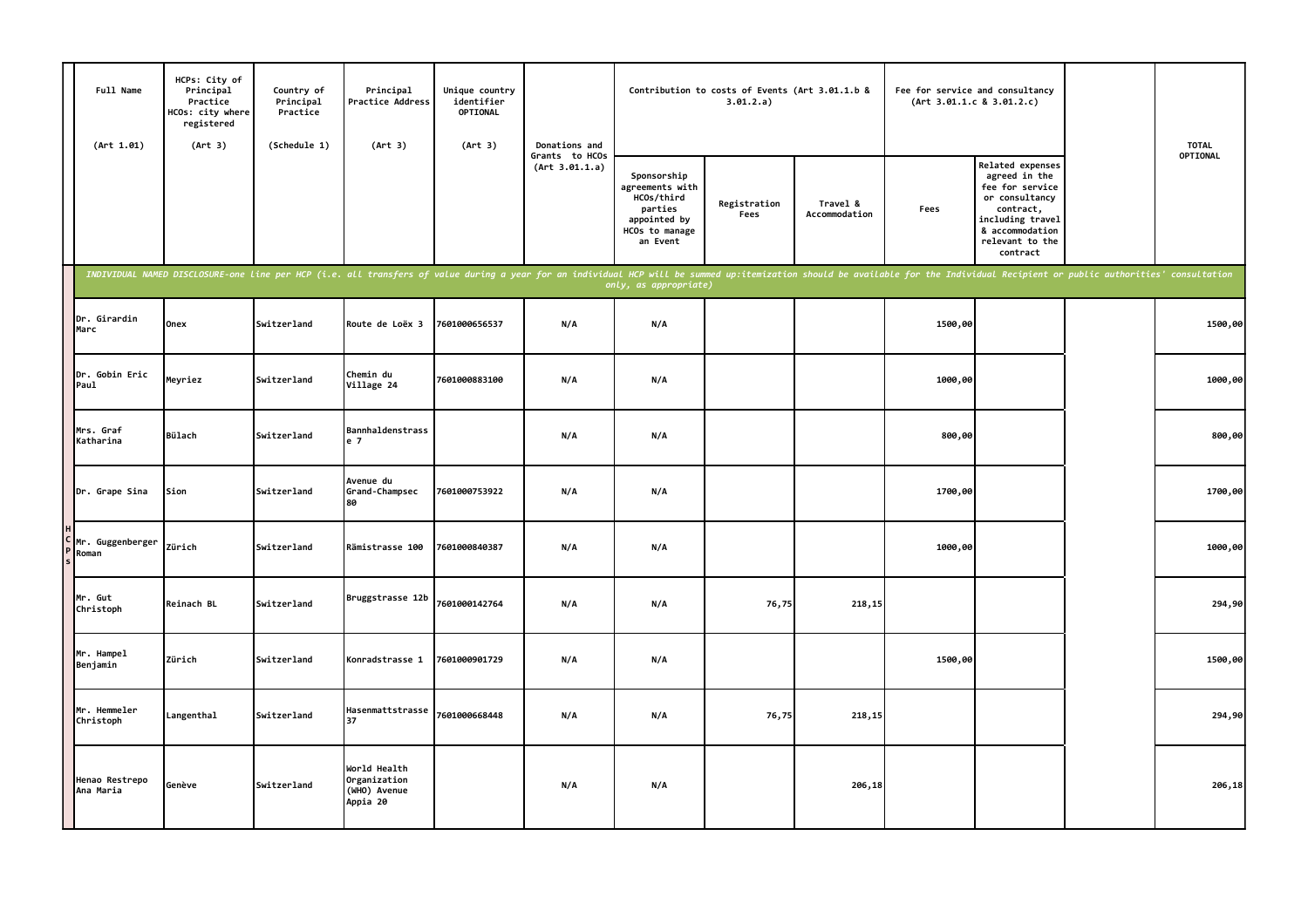| Full Name<br>(Art 1.01)         | HCPs: City of<br>Principal<br>Practice<br>HCOs: city where<br>registered<br>(Art 3) | Country of<br>Principal<br>Practice<br>(Schedule 1) | Principal<br>Practice Address<br>(Art 3) | Unique country<br>identifier<br><b>OPTIONAL</b><br>(Art 3) | Donations and                    |                                                                                                                                                                                                                                                         | Contribution to costs of Events (Art 3.01.1.b &<br>3.01.2.a) |                           | (Art 3.01.1.c 8 3.01.2.c) | Fee for service and consultancy                                                                                                                                  | <b>TOTAL</b> |
|---------------------------------|-------------------------------------------------------------------------------------|-----------------------------------------------------|------------------------------------------|------------------------------------------------------------|----------------------------------|---------------------------------------------------------------------------------------------------------------------------------------------------------------------------------------------------------------------------------------------------------|--------------------------------------------------------------|---------------------------|---------------------------|------------------------------------------------------------------------------------------------------------------------------------------------------------------|--------------|
|                                 |                                                                                     |                                                     |                                          |                                                            | Grants to HCOs<br>(Art 3.01.1.a) | Sponsorship<br>agreements with<br>HCOs/third<br>parties<br>appointed by<br>HCOs to manage<br>an Event                                                                                                                                                   | Registration<br>Fees                                         | Travel &<br>Accommodation | Fees                      | <b>Related expenses</b><br>agreed in the<br>fee for service<br>or consultancy<br>contract,<br>including travel<br>& accommodation<br>relevant to the<br>contract | OPTIONAL     |
|                                 |                                                                                     |                                                     |                                          |                                                            |                                  | INDIVIDUAL NAMED DISCLOSURE-one line per HCP (i.e. all transfers of value during a year for an individual HCP will be summed up:itemization should be available for the Individual Recipient or public authorities' consultati<br>only, as appropriate) |                                                              |                           |                           |                                                                                                                                                                  |              |
| <b>Hilbers</b><br>Marie-Luise   | Zürich                                                                              | Switzerland                                         | Gloriastrasse 31                         | 7601007641666                                              | N/A                              | N/A                                                                                                                                                                                                                                                     |                                                              | 212,50                    |                           |                                                                                                                                                                  | 212,50       |
| Mr. Hirsch Hans<br>Hellmuth     | <b>Basel</b>                                                                        | Switzerland                                         | Petersgraben 4                           | 7601000427823                                              | N/A                              | N/A                                                                                                                                                                                                                                                     |                                                              |                           |                           | 1490,06                                                                                                                                                          | 1490,06      |
| Mr. Höchli<br>Patrick           | Zug                                                                                 | Switzerland                                         | Dorfstrasse 15a                          | 7601000176646                                              | N/A                              | N/A                                                                                                                                                                                                                                                     | 76,75                                                        | 289,25                    |                           |                                                                                                                                                                  | 366,00       |
| Mrs. Hofer<br>Silvia            | Luzern                                                                              | Switzerland                                         | Spitalstrasse                            | 7601000122391                                              | N/A                              | N/A                                                                                                                                                                                                                                                     |                                                              |                           | 750,00                    |                                                                                                                                                                  | 750,00       |
| H Mr. Hunger<br>C Robert        | Muri b. Bern                                                                        | Switzerland                                         | Mettlengässli 4                          | 7601000704108                                              | N/A                              | N/A                                                                                                                                                                                                                                                     |                                                              |                           | 3000,00                   | 180,00                                                                                                                                                           | 3180,00      |
| Mr. Ikenberg<br>Johann Kristian | Zürich                                                                              | Switzerland                                         | Schmelzbergstras<br>se 12                | 7601000930309                                              | N/A                              | N/A                                                                                                                                                                                                                                                     |                                                              |                           | 1500,00                   |                                                                                                                                                                  | 1500,00      |
| Mrs. Jakopp<br>Barbara          | Aarau                                                                               | Switzerland                                         | Tellstrasse 25                           | 7601000755704                                              | N/A                              | N/A                                                                                                                                                                                                                                                     | 485,43                                                       |                           |                           |                                                                                                                                                                  | 485,43       |
| Mr. Jansen<br>Christoph         | Zürich                                                                              | Switzerland                                         | Rämistrasse 100                          | 7601002515177                                              | N/A                              | N/A                                                                                                                                                                                                                                                     |                                                              | 405,20                    |                           |                                                                                                                                                                  | 405,20       |
| Jerónimo José                   | Genève                                                                              | Switzerland                                         | Rue du Commerce                          |                                                            | N/A                              | N/A                                                                                                                                                                                                                                                     |                                                              | 6796,12                   |                           |                                                                                                                                                                  | 6796,12      |
| Mr. Jörger<br>Markus            | St. Gallen                                                                          | Switzerland                                         | Rorschacher<br>Strasse 95                | 7601000404589                                              | N/A                              | N/A                                                                                                                                                                                                                                                     | 673,20                                                       | 2768,36                   |                           |                                                                                                                                                                  | 3441,56      |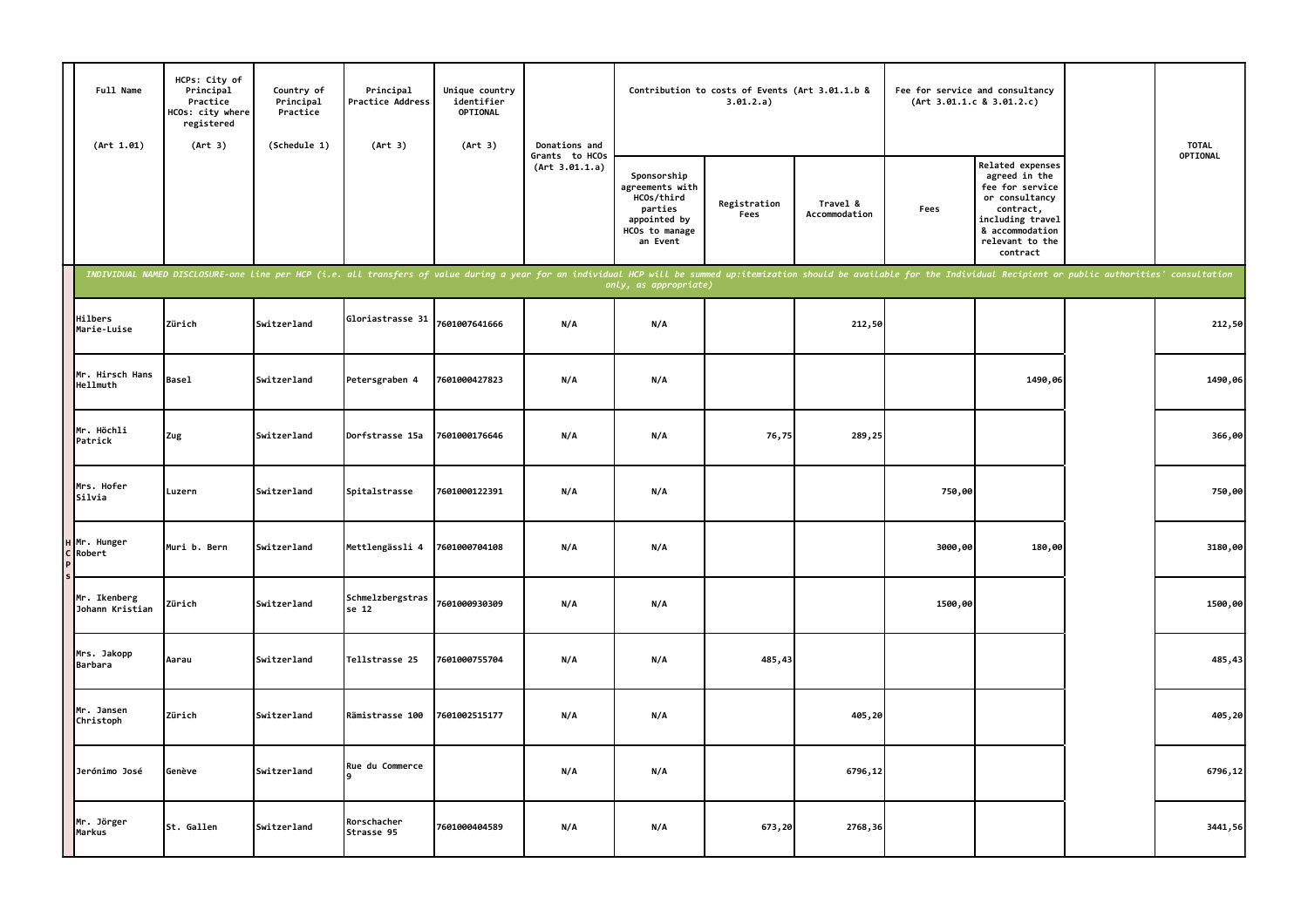| Full Name<br>(Art 1.01)         | HCPs: City of<br>Principal<br>Practice<br>HCOs: city where<br>registered<br>(Art 3) | Country of<br>Principal<br>Practice<br>(Schedule 1) | Principal<br>Practice Address<br>(Art 3)                                                                                                                                                                                       | Unique country<br>identifier<br>OPTIONAL<br>(Art 3) | Donations and                    |                                                                                                       | Contribution to costs of Events (Art 3.01.1.b &<br>3.01.2.a) |                           |         | Fee for service and consultancy<br>(Art 3.01.1.c 8 3.01.2.c)                                                                                                     | <b>TOTAL</b> |
|---------------------------------|-------------------------------------------------------------------------------------|-----------------------------------------------------|--------------------------------------------------------------------------------------------------------------------------------------------------------------------------------------------------------------------------------|-----------------------------------------------------|----------------------------------|-------------------------------------------------------------------------------------------------------|--------------------------------------------------------------|---------------------------|---------|------------------------------------------------------------------------------------------------------------------------------------------------------------------|--------------|
|                                 |                                                                                     |                                                     |                                                                                                                                                                                                                                |                                                     | Grants to HCOs<br>(Art 3.01.1.a) | Sponsorship<br>agreements with<br>HCOs/third<br>parties<br>appointed by<br>HCOs to manage<br>an Event | Registration<br>Fees                                         | Travel &<br>Accommodation | Fees    | <b>Related expenses</b><br>agreed in the<br>fee for service<br>or consultancy<br>contract,<br>including travel<br>& accommodation<br>relevant to the<br>contract | OPTIONAL     |
|                                 |                                                                                     |                                                     | INDIVIDUAL NAMED DISCLOSURE-one line per HCP (i.e. all transfers of value during a year for an individual HCP will be summed up:itemization should be available for the Individual Recipient or public authorities' consultati |                                                     |                                  | only, as appropriate)                                                                                 |                                                              |                           |         |                                                                                                                                                                  |              |
| Mr. Kappeler<br>Dirk            | Winterthur                                                                          | Switzerland                                         | Untertor 1                                                                                                                                                                                                                     | 7601000368683                                       | N/A                              | N/A                                                                                                   |                                                              |                           | 1000,00 |                                                                                                                                                                  | 1000,00      |
| Mrs. Kern Fürer<br>Cornelia     | St. Gallen                                                                          | Switzerland                                         | Rorschacher<br>Strasse 95                                                                                                                                                                                                      | 7601002308281                                       | N/A                              | N/A                                                                                                   |                                                              |                           | 800,00  |                                                                                                                                                                  | 800,00       |
| Mr. Klöti Rainer Brugg AG       |                                                                                     | Switzerland                                         | Fröhlichstrasse                                                                                                                                                                                                                | 7601000159045                                       | N/A                              | N/A                                                                                                   |                                                              |                           | 1000,00 |                                                                                                                                                                  | 1000,00      |
| Mrs. Knabben<br>Laura           | Bern                                                                                | Switzerland                                         | Friedbühlstrasse<br>19                                                                                                                                                                                                         | 7601000955463                                       | N/A                              | N/A                                                                                                   |                                                              |                           | 1500,00 |                                                                                                                                                                  | 1500,00      |
| Mrs. Kohler<br>Sibylle          | Zollikerberg                                                                        | Switzerland                                         | Trichtenhauser<br>Strasse 20                                                                                                                                                                                                   | 7601000714312                                       | N/A                              | N/A                                                                                                   |                                                              |                           | 1000,00 |                                                                                                                                                                  | 1000,00      |
| Dr. Köhler<br>Ballan Bettina    | Genève                                                                              | Switzerland                                         | Chemin de<br>Beau-Soleil 22                                                                                                                                                                                                    | 7601000741509                                       | N/A                              | N/A                                                                                                   |                                                              |                           | 1000,00 |                                                                                                                                                                  | 1000,00      |
| König David                     | <b>Basel</b>                                                                        | Switzerland                                         | Petersgraben 4                                                                                                                                                                                                                 | 7601000941114                                       | N/A                              | N/A                                                                                                   |                                                              | 517,90                    |         |                                                                                                                                                                  | 517,90       |
| Mrs. Kovari<br>Helen            | Zürich                                                                              | Switzerland                                         | Bellariastrasse<br>38                                                                                                                                                                                                          | 7601000434159                                       | N/A                              | N/A                                                                                                   | 392,20                                                       | 1195,62                   |         |                                                                                                                                                                  | 1587,82      |
| Mrs. Kralidis<br>Zinniker Elena | Zürich                                                                              | Switzerland                                         | Seestrasse 259                                                                                                                                                                                                                 | 7601000650108                                       | N/A                              | N/A                                                                                                   | 522,93                                                       | 928,06                    |         |                                                                                                                                                                  | 1450,99      |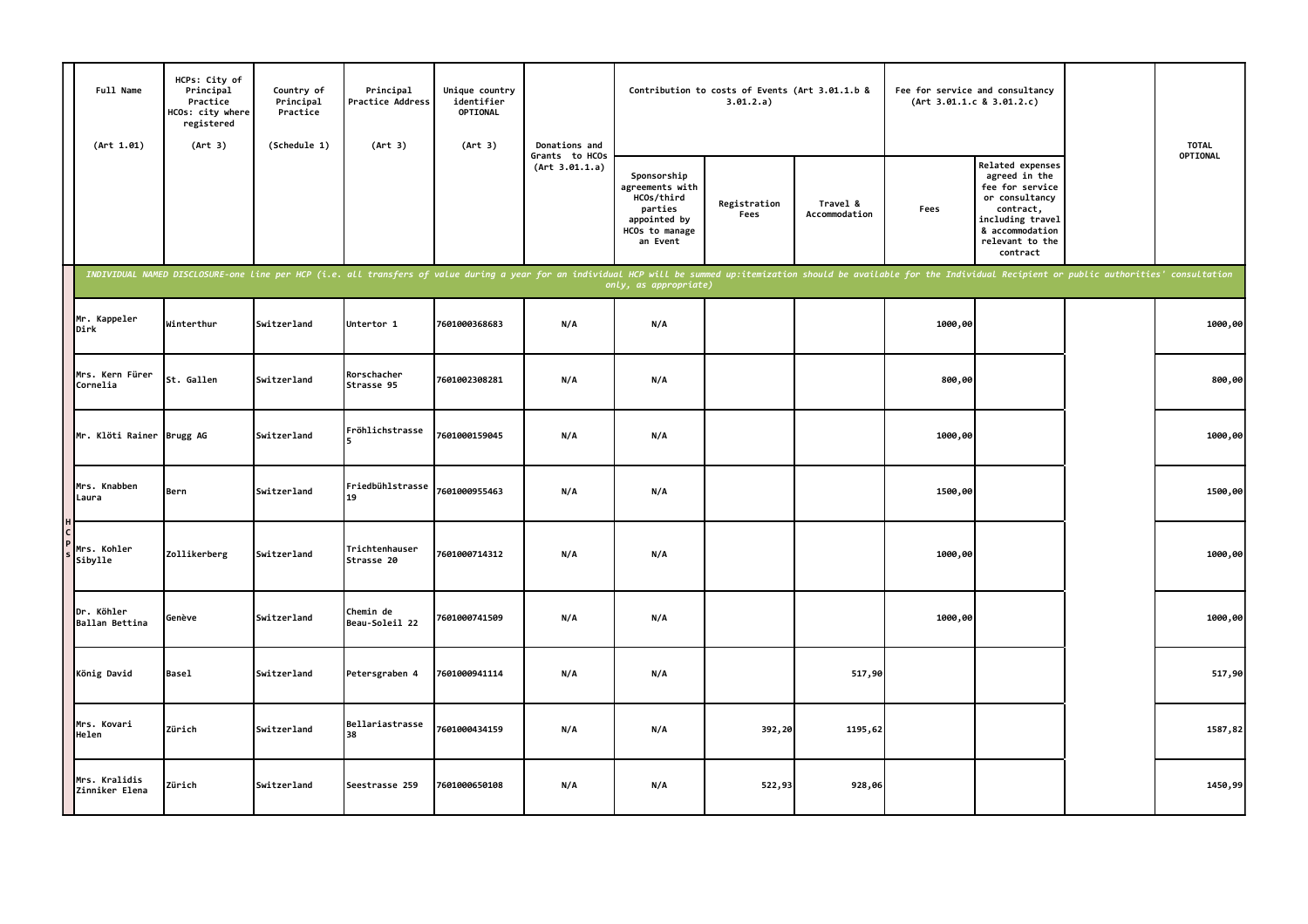| Full Name<br>(Art 1.01)          | HCPs: City of<br>Principal<br>Practice<br>HCOs: city where<br>registered<br>(Art 3) | Country of<br>Principal<br>Practice<br>(Schedule 1) | Principal<br><b>Practice Address</b><br>(Art 3)    | Unique country<br>identifier<br><b>OPTIONAL</b><br>(Art 3) | Donations and                    |                                                                                                       | Contribution to costs of Events (Art 3.01.1.b &<br>3.01.2.a) |                           | Fee for service and consultancy<br>(Art 3.01.1.c 8 3.01.2.c) |                                                                                                                                                           |                                                                                                                                                                                                                                | <b>TOTAL</b> |
|----------------------------------|-------------------------------------------------------------------------------------|-----------------------------------------------------|----------------------------------------------------|------------------------------------------------------------|----------------------------------|-------------------------------------------------------------------------------------------------------|--------------------------------------------------------------|---------------------------|--------------------------------------------------------------|-----------------------------------------------------------------------------------------------------------------------------------------------------------|--------------------------------------------------------------------------------------------------------------------------------------------------------------------------------------------------------------------------------|--------------|
|                                  |                                                                                     |                                                     |                                                    |                                                            | Grants to HCOs<br>(Art 3.01.1.a) | Sponsorship<br>agreements with<br>HCOs/third<br>parties<br>appointed by<br>HCOs to manage<br>an Event | Registration<br>Fees                                         | Travel &<br>Accommodation | Fees                                                         | Related expenses<br>agreed in the<br>fee for service<br>or consultancy<br>contract,<br>including travel<br>& accommodation<br>relevant to the<br>contract |                                                                                                                                                                                                                                | OPTIONAL     |
|                                  |                                                                                     |                                                     |                                                    |                                                            |                                  | only, as appropriate)                                                                                 |                                                              |                           |                                                              |                                                                                                                                                           | INDIVIDUAL NAMED DISCLOSURE-one line per HCP (i.e. all transfers of value during a year for an individual HCP will be summed up:itemization should be available for the Individual Recipient or public authorities' consultati |              |
| Dr. Kraytem<br>Amira             | Nyon                                                                                | Switzerland                                         | Chemin du Midi 8                                   | 7601000354266                                              | N/A                              | N/A                                                                                                   |                                                              |                           | 1000,00                                                      |                                                                                                                                                           |                                                                                                                                                                                                                                | 1000,00      |
| Dr. Labidi-Galy<br>Sana Intidhar | Genève                                                                              | Switzerland                                         | Rue<br>Gabrielle-Perret 7601003322101<br>-Gentil 4 |                                                            | N/A                              | N/A                                                                                                   |                                                              |                           | 5500,00                                                      |                                                                                                                                                           |                                                                                                                                                                                                                                | 5500,00      |
| Mr.<br>Lautenschlager<br>Stephan | Zürich                                                                              | Switzerland                                         | Herman-Greulich-<br>Strasse 70                     | 7601000202413                                              | N/A                              | N/A                                                                                                   |                                                              |                           | 2000,00                                                      |                                                                                                                                                           |                                                                                                                                                                                                                                | 2000,00      |
| Mr. Lehmann<br>Roger             | Zürich                                                                              | Switzerland                                         | Rämistrasse 100                                    | 7601000224248                                              | N/A                              | N/A                                                                                                   |                                                              | 1316,70                   | 10250,00                                                     | 28,00                                                                                                                                                     |                                                                                                                                                                                                                                | 11594,70     |
| Mr. Lehner<br>Reinhard           | Sarnen                                                                              | Switzerland                                         | Marktstrasse 7                                     | 7601000544520                                              | N/A                              | N/A                                                                                                   | 76,75                                                        | 279,00                    |                                                              |                                                                                                                                                           |                                                                                                                                                                                                                                | 355,75       |
| Lorch Anja                       | Zürich                                                                              | Switzerland                                         | Rämistrasse 100                                    | 7601007696802                                              | N/A                              | N/A                                                                                                   |                                                              |                           | 2500,00                                                      |                                                                                                                                                           |                                                                                                                                                                                                                                | 2500,00      |
| Mrs. Lucchini<br>Barbara         | Locarno                                                                             | Switzerland                                         | Via all'Ospedale                                   | 7601000802675                                              | N/A                              | N/A                                                                                                   |                                                              |                           | 1000,00                                                      |                                                                                                                                                           |                                                                                                                                                                                                                                | 1000,00      |
| Magistretti<br>Pierre            | Prilly                                                                              | Switzerland                                         | Route de Cery                                      | 7601000032416                                              | N/A                              | N/A                                                                                                   |                                                              |                           | 6500,00                                                      |                                                                                                                                                           |                                                                                                                                                                                                                                | 6500,00      |
| Mr. Mainetti<br>Carlo            | Bellinzona                                                                          | Switzerland                                         | Via Parco 3                                        | 7601000181503                                              | N/A                              | N/A                                                                                                   |                                                              |                           | 2000,00                                                      |                                                                                                                                                           |                                                                                                                                                                                                                                | 2000,00      |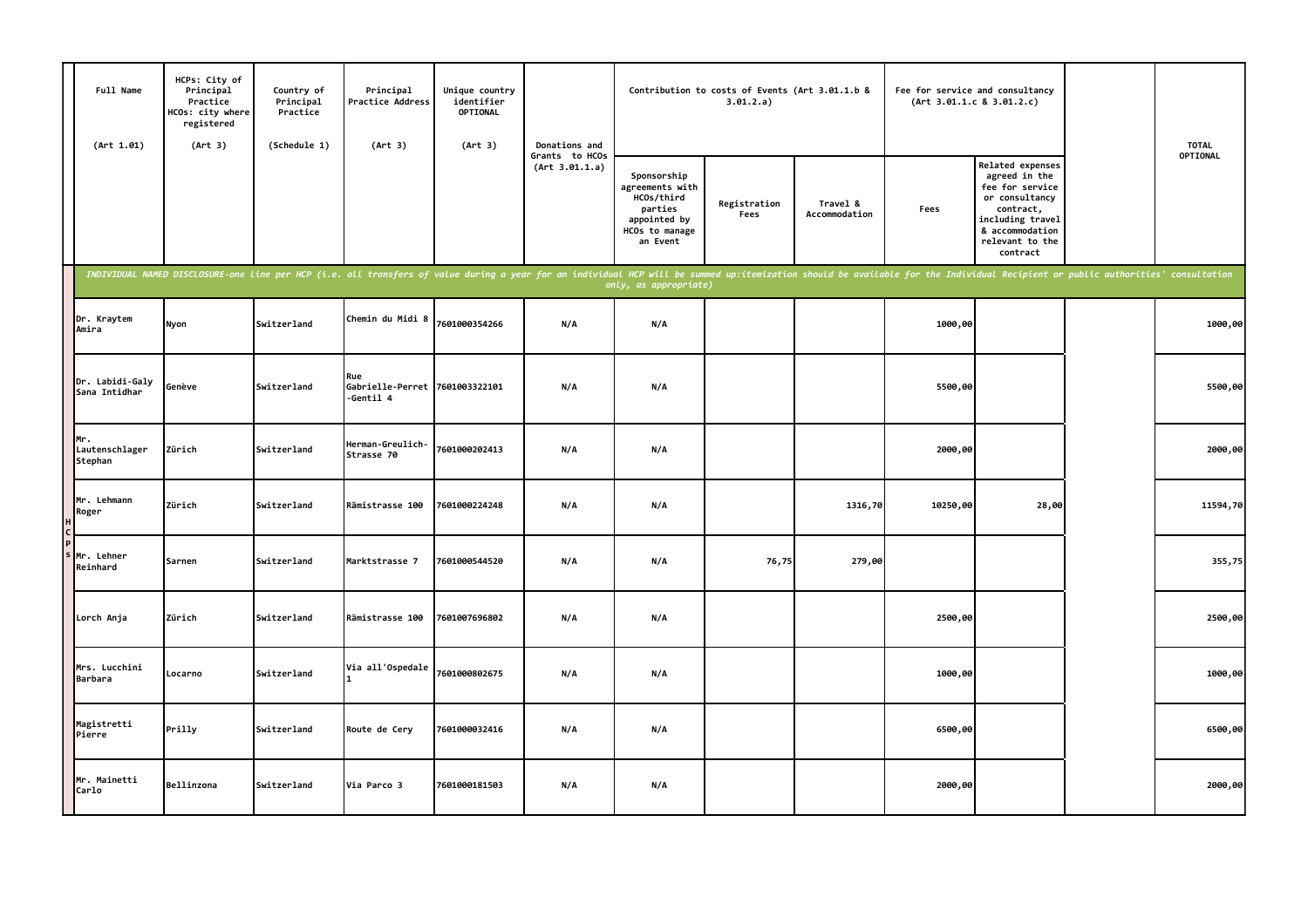| Full Name<br>(Art 1.01)           | HCPs: City of<br>Principal<br>Practice<br>HCOs: city where<br>registered<br>(Art 3) | Country of<br>Principal<br>Practice<br>(Schedule 1) | Principal<br>Practice Address<br>(Art 3)                                                                                                                                                                                       | Unique country<br>identifier<br><b>OPTIONAL</b><br>(Art 3) | Donations and                    |                                                                                                       | Contribution to costs of Events (Art 3.01.1.b &<br>3.01.2.a) |                           |         | Fee for service and consultancy<br>(Art 3.01.1.c 8 3.01.2.c)                                                                                                     | <b>TOTAL</b> |
|-----------------------------------|-------------------------------------------------------------------------------------|-----------------------------------------------------|--------------------------------------------------------------------------------------------------------------------------------------------------------------------------------------------------------------------------------|------------------------------------------------------------|----------------------------------|-------------------------------------------------------------------------------------------------------|--------------------------------------------------------------|---------------------------|---------|------------------------------------------------------------------------------------------------------------------------------------------------------------------|--------------|
|                                   |                                                                                     |                                                     |                                                                                                                                                                                                                                |                                                            | Grants to HCOs<br>(Art 3.01.1.a) | Sponsorship<br>agreements with<br>HCOs/third<br>parties<br>appointed by<br>HCOs to manage<br>an Event | Registration<br>Fees                                         | Travel &<br>Accommodation | Fees    | <b>Related expenses</b><br>agreed in the<br>fee for service<br>or consultancy<br>contract,<br>including travel<br>& accommodation<br>relevant to the<br>contract | OPTIONAL     |
|                                   |                                                                                     |                                                     | INDIVIDUAL NAMED DISCLOSURE-one line per HCP (i.e. all transfers of value during a year for an individual HCP will be summed up:itemization should be available for the Individual Recipient or public authorities' consultati |                                                            |                                  | only, as appropr <u>iate)</u>                                                                         |                                                              |                           |         |                                                                                                                                                                  |              |
| Mrs. Majer<br>Sabine              | Münsterlingen                                                                       | Switzerland                                         | Spitalcampus 1                                                                                                                                                                                                                 | 7601000541000                                              | N/A                              | N/A                                                                                                   |                                                              |                           | 1000,00 |                                                                                                                                                                  | 1000,00      |
| Dr. Malacarne<br>Sarah            | Meyrin                                                                              | Switzerland                                         | Avenue<br>Jacob-Daniel<br>Maillard 3                                                                                                                                                                                           | 7601000667052                                              | N/A                              | N/A                                                                                                   |                                                              |                           | 1000,00 |                                                                                                                                                                  | 1000,00      |
| Mallmann Rudolf                   | Zürich                                                                              | Switzerland                                         | Bahnhofplatz 9,<br>4. Etage                                                                                                                                                                                                    | 7601003455601                                              | N/A                              | N/A                                                                                                   |                                                              |                           | 1500,00 |                                                                                                                                                                  | 1500,00      |
| Mrs. Mangana<br>Johanna           | Zürich                                                                              | Switzerland                                         | Gloriastrasse 31                                                                                                                                                                                                               | 7601000883285                                              | N/A                              | N/A                                                                                                   | 95,70                                                        | 5144,05                   | 4000,00 |                                                                                                                                                                  | 9239,75      |
| Mrs. Mangas de<br>Arriba Cristina | Bellinzona                                                                          | Switzerland                                         | Via Athos<br>Gallino                                                                                                                                                                                                           | 7601000843043                                              | N/A                              | N/A                                                                                                   |                                                              |                           | 1500,00 | 59,00                                                                                                                                                            | 1559,00      |
| Mr. Markus<br>Alexander           | St. Gallen                                                                          | Switzerland                                         | Rorschacher<br>Strasse 95                                                                                                                                                                                                      | 7601000781345                                              | N/A                              | N/A                                                                                                   |                                                              |                           | 1500,00 |                                                                                                                                                                  | 1500,00      |
| Martinetti<br>Lucchini Gladys     | Bellinzona                                                                          | Switzerland                                         | Via Athos<br>Gallino                                                                                                                                                                                                           | 7601003223552                                              | N/A                              | N/A                                                                                                   |                                                              |                           | 1500,00 |                                                                                                                                                                  | 1500,00      |
| Mrs. Marzolini<br>Catia           | Basel                                                                               | Switzerland                                         | Petersgraben 4                                                                                                                                                                                                                 | 7601003153934                                              | N/A                              | N/A                                                                                                   |                                                              |                           |         | 6582,65                                                                                                                                                          | 6582,65      |
| Mrs. Maurer<br><b>Britta</b>      | Zürich                                                                              | Switzerland                                         | Gloriastrasse 25                                                                                                                                                                                                               | 7601000875600                                              | N/A                              | N/A                                                                                                   | 470,80                                                       | 1240,12                   |         |                                                                                                                                                                  | 1710,92      |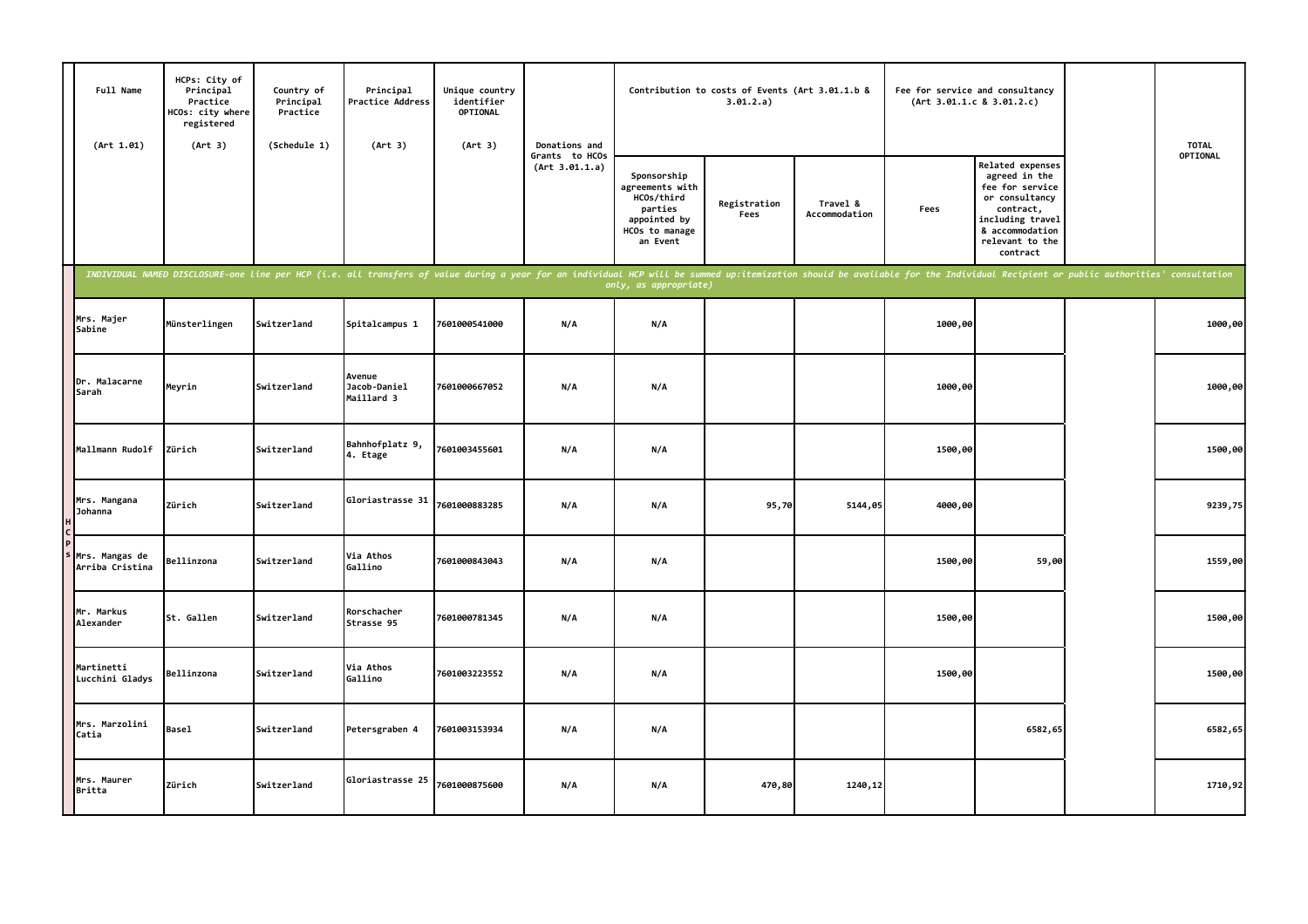| Full Name<br>(Art 1.01)             | HCPs: City of<br>Principal<br>Practice<br>HCOs: city where<br>registered<br>(Art 3) | Country of<br>Principal<br>Practice<br>(Schedule 1) | Principal<br>Practice Address<br>(Art 3)           | Unique country<br>identifier<br>OPTIONAL<br>(Art 3)                                                                                                                                                                            | Donations and                    |                                                                                                       | Contribution to costs of Events (Art 3.01.1.b &<br>3.01.2.a) |                           |         | Fee for service and consultancy<br>(Art 3.01.1.c 8 3.01.2.c)                                                                                              | <b>TOTAL</b> |
|-------------------------------------|-------------------------------------------------------------------------------------|-----------------------------------------------------|----------------------------------------------------|--------------------------------------------------------------------------------------------------------------------------------------------------------------------------------------------------------------------------------|----------------------------------|-------------------------------------------------------------------------------------------------------|--------------------------------------------------------------|---------------------------|---------|-----------------------------------------------------------------------------------------------------------------------------------------------------------|--------------|
|                                     |                                                                                     |                                                     |                                                    |                                                                                                                                                                                                                                | Grants to HCOs<br>(Art 3.01.1.a) | Sponsorship<br>agreements with<br>HCOs/third<br>parties<br>appointed by<br>HCOs to manage<br>an Event | Registration<br>Fees                                         | Travel &<br>Accommodation | Fees    | Related expenses<br>agreed in the<br>fee for service<br>or consultancy<br>contract,<br>including travel<br>& accommodation<br>relevant to the<br>contract | OPTIONAL     |
|                                     |                                                                                     |                                                     |                                                    | INDIVIDUAL NAMED DISCLOSURE-one line per HCP (i.e. all transfers of value during a year for an individual HCP will be summed up:itemization should be available for the Individual Recipient or public authorities' consultati |                                  |                                                                                                       |                                                              |                           |         |                                                                                                                                                           |              |
| Maushart Claudia Basel              |                                                                                     | Switzerland                                         | Aeschenvorstadt<br>57                              | 7601000889621                                                                                                                                                                                                                  | N/A                              | N/A                                                                                                   |                                                              |                           | 1000,00 |                                                                                                                                                           | 1000,00      |
| Mr. Meier Daniel Bern               |                                                                                     | Switzerland                                         | Schänzlistrasse<br>39                              | 7601000414939                                                                                                                                                                                                                  | N/A                              | N/A                                                                                                   | 76,75                                                        | 266,20                    |         |                                                                                                                                                           | 342,95       |
| Dr. Meiltz<br>Alexandre             | Estavayer-le-Lac Switzerland                                                        |                                                     | Avenue de la<br>Gare 111                           | 7601000007773                                                                                                                                                                                                                  | N/A                              | N/A                                                                                                   |                                                              |                           | 1500,00 |                                                                                                                                                           | 1500,00      |
| Mr. Meisel<br>Alexander             | Zürich                                                                              | Switzerland                                         | Tièchestrasse 99                                   | 7601003319125                                                                                                                                                                                                                  | N/A                              | N/A                                                                                                   |                                                              |                           | 1800,00 |                                                                                                                                                           | 1800,00      |
| Michetti Pierre                     | Lausanne                                                                            | Switzerland                                         | Avenue Jomini 8                                    | 7601000011961                                                                                                                                                                                                                  | N/A                              | N/A                                                                                                   |                                                              |                           | 2000,00 | 3650,00                                                                                                                                                   | 5650,00      |
| Mr. Mietzsch<br>Thomas              | Wetzikon ZH                                                                         | Switzerland                                         | Bahnhofstrasse<br>137                              | 7601000366979                                                                                                                                                                                                                  | N/A                              | N/A                                                                                                   | 76,75                                                        | 308,80                    |         |                                                                                                                                                           | 385,55       |
| Neofytos<br>Dionysios               | Genève                                                                              | Switzerland                                         | Rue<br>Gabrielle-Perret 7601003511697<br>-Gentil 4 |                                                                                                                                                                                                                                | N/A                              | N/A                                                                                                   |                                                              | 651,18                    | 9000,00 |                                                                                                                                                           | 9651,18      |
| Mr. Nett Philipp Bern               |                                                                                     | Switzerland                                         | Freiburgstrasse<br>18                              | 7601000347893                                                                                                                                                                                                                  | N/A                              | N/A                                                                                                   |                                                              |                           | 4000,00 |                                                                                                                                                           | 4000,00      |
| Mrs.<br>Neuffer-Bajetta<br>Béatrice | Chiasso                                                                             | Switzerland                                         | Piazza<br>Indipendenza 4                           | 7601000012708                                                                                                                                                                                                                  | N/A                              | N/A                                                                                                   |                                                              |                           | 1000,00 |                                                                                                                                                           | 1000,00      |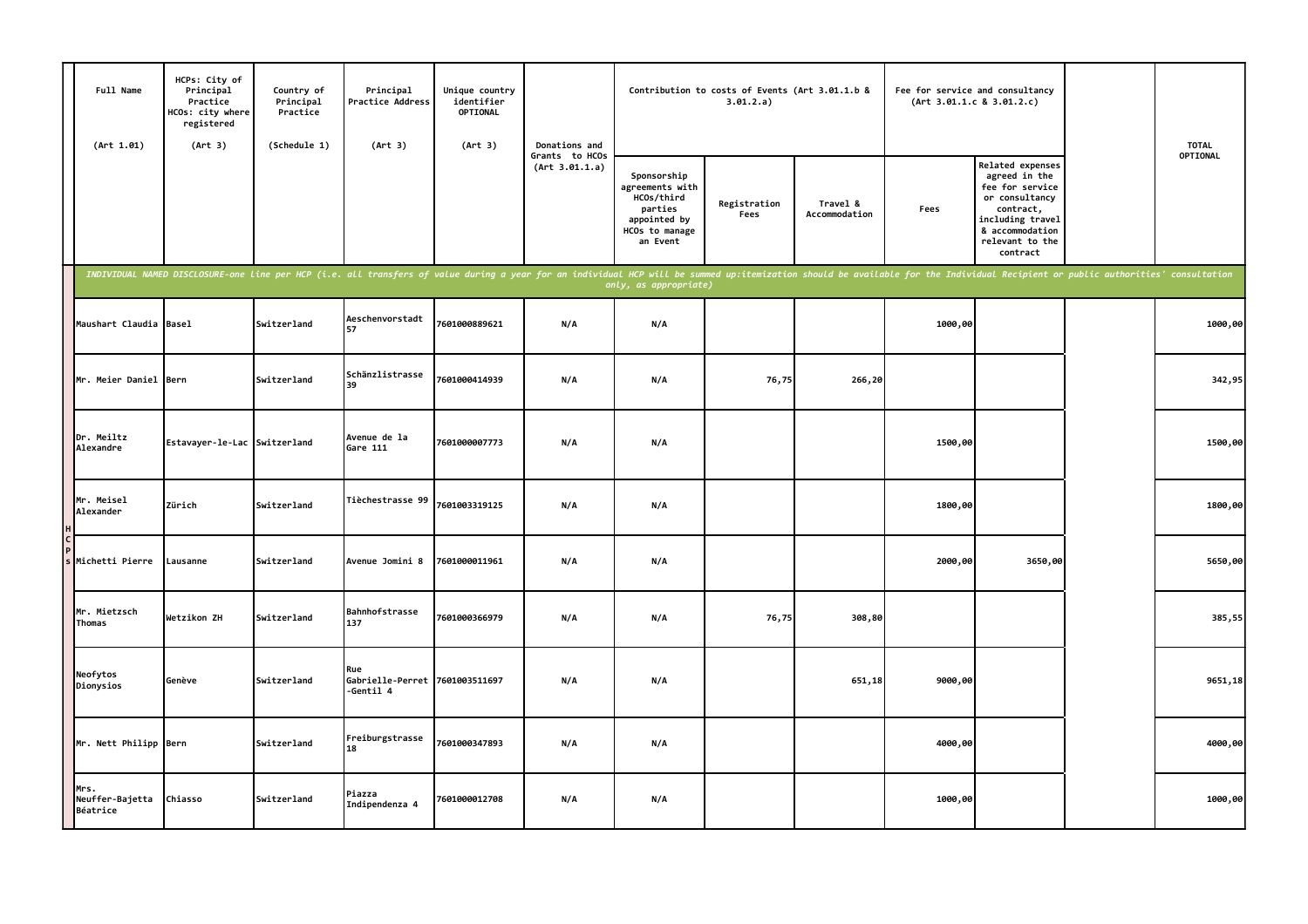|                         | Full Name<br>(Art 1.01) | HCPs: City of<br>Principal<br>Practice<br>HCOs: city where<br>registered<br>(Art 3) | Country of<br>Principal<br>Practice<br>(Schedule 1) | Principal<br>Practice Address<br>(Art 3) | Unique country<br>identifier<br><b>OPTIONAL</b><br>(Art 3) | Donations and                    |                                                                                                                                                                                                                                                         | Contribution to costs of Events (Art 3.01.1.b &<br>3.01.2.a) |                           | (Art 3.01.1.c 8 3.01.2.c) | Fee for service and consultancy                                                                                                                           | <b>TOTAL</b> |
|-------------------------|-------------------------|-------------------------------------------------------------------------------------|-----------------------------------------------------|------------------------------------------|------------------------------------------------------------|----------------------------------|---------------------------------------------------------------------------------------------------------------------------------------------------------------------------------------------------------------------------------------------------------|--------------------------------------------------------------|---------------------------|---------------------------|-----------------------------------------------------------------------------------------------------------------------------------------------------------|--------------|
|                         |                         |                                                                                     |                                                     |                                          |                                                            | Grants to HCOs<br>(Art 3.01.1.a) | Sponsorship<br>agreements with<br>HCOs/third<br>parties<br>appointed by<br>HCOs to manage<br>an Event                                                                                                                                                   | Registration<br>Fees                                         | Travel &<br>Accommodation | Fees                      | Related expenses<br>agreed in the<br>fee for service<br>or consultancy<br>contract,<br>including travel<br>& accommodation<br>relevant to the<br>contract | OPTIONAL     |
|                         |                         |                                                                                     |                                                     |                                          |                                                            |                                  | INDIVIDUAL NAMED DISCLOSURE-one line per HCP (i.e. all transfers of value during a year for an individual HCP will be summed up:itemization should be available for the Individual Recipient or public authorities' consultati<br>only, as appropriate) |                                                              |                           |                           |                                                                                                                                                           |              |
| Hendrik                 | Mr. Niess Jan           | <b>Basel</b>                                                                        | Switzerland                                         | Petersgraben 4                           | 7601000963284                                              | N/A                              | N/A                                                                                                                                                                                                                                                     |                                                              |                           |                           | 4705,22                                                                                                                                                   | 4705,22      |
|                         | Mr. Noll Georg          | Zürich                                                                              | Switzerland                                         | Witellikerstrass<br>e 40                 | 7601000087041                                              | N/A                              | N/A                                                                                                                                                                                                                                                     |                                                              |                           | 3000,00                   |                                                                                                                                                           | 3000,00      |
|                         | Nolte Oliver            | St. Gallen                                                                          | Switzerland                                         | Frohbergstrasse                          |                                                            | N/A                              | N/A                                                                                                                                                                                                                                                     |                                                              |                           | 1500,00                   |                                                                                                                                                           | 1500,00      |
|                         | Mr. Noth Daniel         | Unterseen                                                                           | Switzerland                                         | Spitalweg 1                              | 7601000112323                                              | N/A                              | N/A                                                                                                                                                                                                                                                     |                                                              |                           | 1000,00                   |                                                                                                                                                           | 1000,00      |
| Okwo-Bele<br>Jean-Marie |                         | Tannay                                                                              | Switzerland                                         | Chemin de la<br>Capite 6                 |                                                            | N/A                              | N/A                                                                                                                                                                                                                                                     |                                                              | 6421,73                   | 9300,00                   | 409,78                                                                                                                                                    | 16131,51     |
| Mrs. Papet<br>Claudia   |                         | Schlieren                                                                           | Switzerland                                         | Urdorferstrasse<br>100                   | 7601000711557                                              | N/A                              | N/A                                                                                                                                                                                                                                                     |                                                              |                           | 1500,00                   |                                                                                                                                                           | 1500,00      |
| Pedrazzini<br>Benjamin  |                         | Zürich                                                                              | Switzerland                                         | Birmensdorferstr<br>asse 497             | 7601003635225                                              | N/A                              | N/A                                                                                                                                                                                                                                                     |                                                              |                           | 1500,00                   |                                                                                                                                                           | 1500,00      |
|                         |                         | Mr. Pless Miklós Winterthur                                                         | Switzerland                                         | Brauerstrasse 15                         | 7601000120083                                              | N/A                              | N/A                                                                                                                                                                                                                                                     |                                                              |                           | 4500,00                   |                                                                                                                                                           | 4500,00      |
| Mr. Popov<br>Vladimir   |                         | Uster                                                                               | Switzerland                                         | Brunnenstrasse<br>42                     | 7601000456601                                              | N/A                              | N/A                                                                                                                                                                                                                                                     | 499,59                                                       | 1560,16                   |                           |                                                                                                                                                           | 2059,75      |
|                         | Mr. Rauch Daniel Thun   |                                                                                     | Switzerland                                         | Bahnhofstrasse 3                         | 7601000109859                                              | N/A                              | N/A                                                                                                                                                                                                                                                     |                                                              |                           | 1500,00                   |                                                                                                                                                           | 1500,00      |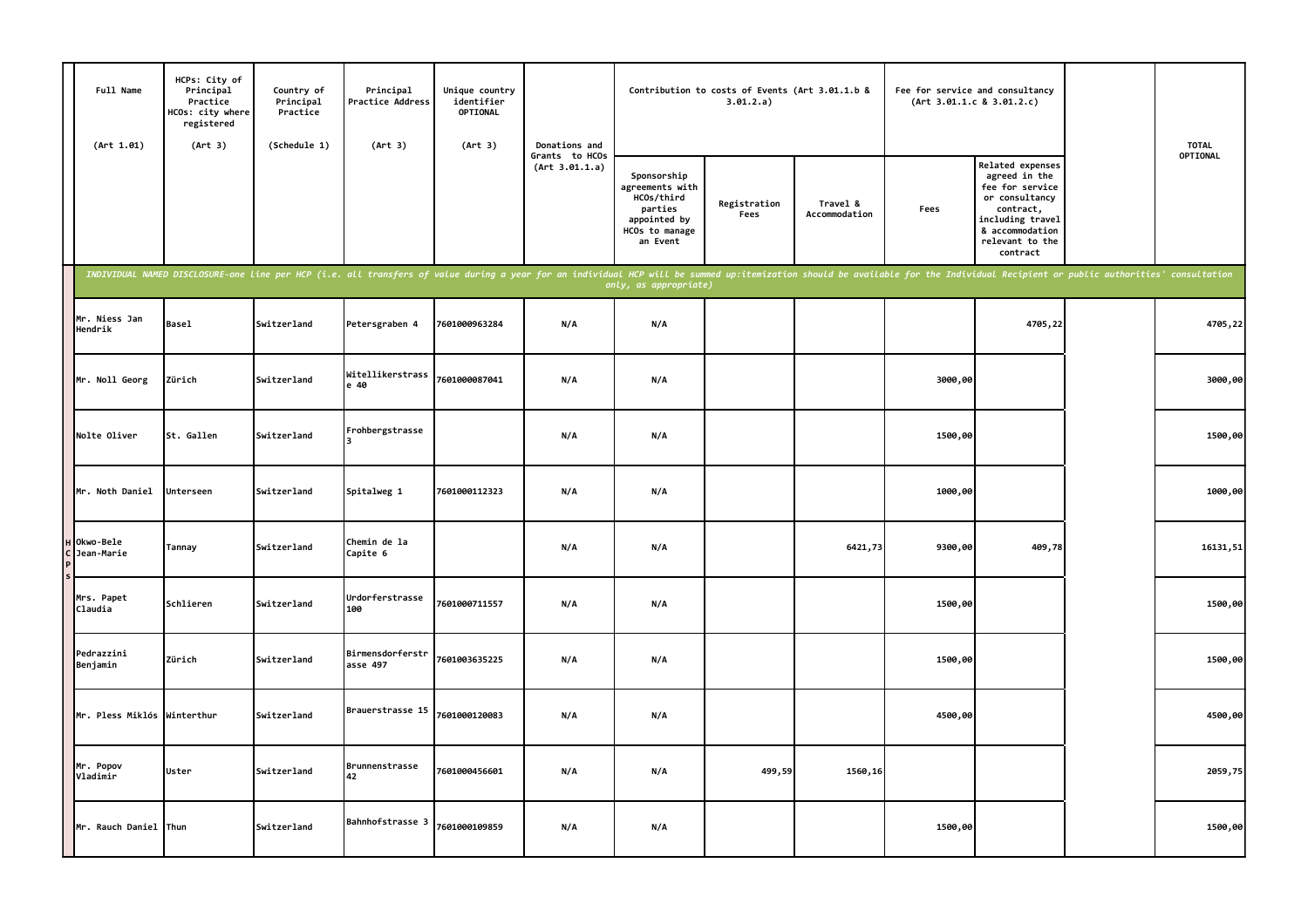| Full Name<br>(Art 1.01)   | HCPs: City of<br>Principal<br>Practice<br>HCOs: city where<br>registered<br>(Art 3) | Country of<br>Principal<br>Practice<br>(Schedule 1) | Principal<br>Practice Address<br>(Art 3)                  | Unique country<br>identifier<br><b>OPTIONAL</b><br>(Art 3) | Donations and                    |                                                                                                       | Contribution to costs of Events (Art 3.01.1.b &<br>3.01.2.a) |                           | (Art 3.01.1.c 8 3.01.2.c) | Fee for service and consultancy                                                                                                                           |                                                                                                                                                                                                                                | <b>TOTAL</b> |
|---------------------------|-------------------------------------------------------------------------------------|-----------------------------------------------------|-----------------------------------------------------------|------------------------------------------------------------|----------------------------------|-------------------------------------------------------------------------------------------------------|--------------------------------------------------------------|---------------------------|---------------------------|-----------------------------------------------------------------------------------------------------------------------------------------------------------|--------------------------------------------------------------------------------------------------------------------------------------------------------------------------------------------------------------------------------|--------------|
|                           |                                                                                     |                                                     |                                                           |                                                            | Grants to HCOs<br>(Art 3.01.1.a) | Sponsorship<br>agreements with<br>HCOs/third<br>parties<br>appointed by<br>HCOs to manage<br>an Event | Registration<br>Fees                                         | Travel &<br>Accommodation | Fees                      | Related expenses<br>agreed in the<br>fee for service<br>or consultancy<br>contract,<br>including travel<br>& accommodation<br>relevant to the<br>contract |                                                                                                                                                                                                                                | OPTIONAL     |
|                           |                                                                                     |                                                     |                                                           |                                                            |                                  | only, as appropriate)                                                                                 |                                                              |                           |                           |                                                                                                                                                           | INDIVIDUAL NAMED DISCLOSURE-one line per HCP (i.e. all transfers of value during a year for an individual HCP will be summed up:itemization should be available for the Individual Recipient or public authorities' consultati |              |
| Mr. Reding<br>Daniel      | Baar                                                                                | Switzerland                                         | Landhausstrasse<br>11                                     | 7601000724403                                              | N/A                              | N/A                                                                                                   |                                                              |                           | 750,00                    |                                                                                                                                                           |                                                                                                                                                                                                                                | 750,00       |
| Riboch-Römer<br>Margret   | Lugano                                                                              | Switzerland                                         | Via alla<br>Campagna 9                                    | 7601001313309                                              | N/A                              | N/A                                                                                                   |                                                              | 300,30                    |                           |                                                                                                                                                           |                                                                                                                                                                                                                                | 300,30       |
| Richter Willi             | Winterthur                                                                          | Switzerland                                         | Schaffhauserstra<br>sse <sub>61</sub>                     | 7601003448993                                              | N/A                              | N/A                                                                                                   |                                                              |                           | 1000,00                   |                                                                                                                                                           |                                                                                                                                                                                                                                | 1000,00      |
| Mr. Rogler<br>Gerhard     | Zürich                                                                              | Switzerland                                         | Rämistrasse 100                                           | 7601000763983                                              | N/A                              | N/A                                                                                                   |                                                              | 1338,54                   | 6025,00                   |                                                                                                                                                           |                                                                                                                                                                                                                                | 7363,54      |
| C Roth Arnaud             | Genève                                                                              | Switzerland                                         | Rue<br>Gabrielle-Perret 7601000033352<br>-Gentil 4        |                                                            | N/A                              | N/A                                                                                                   |                                                              |                           | 2000,00                   |                                                                                                                                                           |                                                                                                                                                                                                                                | 2000,00      |
| Dr. Rouiller<br>Nathalie  | Genolier                                                                            | Switzerland                                         | Route du Muids 3                                          | 7601000771001                                              | N/A                              | N/A                                                                                                   |                                                              |                           | 1000,00                   |                                                                                                                                                           |                                                                                                                                                                                                                                | 1000,00      |
| Mr. Rudofsky<br>Gottfried | 01ten                                                                               | Switzerland                                         | Baslerstrasse<br>150                                      | 7601003337617                                              | N/A                              | N/A                                                                                                   |                                                              |                           | 1500,00                   |                                                                                                                                                           |                                                                                                                                                                                                                                | 1500,00      |
| Salanti Georgia           | Finkenhubelweg<br>11                                                                | Switzerland                                         | Institute of<br>Social and<br>Preventive<br>Medicine ISPM |                                                            | N/A                              | N/A                                                                                                   |                                                              | 7801,81                   |                           |                                                                                                                                                           |                                                                                                                                                                                                                                | 7801,81      |
| Dr. Sarro<br>Rossella     | Locarno                                                                             | Switzerland                                         | Via in Selva 24                                           | 7601000862082                                              | N/A                              | N/A                                                                                                   |                                                              |                           | 1500,00                   |                                                                                                                                                           |                                                                                                                                                                                                                                | 1500,00      |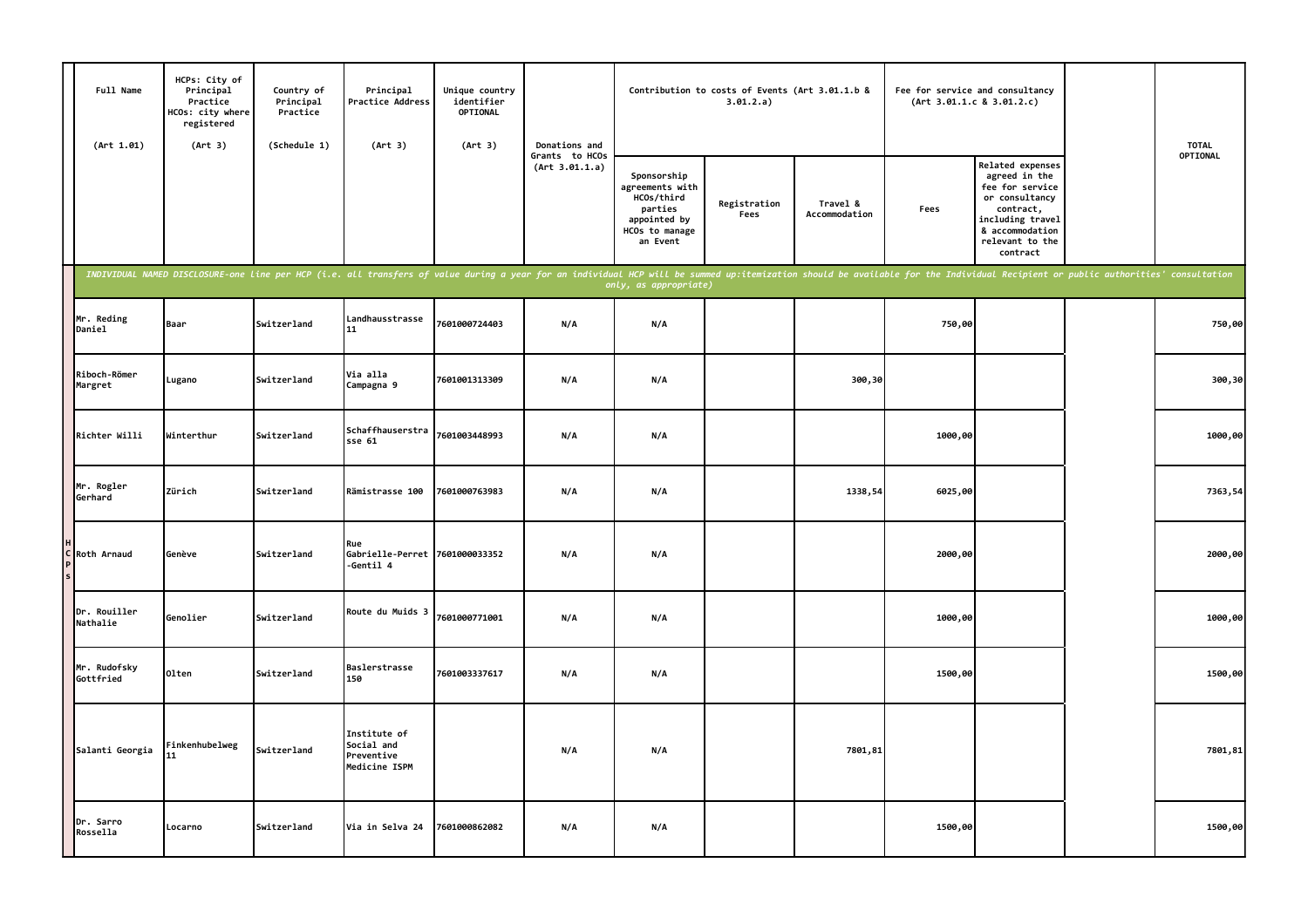| Full Name<br>(Art 1.01)        | HCPs: City of<br>Principal<br>Practice<br>HCOs: city where<br>registered<br>(Art 3) | Country of<br>Principal<br>Practice<br>(Schedule 1) | Principal<br>Practice Address<br>(Art 3) | Unique country<br>identifier<br>OPTIONAL<br>(Art 3)                                                                                                                                                                            | Donations and                    |                                                                                                       | Contribution to costs of Events (Art 3.01.1.b &<br>3.01.2.a) |                           |         | Fee for service and consultancy<br>(Art 3.01.1.c 8 3.01.2.c)                                                                                                     | <b>TOTAL</b> |
|--------------------------------|-------------------------------------------------------------------------------------|-----------------------------------------------------|------------------------------------------|--------------------------------------------------------------------------------------------------------------------------------------------------------------------------------------------------------------------------------|----------------------------------|-------------------------------------------------------------------------------------------------------|--------------------------------------------------------------|---------------------------|---------|------------------------------------------------------------------------------------------------------------------------------------------------------------------|--------------|
|                                |                                                                                     |                                                     |                                          |                                                                                                                                                                                                                                | Grants to HCOs<br>(Art 3.01.1.a) | Sponsorship<br>agreements with<br>HCOs/third<br>parties<br>appointed by<br>HCOs to manage<br>an Event | Registration<br>Fees                                         | Travel &<br>Accommodation | Fees    | <b>Related expenses</b><br>agreed in the<br>fee for service<br>or consultancy<br>contract,<br>including travel<br>& accommodation<br>relevant to the<br>contract | OPTIONAL     |
|                                |                                                                                     |                                                     |                                          | INDIVIDUAL NAMED DISCLOSURE-one line per HCP (i.e. all transfers of value during a year for an individual HCP will be summed up:itemization should be available for the Individual Recipient or public authorities' consultati |                                  | only, as appropriate)                                                                                 |                                                              |                           |         |                                                                                                                                                                  |              |
| Dr. Savcic Milos Lausanne      |                                                                                     | Switzerland                                         | Avenue de Savoie<br>10                   | 7601000013866                                                                                                                                                                                                                  | N/A                              | N/A                                                                                                   |                                                              |                           | 1000,00 |                                                                                                                                                                  | 1000,00      |
| Mrs. Schai<br>Stoller Beatrice | Wetzikon ZH                                                                         | Switzerland                                         | Spitalstrasse 66                         | 7601001312128                                                                                                                                                                                                                  | N/A                              | N/A                                                                                                   |                                                              |                           | 800,00  |                                                                                                                                                                  | 800,00       |
| Mr. Schanz Urs                 | Zürich                                                                              | Switzerland                                         | Rämistrasse 100                          | 7601000227287                                                                                                                                                                                                                  | N/A                              | N/A                                                                                                   |                                                              |                           | 1500,00 |                                                                                                                                                                  | 1500,00      |
| Mr. Scheidegger<br>Claude      | <b>Basel</b>                                                                        | Switzerland                                         | Birsigstrasse 10                         | 7601000122223                                                                                                                                                                                                                  | N/A                              | N/A                                                                                                   |                                                              |                           | 1500,00 |                                                                                                                                                                  | 1500,00      |
| Mrs. Scherz<br>Amina           | Bern                                                                                | Switzerland                                         | Lory-Haus,<br>Freiburgstrasse<br>41G     | 7601000826275                                                                                                                                                                                                                  | N/A                              | N/A                                                                                                   | 522,93                                                       | 928,06                    |         |                                                                                                                                                                  | 1450,99      |
| Mr. Schmid<br>Gernot           | Wolhusen                                                                            | Switzerland                                         | Spitalstrasse                            | 7601000772121                                                                                                                                                                                                                  | N/A                              | N/A                                                                                                   | 470,80                                                       | 1306,25                   |         |                                                                                                                                                                  | 1777,05      |
| Mr. Schmid<br>Patrick          | St. Gallen                                                                          | Switzerland                                         | Rorschacher<br>Strasse 95                | 7601000228154                                                                                                                                                                                                                  | N/A                              | N/A                                                                                                   | 485,43                                                       |                           |         |                                                                                                                                                                  | 485,43       |
| Schmid Thomas                  | <b>Basel</b>                                                                        | Switzerland                                         | Kleinriehenstras<br>se 30                | 7601000780416                                                                                                                                                                                                                  | N/A                              | N/A                                                                                                   | 522,93                                                       | 928,06                    |         |                                                                                                                                                                  | 1450,99      |
| Mr. Schories<br>Marcus         | <b>Basel</b>                                                                        | Switzerland                                         | Gellertstrasse<br>142                    | 7601000746863                                                                                                                                                                                                                  | N/A                              | N/A                                                                                                   |                                                              |                           | 1000,00 |                                                                                                                                                                  | 1000,00      |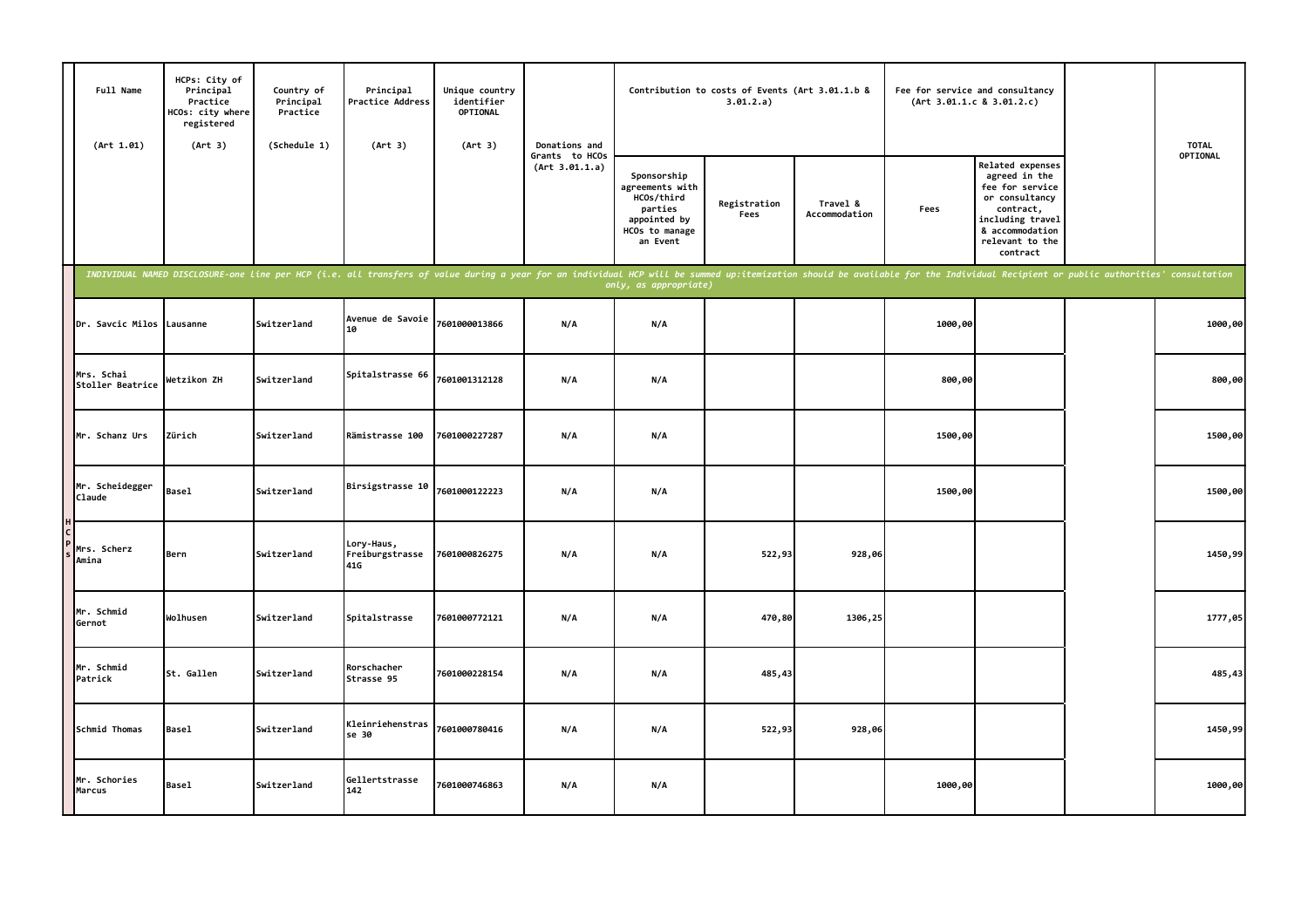| Full Name<br>(Art 1.01)              | HCPs: City of<br>Principal<br>Practice<br><b>ICOs: city where</b><br>registered<br>(Art 3) | Country of<br>Principal<br>Practice<br>(Schedule 1) | Principal<br><b>Practice Address</b><br>(Art 3) | Unique country<br>identifier<br>OPTIONAL<br>(Art 3) | Donations and                    |                                                                                                       | Contribution to costs of Events (Art 3.01.1.b &<br>3.01.2.a) |                           |         | Fee for service and consultancy<br>(Art 3.01.1.c 8 3.01.2.c)                                                                                              |                                                                                                                                                                                                                                | <b>TOTAL</b> |
|--------------------------------------|--------------------------------------------------------------------------------------------|-----------------------------------------------------|-------------------------------------------------|-----------------------------------------------------|----------------------------------|-------------------------------------------------------------------------------------------------------|--------------------------------------------------------------|---------------------------|---------|-----------------------------------------------------------------------------------------------------------------------------------------------------------|--------------------------------------------------------------------------------------------------------------------------------------------------------------------------------------------------------------------------------|--------------|
|                                      |                                                                                            |                                                     |                                                 |                                                     | Grants to HCOs<br>(Art 3.01.1.a) | Sponsorship<br>agreements with<br>HCOs/third<br>parties<br>appointed by<br>HCOs to manage<br>an Event | Registration<br>Fees                                         | Travel &<br>Accommodation | Fees    | Related expenses<br>agreed in the<br>fee for service<br>or consultancy<br>contract,<br>including travel<br>& accommodation<br>relevant to the<br>contract |                                                                                                                                                                                                                                | OPTIONAL     |
|                                      |                                                                                            |                                                     |                                                 |                                                     |                                  | only, as appropriate)                                                                                 |                                                              |                           |         |                                                                                                                                                           | INDIVIDUAL NAMED DISCLOSURE-one line per HCP (i.e. all transfers of value during a year for an individual HCP will be summed up:itemization should be available for the Individual Recipient or public authorities' consultati |              |
| Mr.<br>Schubring-Giese<br>Maximilian | Baar                                                                                       | Switzerland                                         | Landhausstrasse<br>11                           | 7601000958020                                       | N/A                              | N/A                                                                                                   |                                                              |                           | 1000,00 |                                                                                                                                                           |                                                                                                                                                                                                                                | 1000,00      |
| Mr. Schwegler<br>Beat Hans           | Baar                                                                                       | Switzerland                                         | Landhausstrasse<br>11                           | 7601000404824                                       | N/A                              | N/A                                                                                                   |                                                              |                           | 1000,00 |                                                                                                                                                           |                                                                                                                                                                                                                                | 1000,00      |
| Mr. Seeger<br>Thomas                 | Aarau                                                                                      | Switzerland                                         | Tellstrasse 25                                  | 7601001141223                                       | N/A                              | N/A                                                                                                   |                                                              |                           | 800,00  |                                                                                                                                                           |                                                                                                                                                                                                                                | 800,00       |
| Mr. Semmo Nasser Bern                |                                                                                            | Switzerland                                         | Freiburgstrasse<br>18                           | 7601000920034                                       | N/A                              | N/A                                                                                                   |                                                              |                           | 1500,00 |                                                                                                                                                           |                                                                                                                                                                                                                                | 1500,00      |
| Mr. Senn Oliver                      | Zürich                                                                                     | Switzerland                                         | Rämistrasse 34                                  | 7601000457363                                       | N/A                              | N/A                                                                                                   |                                                              |                           |         | 1750,00                                                                                                                                                   |                                                                                                                                                                                                                                | 1750,00      |
| Shaw Yomei                           | Genève                                                                                     | Switzerland                                         | Avenue de<br>Beau-Séjour 26                     |                                                     | N/A                              | N/A                                                                                                   |                                                              |                           | 1200,00 | 34,00                                                                                                                                                     |                                                                                                                                                                                                                                | 1234,00      |
| Shestaeva Oxana                      | Morges                                                                                     | Switzerland                                         | Chemin du Crêt 2                                | 7601007751129                                       | N/A                              | N/A                                                                                                   |                                                              |                           | 1500,00 |                                                                                                                                                           |                                                                                                                                                                                                                                | 1500,00      |
| Mr. Siebenhüner<br>Alexander         | Schaffhausen                                                                               | Switzerland                                         | Geissbergstrasse<br>81                          | 7601000781642                                       | N/A                              | N/A                                                                                                   |                                                              |                           | 2500,00 |                                                                                                                                                           |                                                                                                                                                                                                                                | 2500,00      |
| Sivade Aurélie                       | Lausanne                                                                                   | Switzerland                                         | Avenue<br>Alexandre-Vinet<br>28                 | 7601003357172                                       | N/A                              | N/A                                                                                                   | 522,93                                                       | 928,06                    |         |                                                                                                                                                           |                                                                                                                                                                                                                                | 1450,99      |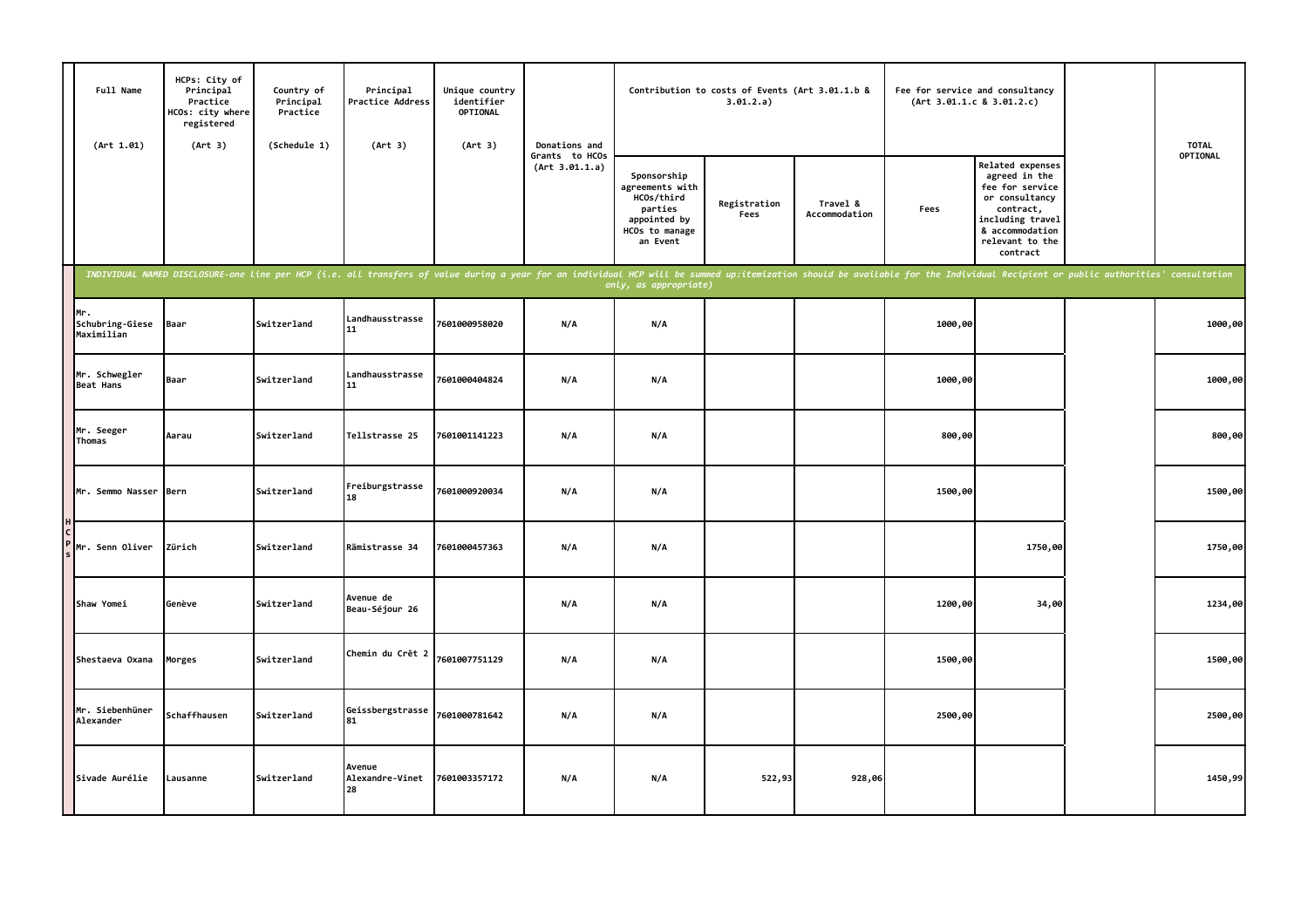| Full Name<br>(Art 1.01)        | HCPs: City of<br>Principal<br>Practice<br>HCOs: city where<br>registered<br>(Art 3) | Country of<br>Principal<br>Practice<br>(Schedule 1) | Principal<br><b>Practice Address</b><br>(Art 3)                                                                    | Unique country<br>identifier<br><b>OPTIONAL</b><br>(Art 3) | Donations and                    |                                                                                                                                                                                                                                                         | Contribution to costs of Events (Art 3.01.1.b &<br>3.01.2.a) |                           | (Art 3.01.1.c 8 3.01.2.c) | Fee for service and consultancy                                                                                                                           | <b>TOTAL</b> |
|--------------------------------|-------------------------------------------------------------------------------------|-----------------------------------------------------|--------------------------------------------------------------------------------------------------------------------|------------------------------------------------------------|----------------------------------|---------------------------------------------------------------------------------------------------------------------------------------------------------------------------------------------------------------------------------------------------------|--------------------------------------------------------------|---------------------------|---------------------------|-----------------------------------------------------------------------------------------------------------------------------------------------------------|--------------|
|                                |                                                                                     |                                                     |                                                                                                                    |                                                            | Grants to HCOs<br>(Art 3.01.1.a) | Sponsorship<br>agreements with<br>HCOs/third<br>parties<br>appointed by<br>HCOs to manage<br>an Event                                                                                                                                                   | Registration<br>Fees                                         | Travel &<br>Accommodation | Fees                      | Related expenses<br>agreed in the<br>fee for service<br>or consultancy<br>contract,<br>including travel<br>& accommodation<br>relevant to the<br>contract | OPTIONAL     |
|                                |                                                                                     |                                                     |                                                                                                                    |                                                            |                                  | INDIVIDUAL NAMED DISCLOSURE-one line per HCP (i.e. all transfers of value during a year for an individual HCP will be summed up:itemization should be available for the Individual Recipient or public authorities' consultati<br>only, as appropriate) |                                                              |                           |                           |                                                                                                                                                           |              |
| Dr. Sofra<br>Daniela           | Lausanne                                                                            | Switzerland                                         | Avenue de la<br>Gare 11                                                                                            | 7601000756909                                              | N/A                              | N/A                                                                                                                                                                                                                                                     |                                                              |                           | 3400,00                   |                                                                                                                                                           | 3400,00      |
| Mr. Soltermann<br>Alex         | Zürich                                                                              | Switzerland                                         | Schmelzbergstras<br>se 12                                                                                          | 7601000361547                                              | N/A                              | N/A                                                                                                                                                                                                                                                     |                                                              |                           |                           | 1010,08                                                                                                                                                   | 1010,08      |
| Mr. Speck<br>Roberto           | Zürich                                                                              | Switzerland                                         | Rämistrasse 100                                                                                                    | 7601000012678                                              | N/A                              | N/A                                                                                                                                                                                                                                                     |                                                              |                           | 5000,00                   |                                                                                                                                                           | 5000,00      |
| Mr. Stahel Rolf                | Zürich                                                                              | Switzerland                                         | Rämistrasse 100                                                                                                    | 7601000226327                                              | N/A                              | N/A                                                                                                                                                                                                                                                     |                                                              | 7686,83                   | 17025,00                  | 232,00                                                                                                                                                    | 24943,83     |
| Mrs. Stickel<br>Simone         | Zürich                                                                              | Switzerland                                         | Rämistrasse 100                                                                                                    | 7601001383913                                              | N/A                              | N/A                                                                                                                                                                                                                                                     |                                                              | 337,10                    |                           |                                                                                                                                                           | 337,10       |
| Mrs. Stoffel<br><b>Barbara</b> | Chur                                                                                | Switzerland                                         | Loëstrasse 170                                                                                                     | 7601002318976                                              | N/A                              | N/A                                                                                                                                                                                                                                                     |                                                              |                           | 800,00                    |                                                                                                                                                           | 800,00       |
| Suggs Suzanne                  | Lugano                                                                              | Switzerland                                         | <b>BeCHANGE</b><br>Research Group,<br>Institute of<br>Public<br>Communication<br>(ICP) Via<br>Giuseppe Buffi<br>13 |                                                            | N/A                              | N/A                                                                                                                                                                                                                                                     | 537,98                                                       | 4132,24                   | 17650,00                  | 4034,25                                                                                                                                                   | 26354,47     |
| Mr. Suhner<br>Markus           | Zürich                                                                              | Switzerland                                         | Birmensdorferstr<br>asse 497                                                                                       | 7601000221308                                              | N/A                              | N/A                                                                                                                                                                                                                                                     |                                                              |                           | 1500,00                   |                                                                                                                                                           | 1500,00      |
| Mr. Sulz Michael St. Gallen    |                                                                                     | Switzerland                                         | Rorschacher<br>Strasse 95                                                                                          | 7601000539915                                              | N/A                              | N/A                                                                                                                                                                                                                                                     |                                                              |                           | 1500,00                   |                                                                                                                                                           | 1500,00      |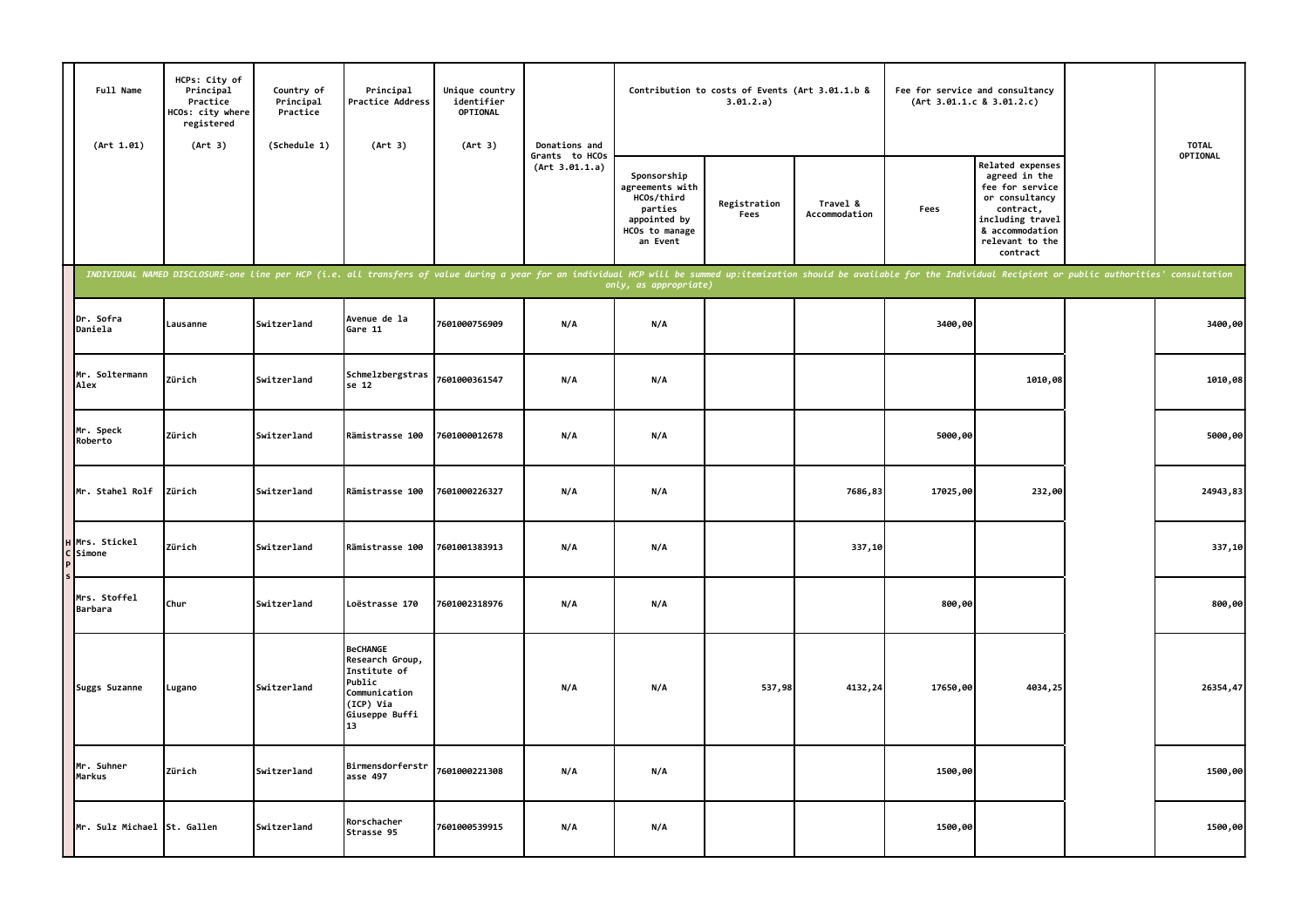| Full Name<br>(Art 1.01)       | HCPs: City of<br>Principal<br>Practice<br>HCOs: city where<br>registered<br>(Art 3) | Country of<br>Principal<br>Practice<br>(Schedule 1) | Principal<br><b>Practice Address</b><br>(Art 3)                                                                                                                                                                                | Unique country<br>identifier<br><b>OPTIONAL</b><br>(Art 3) | Donations and                    |                                                                                                       | Contribution to costs of Events (Art 3.01.1.b &<br>3.01.2.a) |                           | Fee for service and consultancy<br>(Art 3.01.1.c 8 3.01.2.c) |                                                                                                                                                           | <b>TOTAL</b> |
|-------------------------------|-------------------------------------------------------------------------------------|-----------------------------------------------------|--------------------------------------------------------------------------------------------------------------------------------------------------------------------------------------------------------------------------------|------------------------------------------------------------|----------------------------------|-------------------------------------------------------------------------------------------------------|--------------------------------------------------------------|---------------------------|--------------------------------------------------------------|-----------------------------------------------------------------------------------------------------------------------------------------------------------|--------------|
|                               |                                                                                     |                                                     |                                                                                                                                                                                                                                |                                                            | Grants to HCOs<br>(Art 3.01.1.a) | Sponsorship<br>agreements with<br>HCOs/third<br>parties<br>appointed by<br>HCOs to manage<br>an Event | Registration<br>Fees                                         | Travel &<br>Accommodation | Fees                                                         | Related expenses<br>agreed in the<br>fee for service<br>or consultancy<br>contract,<br>including travel<br>& accommodation<br>relevant to the<br>contract | OPTIONAL     |
|                               |                                                                                     |                                                     | INDIVIDUAL NAMED DISCLOSURE-one line per HCP (i.e. all transfers of value during a year for an individual HCP will be summed up:itemization should be available for the Individual Recipient or public authorities' consultati |                                                            |                                  | only, as appropriate)                                                                                 |                                                              |                           |                                                              |                                                                                                                                                           |              |
| Dr. Tamm<br>Christian         | Genève                                                                              | Switzerland                                         | Avenue de la<br>Gare-des-Eaux-Vi 7601000026576<br>ves 3                                                                                                                                                                        |                                                            | N/A                              | N/A                                                                                                   |                                                              |                           | 1000,00                                                      |                                                                                                                                                           | 1000,00      |
| Mr. Templeton<br>Arnoud       | <b>Basel</b>                                                                        | Switzerland                                         | Kleinriehenstras<br>se 30                                                                                                                                                                                                      | 7601000635327                                              | N/A                              | N/A                                                                                                   |                                                              |                           | 1500,00                                                      | 38,40                                                                                                                                                     | 1538,40      |
| Thies Wolfgang                | <b>Bad Ragaz</b>                                                                    | Switzerland                                         | Hans<br>Albrecht-Strasse 7601003856767                                                                                                                                                                                         |                                                            | N/A                              | N/A                                                                                                   | 76,75                                                        | 331,65                    |                                                              |                                                                                                                                                           | 408,40       |
| Dr. Torralvo<br>Javier        | Genève                                                                              | Switzerland                                         | Rue<br>Gabrielle-Perret 7601000918451<br>-Gentil 4                                                                                                                                                                             |                                                            | N/A                              | N/A                                                                                                   |                                                              | 441,28                    |                                                              |                                                                                                                                                           | 441,28       |
| Dr. Toso<br>Christian         | Genève                                                                              | Switzerland                                         | Rue<br>Gabrielle-Perret 7601000440884<br>-Gentil 4                                                                                                                                                                             |                                                            | N/A                              | N/A                                                                                                   |                                                              |                           | 1500,00                                                      | 90,00                                                                                                                                                     | 1590,00      |
| Mr. Tucci<br>Michael          | Zürich                                                                              | Switzerland                                         | Rämistrasse 100                                                                                                                                                                                                                | 7601000276230                                              | N/A                              | N/A                                                                                                   |                                                              |                           | 1500,00                                                      |                                                                                                                                                           | 1500,00      |
| Mrs. Ulrich<br>Somaini Silvia | Zürich                                                                              | Switzerland                                         | Rämistrasse 100                                                                                                                                                                                                                | 7601000442185                                              | N/A                              | N/A                                                                                                   |                                                              |                           |                                                              | 2554,03                                                                                                                                                   | 2554,03      |
| Mr. Urfer Patric<br>Micha     | Aarau                                                                               | Switzerland                                         | Bahnhofstrasse<br>24                                                                                                                                                                                                           | 7601000521835                                              | N/A                              | N/A                                                                                                   | 1046,40                                                      | 2883,35                   |                                                              |                                                                                                                                                           | 3929,75      |
| Valtcheva<br>Nadejda          | Zürich                                                                              | Switzerland                                         | Schmelzbergstras<br>se 12                                                                                                                                                                                                      |                                                            | N/A                              | N/A                                                                                                   |                                                              | 1700,00                   |                                                              |                                                                                                                                                           | 1700,00      |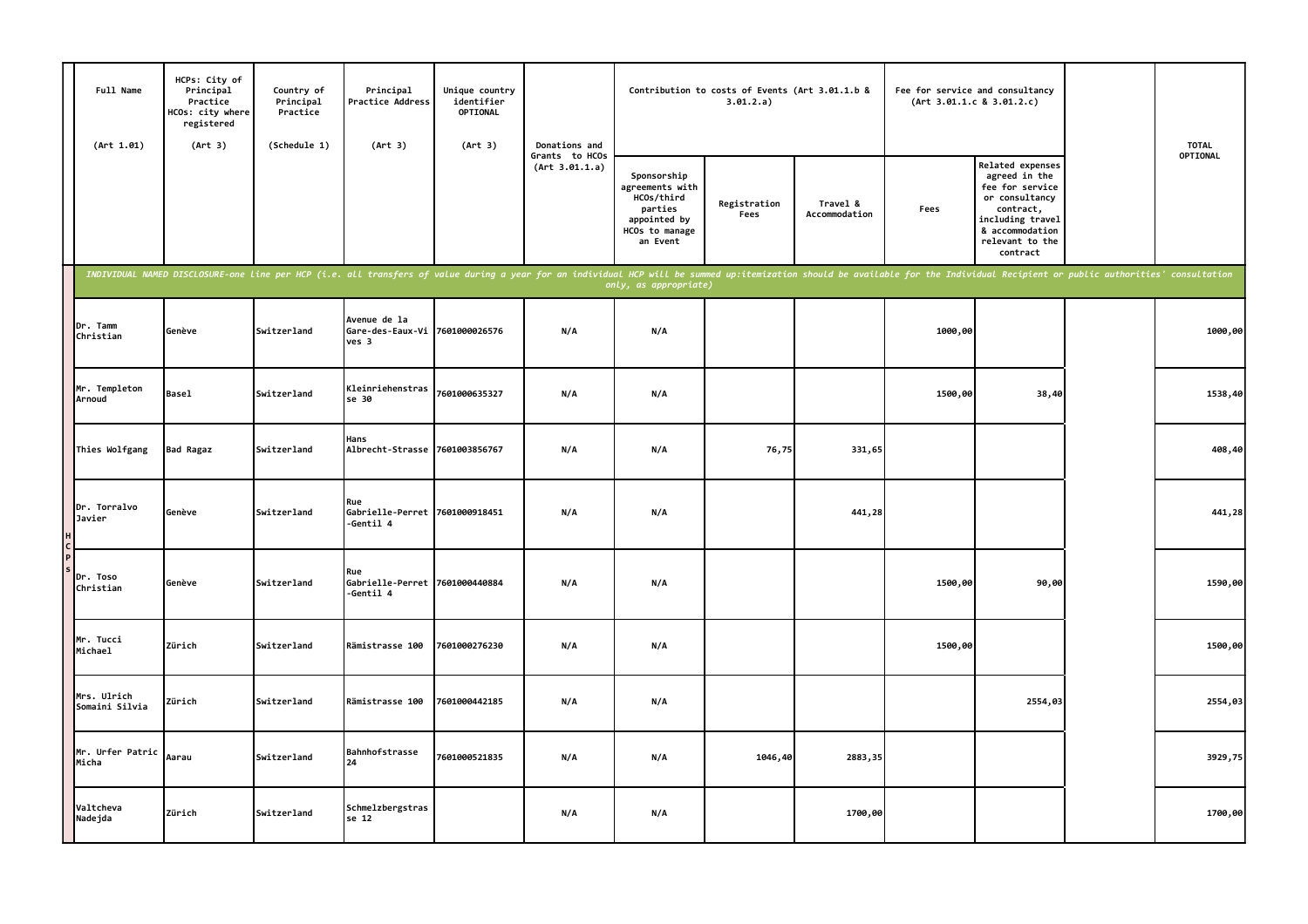| Full Name<br>(Art 1.01)            | HCPs: City of<br>Principal<br>Practice<br>HCOs: city where<br>registered<br>(Art 3) | Country of<br>Principal<br>Practice<br>(Schedule 1) | Principal<br>Practice Address<br>(Art 3) | Unique country<br>identifier<br>OPTIONAL<br>(Art 3) | Donations and                    |                                                                                                                                                                                                                                                         | Contribution to costs of Events (Art 3.01.1.b &<br>3.01.2.a) |                           | Fee for service and consultancy<br>(Art 3.01.1.c 8 3.01.2.c) |                                                                                                                                                                  | <b>TOTAL</b> |
|------------------------------------|-------------------------------------------------------------------------------------|-----------------------------------------------------|------------------------------------------|-----------------------------------------------------|----------------------------------|---------------------------------------------------------------------------------------------------------------------------------------------------------------------------------------------------------------------------------------------------------|--------------------------------------------------------------|---------------------------|--------------------------------------------------------------|------------------------------------------------------------------------------------------------------------------------------------------------------------------|--------------|
|                                    |                                                                                     |                                                     |                                          |                                                     | Grants to HCOs<br>(Art 3.01.1.a) | Sponsorship<br>agreements with<br>HCOs/third<br>parties<br>appointed by<br>HCOs to manage<br>an Event                                                                                                                                                   | Registration<br>Fees                                         | Travel &<br>Accommodation | Fees                                                         | <b>Related expenses</b><br>agreed in the<br>fee for service<br>or consultancy<br>contract,<br>including travel<br>& accommodation<br>relevant to the<br>contract | OPTIONAL     |
|                                    |                                                                                     |                                                     |                                          |                                                     |                                  | INDIVIDUAL NAMED DISCLOSURE-one line per HCP (i.e. all transfers of value during a year for an individual HCP will be summed up:itemization should be available for the Individual Recipient or public authorities' consultati<br>only, as appropriate) |                                                              |                           |                                                              |                                                                                                                                                                  |              |
| Viehweger Martin Zürich            |                                                                                     | Switzerland                                         | Konradstrasse 1                          | 7601000897305                                       | N/A                              | N/A                                                                                                                                                                                                                                                     |                                                              |                           | 1500,00                                                      |                                                                                                                                                                  | 1500,00      |
| Mr. von Briel<br>Thomas            | Zürich                                                                              | Switzerland                                         | Witellikerstrass<br>e 40                 | 7601000168634                                       | N/A                              | N/A                                                                                                                                                                                                                                                     |                                                              |                           | 1500,00                                                      |                                                                                                                                                                  | 1500,00      |
| Mr. Von Rohr<br>Lukas              | Biel/Bienne                                                                         | Switzerland                                         | Rebenweg 34                              | 7601000525970                                       | N/A                              | N/A                                                                                                                                                                                                                                                     | 412,50                                                       | 6118,10                   |                                                              |                                                                                                                                                                  | 6530,60      |
| Mr. von Wolff<br>Michael           | Bern                                                                                | Switzerland                                         | Friedbühlstrasse<br>19                   | 7601000780775                                       | N/A                              | N/A                                                                                                                                                                                                                                                     |                                                              | 884,39                    |                                                              |                                                                                                                                                                  | 884,39       |
| Mr. Voss Peter                     | Laufen                                                                              | Switzerland                                         | Lochbruggstrasse<br>39                   | 7601003369229                                       | N/A                              | N/A                                                                                                                                                                                                                                                     | 470,80                                                       | 1330,20                   |                                                              |                                                                                                                                                                  | 1801,00      |
| Vrankovic Oliver Zürich            |                                                                                     | Switzerland                                         | Konradstrasse 1                          | 7601001197145                                       | N/A                              | N/A                                                                                                                                                                                                                                                     |                                                              |                           | 1500,00                                                      |                                                                                                                                                                  | 1500,00      |
| Mr. Wannesson De<br>Nicola Luciano | Bellinzona                                                                          | Switzerland                                         | Via Athos<br>Gallino                     | 7601000545183                                       | N/A                              | N/A                                                                                                                                                                                                                                                     |                                                              |                           | 3200,00                                                      | 220,00                                                                                                                                                           | 3420,00      |
| Mr. Weiss Jürgen                   | Luzern                                                                              | Switzerland                                         | Spitalstrasse                            | 7601000976345                                       | N/A                              | N/A                                                                                                                                                                                                                                                     |                                                              |                           | 7000,00                                                      |                                                                                                                                                                  | 7000,00      |
| Dr. Wicki<br><b>Jacques</b>        | Porrentruy                                                                          | Switzerland                                         | Rue du Jura 11                           | 7601000015532                                       | N/A                              | N/A                                                                                                                                                                                                                                                     |                                                              |                           | 700,00                                                       |                                                                                                                                                                  | 700,00       |
| Mr. Wiesli Peter Frauenfeld        |                                                                                     | Switzerland                                         | Pfaffenholzstras<br>se 4                 | 7601000243041                                       | N/A                              | N/A                                                                                                                                                                                                                                                     |                                                              |                           | 1500,00                                                      |                                                                                                                                                                  | 1500,00      |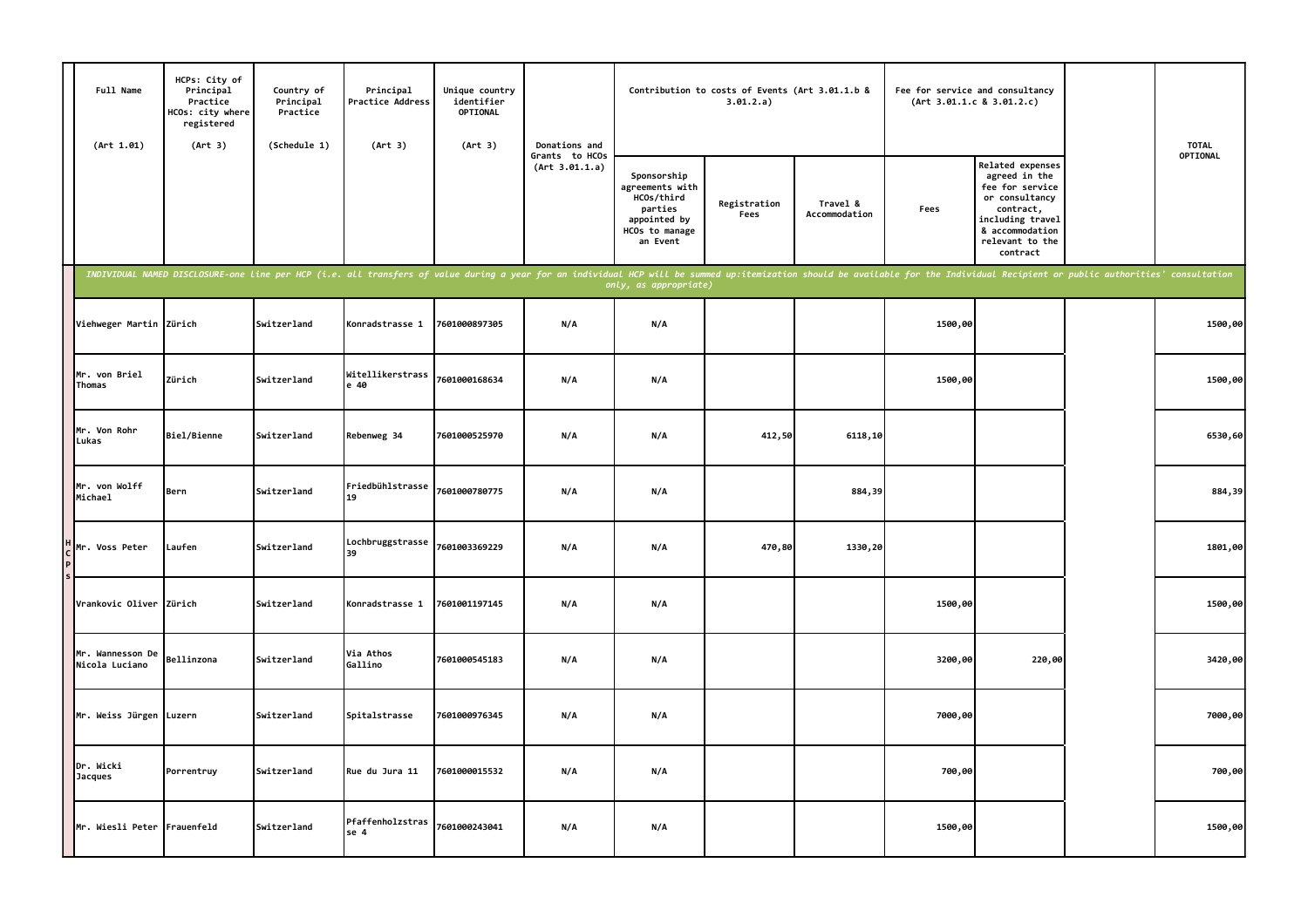| Full Name<br>(Art 1.01)     | HCPs: City of<br>Principal<br>Practice<br>HCOs: city where<br>registered<br>(Art 3) | Country of<br>Principal<br>Practice<br>(Schedule 1) | Principal<br>Practice Address<br>(Art 3) | Unique country<br>identifier<br>OPTIONAL<br>(Art 3)                                                                                                                                                                            | Donations and                    |                                                                                                       | Contribution to costs of Events (Art 3.01.1.b &<br>3.01.2.a) |                           | Fee for service and consultancy | (Art 3.01.1.c 8 3.01.2.c)                                                                                                                                 | <b>TOTAL</b>    |
|-----------------------------|-------------------------------------------------------------------------------------|-----------------------------------------------------|------------------------------------------|--------------------------------------------------------------------------------------------------------------------------------------------------------------------------------------------------------------------------------|----------------------------------|-------------------------------------------------------------------------------------------------------|--------------------------------------------------------------|---------------------------|---------------------------------|-----------------------------------------------------------------------------------------------------------------------------------------------------------|-----------------|
|                             |                                                                                     |                                                     |                                          |                                                                                                                                                                                                                                | Grants to HCOs<br>(Art 3.01.1.a) | Sponsorship<br>agreements with<br>HCOs/third<br>parties<br>appointed by<br>HCOs to manage<br>an Event | Registration<br>Fees                                         | Travel &<br>Accommodation | Fees                            | Related expenses<br>agreed in the<br>fee for service<br>or consultancy<br>contract,<br>including travel<br>& accommodation<br>relevant to the<br>contract | <b>OPTIONAL</b> |
|                             |                                                                                     |                                                     |                                          | INDIVIDUAL NAMED DISCLOSURE-one line per HCP (i.e. all transfers of value during a year for an individual HCP will be summed up:itemization should be available for the Individual Recipient or public authorities' consultati |                                  | only, as appropriate)                                                                                 |                                                              |                           |                                 |                                                                                                                                                           |                 |
| Mr. Winder<br>Thomas        | Zürich                                                                              | Switzerland                                         | Seestrasse 259                           | 7601003321234                                                                                                                                                                                                                  | N/A                              | N/A                                                                                                   |                                                              |                           | 2623,97                         | 131,39                                                                                                                                                    | 2755,36         |
| Mr. Winkler<br>Florian      | Bern                                                                                | Switzerland                                         | Viktoriastrasse<br>72                    | 7601000653406                                                                                                                                                                                                                  | N/A                              | N/A                                                                                                   | 76,75                                                        | 295,50                    |                                 |                                                                                                                                                           | 372,25          |
| Mr. Winterhalder<br>Ralph   | Luzern                                                                              | Switzerland                                         | Spitalstrasse                            | 7601000173515                                                                                                                                                                                                                  | N/A                              | N/A                                                                                                   |                                                              |                           | 1500,00                         |                                                                                                                                                           | 1500,00         |
| Dr. Yarol Nuray             | Gland                                                                               | Switzerland                                         | Allée du<br>Communet 20                  | 7601000854452                                                                                                                                                                                                                  | N/A                              | N/A                                                                                                   |                                                              |                           | 1000,00                         |                                                                                                                                                           | 1000,00         |
| Mr. Zachariah<br>Ralph      | Winterthur                                                                          | Switzerland                                         | Brauerstrasse 15                         | 7601000643537                                                                                                                                                                                                                  | N/A                              | N/A                                                                                                   |                                                              |                           | 1500,00                         |                                                                                                                                                           | 1500,00         |
| Dr. Zenklusen<br>Christiane | Neuchâtel                                                                           | Switzerland                                         | Faubourg de<br>1'Hôpital 65              | 7601000069788                                                                                                                                                                                                                  | N/A                              | N/A                                                                                                   |                                                              |                           | 1200,00                         |                                                                                                                                                           | 1200,00         |
| Ziegler Johanna             | Zürich                                                                              | Switzerland                                         | Gloriastrasse 31                         | 7601007641079                                                                                                                                                                                                                  | N/A                              | N/A                                                                                                   |                                                              | 212,50                    |                                 |                                                                                                                                                           | 212,50          |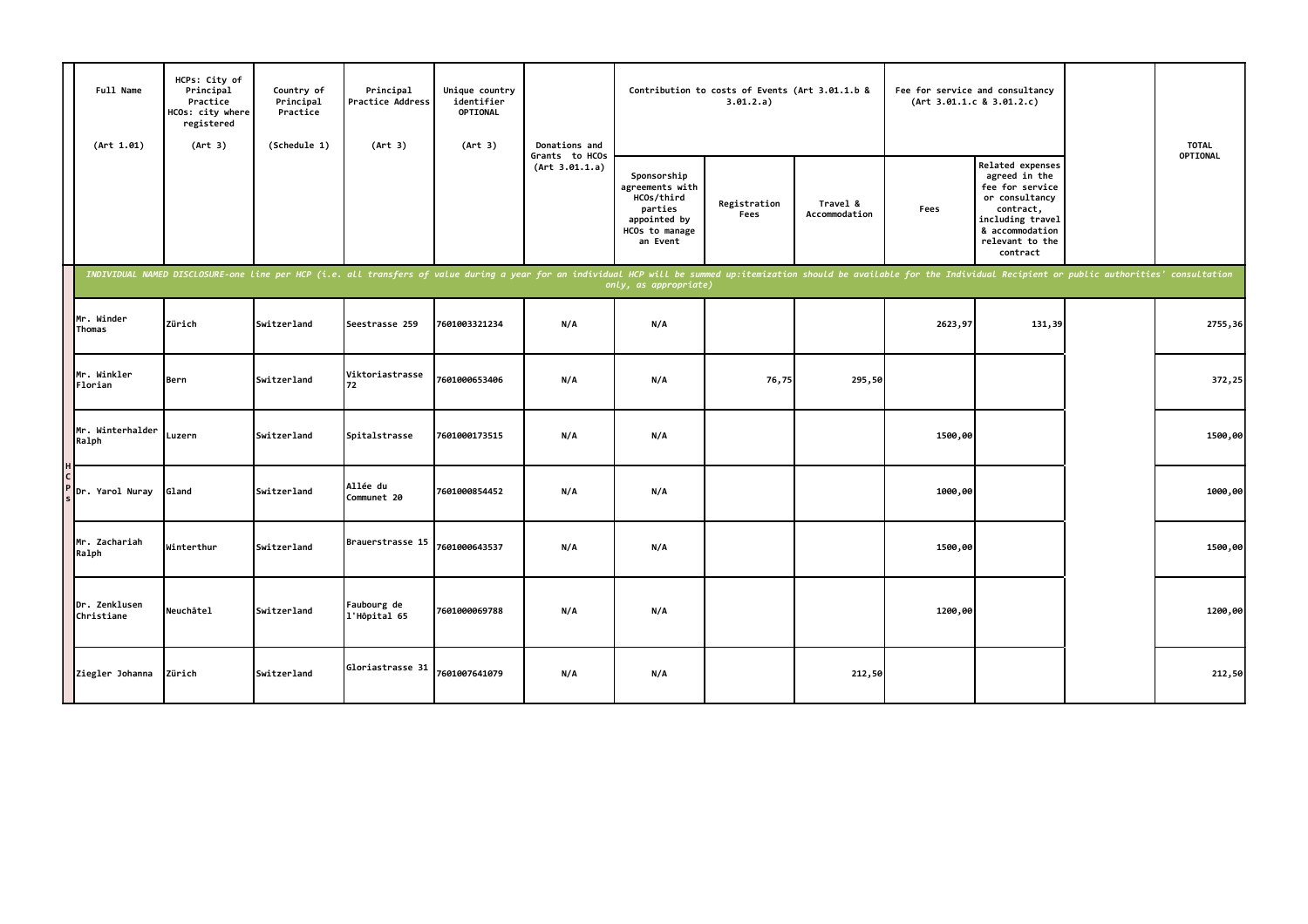| Full Name<br>(Art 1.01) | HCPs: City of<br>Principal<br>Practice<br>HCOs: city where<br>registered<br>(Art 3) | Country of<br>Principal<br>Practice<br>(Schedule 1) | Principal<br><b>Practice Address</b><br>(Art 3)                                                                                                                                                                                | Unique country<br>identifier<br><b>OPTIONAL</b><br>(Art 3) | Donations and                    |                                                                                                          | Contribution to costs of Events (Art 3.01.1.b &<br>3.01.2.a) |                           | Fee for service and consultancy<br>(Art 3.01.1.c 8 3.01.2.c) |                                                                                                                                                                  | <b>TOTAL</b> |
|-------------------------|-------------------------------------------------------------------------------------|-----------------------------------------------------|--------------------------------------------------------------------------------------------------------------------------------------------------------------------------------------------------------------------------------|------------------------------------------------------------|----------------------------------|----------------------------------------------------------------------------------------------------------|--------------------------------------------------------------|---------------------------|--------------------------------------------------------------|------------------------------------------------------------------------------------------------------------------------------------------------------------------|--------------|
|                         |                                                                                     |                                                     |                                                                                                                                                                                                                                |                                                            | Grants to HCOs<br>(Art 3.01.1.a) | Sponsorship<br>agreements with<br>HCOs/third<br>parties<br>appointed by<br>HCOs to manage<br>an Event    | Registration<br>Fees                                         | Travel &<br>Accommodation | Fees                                                         | <b>Related expenses</b><br>agreed in the<br>fee for service<br>or consultancy<br>contract,<br>including travel<br>& accommodation<br>relevant to the<br>contract | OPTIONAL     |
|                         |                                                                                     |                                                     | INDIVIDUAL NAMED DISCLOSURE-one line per HCP (i.e. all transfers of value during a year for an individual HCP will be summed up:itemization should be available for the Individual Recipient or public authorities' consultati |                                                            |                                  | only, as appropriate)                                                                                    |                                                              |                           |                                                              |                                                                                                                                                                  |              |
|                         |                                                                                     |                                                     |                                                                                                                                                                                                                                |                                                            |                                  | OTHER, NOT INCLUDED ABOVE-where information cannot be disclosed on an individual basis for legal reasons |                                                              |                           |                                                              |                                                                                                                                                                  |              |
|                         |                                                                                     |                                                     | Aggregate amount attributable to transfers of value to such Recipients - Art 3.02                                                                                                                                              |                                                            | N/A                              | N/A                                                                                                      | 1592,10                                                      | 12894,81                  | 29550,00                                                     | 5791,06                                                                                                                                                          | 49827,97     |
|                         | Number of Recipients in aggregate disclosure - Art 3.02                             |                                                     |                                                                                                                                                                                                                                |                                                            | N/A                              | N/A                                                                                                      |                                                              |                           |                                                              |                                                                                                                                                                  | 17           |
|                         | of Recipients disclosed - Art 3.02                                                  |                                                     | % of the number of Recipients included in the aggregate disclosure in the total number                                                                                                                                         |                                                            | N/A                              | N/A                                                                                                      | 9,52                                                         | 13,85                     | 5,59                                                         | 9,38                                                                                                                                                             | N/A          |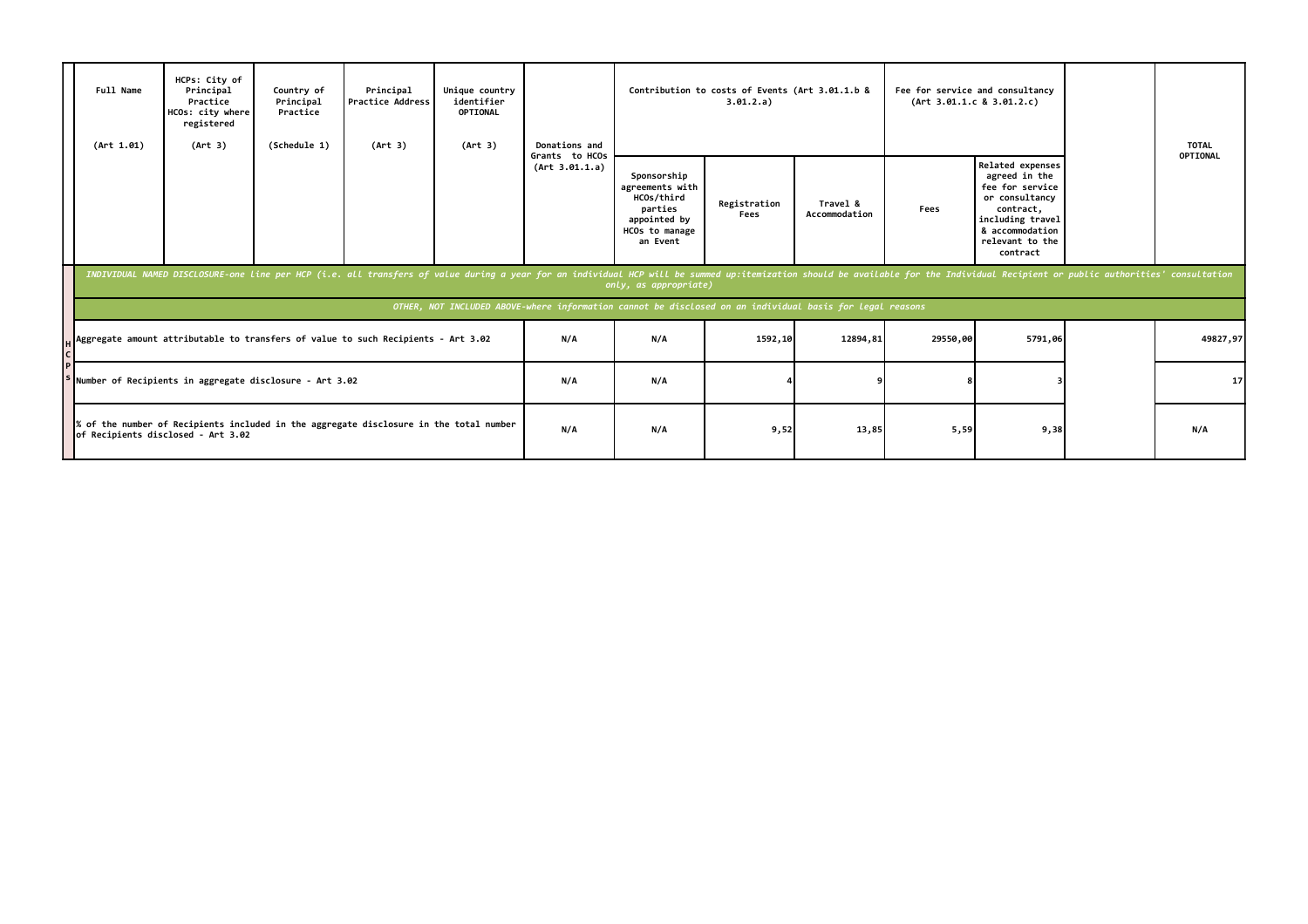| Full Name<br>(Art 1.01)                                                                        | HCPs: City of<br>Principal<br>Practice<br>HCOs: city where<br>registered<br>(Art 3) | Country of<br>Principal<br>Practice<br>(Schedule 1) | Principal<br>Practice Address<br>(Art 3)                                                                                                                                                                                       | Unique country<br>identifier<br>OPTIONAL<br>(Art 3) | Donations and                    |                                                                                                       | Contribution to costs of Events (Art 3.01.1.b &<br>3.01.2.a) |                           |      | Fee for service and consultancy<br>(Art 3.01.1.c 8 3.01.2.c)                                                                                              | <b>TOTAL</b> |
|------------------------------------------------------------------------------------------------|-------------------------------------------------------------------------------------|-----------------------------------------------------|--------------------------------------------------------------------------------------------------------------------------------------------------------------------------------------------------------------------------------|-----------------------------------------------------|----------------------------------|-------------------------------------------------------------------------------------------------------|--------------------------------------------------------------|---------------------------|------|-----------------------------------------------------------------------------------------------------------------------------------------------------------|--------------|
|                                                                                                |                                                                                     |                                                     |                                                                                                                                                                                                                                |                                                     | Grants to HCOs<br>(Art 3.01.1.a) | Sponsorship<br>agreements with<br>HCOs/third<br>parties<br>appointed by<br>HCOs to manage<br>an Event | Registration<br>Fees                                         | Travel &<br>Accommodation | Fees | Related expenses<br>agreed in the<br>fee for service<br>or consultancy<br>contract,<br>including travel<br>& accommodation<br>relevant to the<br>contract | OPTIONAL     |
|                                                                                                |                                                                                     |                                                     | INDIVIDUAL NAMED DISCLOSURE-one line per HCO (i.e. all transfers of value during a year for an individual HCO will be summed up:itemization should be available for the Individual Recipient or public authorities' consultati |                                                     |                                  |                                                                                                       |                                                              |                           |      |                                                                                                                                                           |              |
| AERZTENETZWERK<br>GRAUHOLZ ARGOMED LENZBURG<br>ARZTE AG                                        |                                                                                     | Switzerland                                         | <b>BAHNHOFSTRASSE</b><br>24                                                                                                                                                                                                    |                                                     |                                  | 2800,00                                                                                               |                                                              |                           |      |                                                                                                                                                           | 2800,00      |
| APPENZELLISCHE<br>ARZTEGESELLSCHAF BUHLER                                                      |                                                                                     | Switzerland                                         |                                                                                                                                                                                                                                |                                                     |                                  | 1000,00                                                                                               |                                                              |                           |      |                                                                                                                                                           | 1000,00      |
| <b>ARBEITSGRUPPE</b><br>FÜR<br><b>ENDOSKOPISCHE</b><br>CHIRURGIE SGGG                          | <b>BERN</b>                                                                         | Switzerland                                         |                                                                                                                                                                                                                                |                                                     |                                  | 3300,00                                                                                               |                                                              |                           |      |                                                                                                                                                           | 3300,00      |
| ARGOMED                                                                                        | <b>LENZBURG</b>                                                                     | Switzerland                                         | <b>BAHNHOFSTRASSE</b><br>24                                                                                                                                                                                                    |                                                     |                                  | 7000,00                                                                                               |                                                              |                           |      |                                                                                                                                                           | 7000,00      |
| Arud Zentrum für<br>Suchtmedizin                                                               | Zürich                                                                              | Switzerland                                         | Schützengasse 31                                                                                                                                                                                                               |                                                     |                                  | 4000,00                                                                                               |                                                              |                           |      |                                                                                                                                                           | 4000,00      |
| ÄRZTEGESELLSCHAF<br>T GÄU                                                                      | <b>WOLHUSEN</b>                                                                     | Switzerland                                         |                                                                                                                                                                                                                                |                                                     |                                  | 1000,00                                                                                               |                                                              |                           |      |                                                                                                                                                           | 1000,00      |
| ARZTEVERREIN<br>THURTALUNTERSE                                                                 | MÜLLHEIM DORF                                                                       | Switzerland                                         | <b>KREUZLINGENSTRAS</b><br><b>SE 43A</b>                                                                                                                                                                                       |                                                     |                                  | 3500,00                                                                                               |                                                              |                           |      |                                                                                                                                                           | 3500,00      |
| ÄRZTLICHER<br>NOTFALLKREIS<br><b>SISSACH</b><br><b>GELTERKINDEN</b>                            | LÄUFELFINGEN                                                                        | Switzerland                                         | HIRZFELDENWEG 14                                                                                                                                                                                                               |                                                     |                                  | 5000,00                                                                                               |                                                              |                           |      |                                                                                                                                                           | 5000,00      |
| <b>ASSOCIATION</b><br>CONTRE LE HIV ET<br><b>AUTRES</b><br><b>INFECTIONS</b><br>TRANSMISSIBLES | <b>ST GALLEN</b>                                                                    | Switzerland                                         | <b>RORSCHACHER</b><br>STRASSE 95                                                                                                                                                                                               |                                                     |                                  | 30000,00                                                                                              |                                                              |                           |      |                                                                                                                                                           | 30000,00     |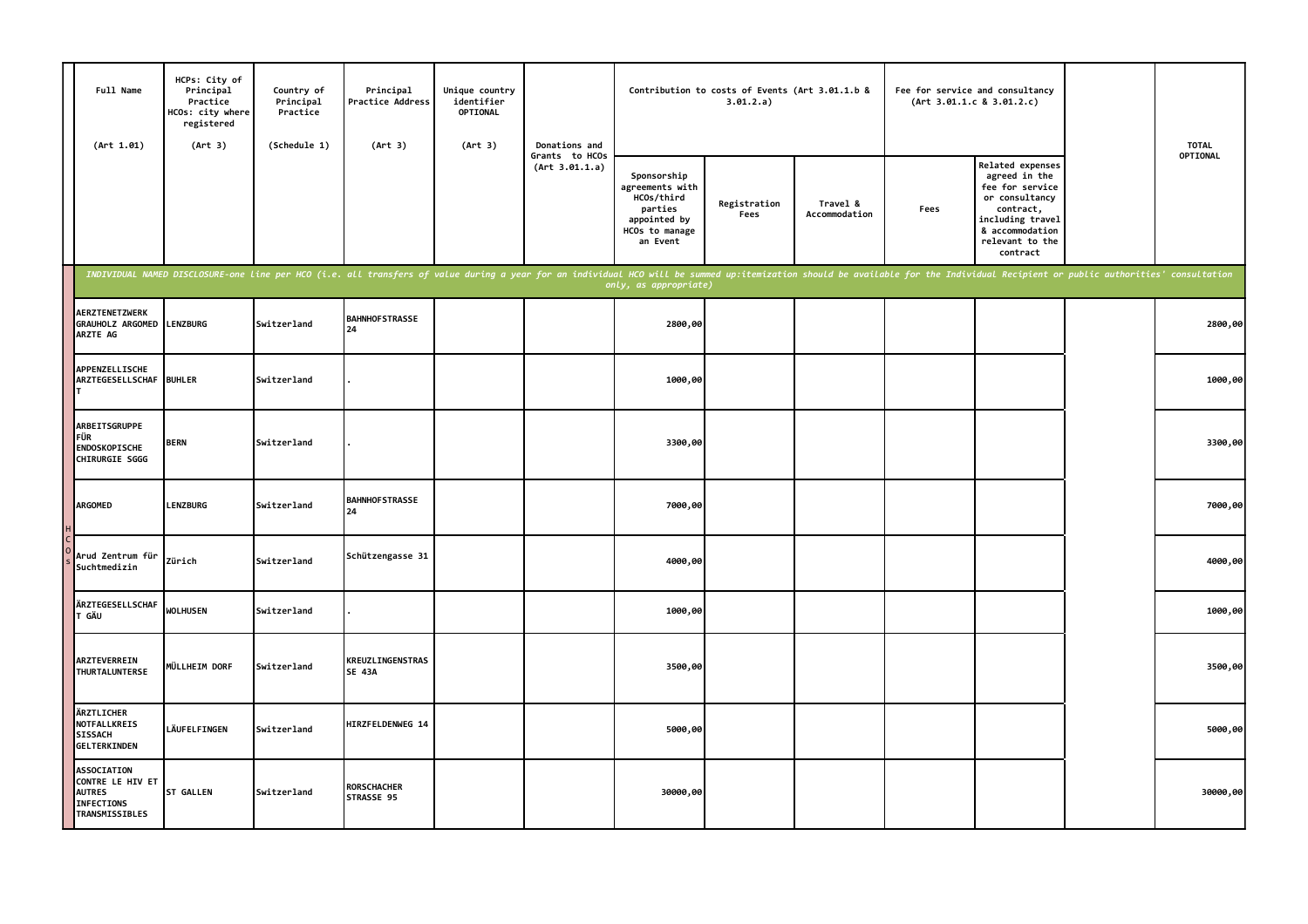| Full Name<br>(Art 1.01)                                                          | HCPs: City of<br>Principal<br>Practice<br>HCOs: city where<br>registered<br>(Art 3) | Country of<br>Principal<br>Practice<br>(Schedule 1) | Principal<br><b>Practice Address</b><br>(Art 3)                                                                                                                                                                                | Unique country<br>identifier<br>OPTIONAL<br>(Art 3) | Donations and                    |                                                                                                       | Contribution to costs of Events (Art 3.01.1.b &<br>3.01.2.a) |                           |          | Fee for service and consultancy<br>(Art 3.01.1.c 8 3.01.2.c)                                                                                                     | <b>TOTAL</b> |
|----------------------------------------------------------------------------------|-------------------------------------------------------------------------------------|-----------------------------------------------------|--------------------------------------------------------------------------------------------------------------------------------------------------------------------------------------------------------------------------------|-----------------------------------------------------|----------------------------------|-------------------------------------------------------------------------------------------------------|--------------------------------------------------------------|---------------------------|----------|------------------------------------------------------------------------------------------------------------------------------------------------------------------|--------------|
|                                                                                  |                                                                                     |                                                     |                                                                                                                                                                                                                                |                                                     | Grants to HCOs<br>(Art 3.01.1.a) | Sponsorship<br>agreements with<br>HCOs/third<br>parties<br>appointed by<br>HCOs to manage<br>an Event | Registration<br>Fees                                         | Travel &<br>Accommodation | Fees     | <b>Related expenses</b><br>agreed in the<br>fee for service<br>or consultancy<br>contract,<br>including travel<br>& accommodation<br>relevant to the<br>contract | OPTIONAL     |
|                                                                                  |                                                                                     |                                                     | INDIVIDUAL NAMED DISCLOSURE-one line per HCO (i.e. all transfers of value during a year for an individual HCO will be summed up:itemization should be available for the Individual Recipient or public authorities' consultati |                                                     |                                  | only, as appropriate)                                                                                 |                                                              |                           |          |                                                                                                                                                                  |              |
| <b>ASSOCIATION</b><br><b>JOURNÉE</b><br><b>JURASSIENNE DE</b><br><b>MÉDECINE</b> | <b>DELÉMONT</b>                                                                     | Switzerland                                         | RUE DE L'AVENIR<br>12 <sup>2</sup>                                                                                                                                                                                             |                                                     |                                  | 1500,00                                                                                               |                                                              |                           |          |                                                                                                                                                                  | 1500,00      |
| <b>ASSOCIAZIONE DIE</b><br><b>REUMATOLOGI</b>                                    | <b>LUGANO</b>                                                                       | Switzerland                                         | VIALE CASTAGNOLA<br>21A                                                                                                                                                                                                        |                                                     |                                  | 1700,00                                                                                               |                                                              |                           |          |                                                                                                                                                                  | 1700,00      |
| <b>ASSOCIAZIONE</b><br>MENDRISIO<br>MEDICAL MEETING                              | RIVA SAN VITALE                                                                     | Switzerland                                         | <b>VIA RONCO DI</b><br>SANTA CROCE 1                                                                                                                                                                                           |                                                     |                                  | 3000,00                                                                                               |                                                              |                           |          |                                                                                                                                                                  | 3000,00      |
| AVAC APPRENDRE À<br>VIVRE AVEC LE<br><b>CANCER</b>                               | <b>MARLY</b>                                                                        | Switzerland                                         | <b>IMPASSE DU</b><br>CHEMIN FLEURI 2                                                                                                                                                                                           |                                                     |                                  | 1500,00                                                                                               |                                                              |                           |          |                                                                                                                                                                  | 1500,00      |
| Bethesda Spital<br>AG - Gruppe                                                   | <b>Basel</b>                                                                        | Switzerland                                         | Gellertstrasse<br>144                                                                                                                                                                                                          |                                                     |                                  | 2000,00                                                                                               |                                                              |                           |          |                                                                                                                                                                  | 2000,00      |
| Centre de<br>Chimiothérapie<br>Anti-Cancéreuse<br><b>CCAC SA</b>                 | Lausanne                                                                            | Switzerland                                         | Avenue<br>Alexandre-Vinet<br>19B                                                                                                                                                                                               |                                                     |                                  |                                                                                                       | 412,50                                                       | 5781,16                   |          |                                                                                                                                                                  | 6193,66      |
| Centre de<br>Gastroentérologi Lausanne<br>e Beaulieu SA                          |                                                                                     | Switzerland                                         | Avenue Jomini 8                                                                                                                                                                                                                |                                                     |                                  | 1000,00                                                                                               |                                                              |                           |          |                                                                                                                                                                  | 1000,00      |
| Centre<br>Hospitalier<br>Universitaire<br>Vaudois (CHUV)                         | Lausanne                                                                            | Switzerland                                         | Rue du Bugnon 46                                                                                                                                                                                                               |                                                     | 2440,00                          | 108900,00                                                                                             | 5691,12                                                      | 58441,75                  | 74587,50 | 15682,27                                                                                                                                                         | 265742,64    |
| CIRCOLO MEDICO<br>DEL BELLINZONESE                                               | <b>BELLINZONA</b>                                                                   | Switzerland                                         | VIA CAMINNATA 6                                                                                                                                                                                                                |                                                     |                                  | 1000,00                                                                                               |                                                              |                           |          |                                                                                                                                                                  | 1000,00      |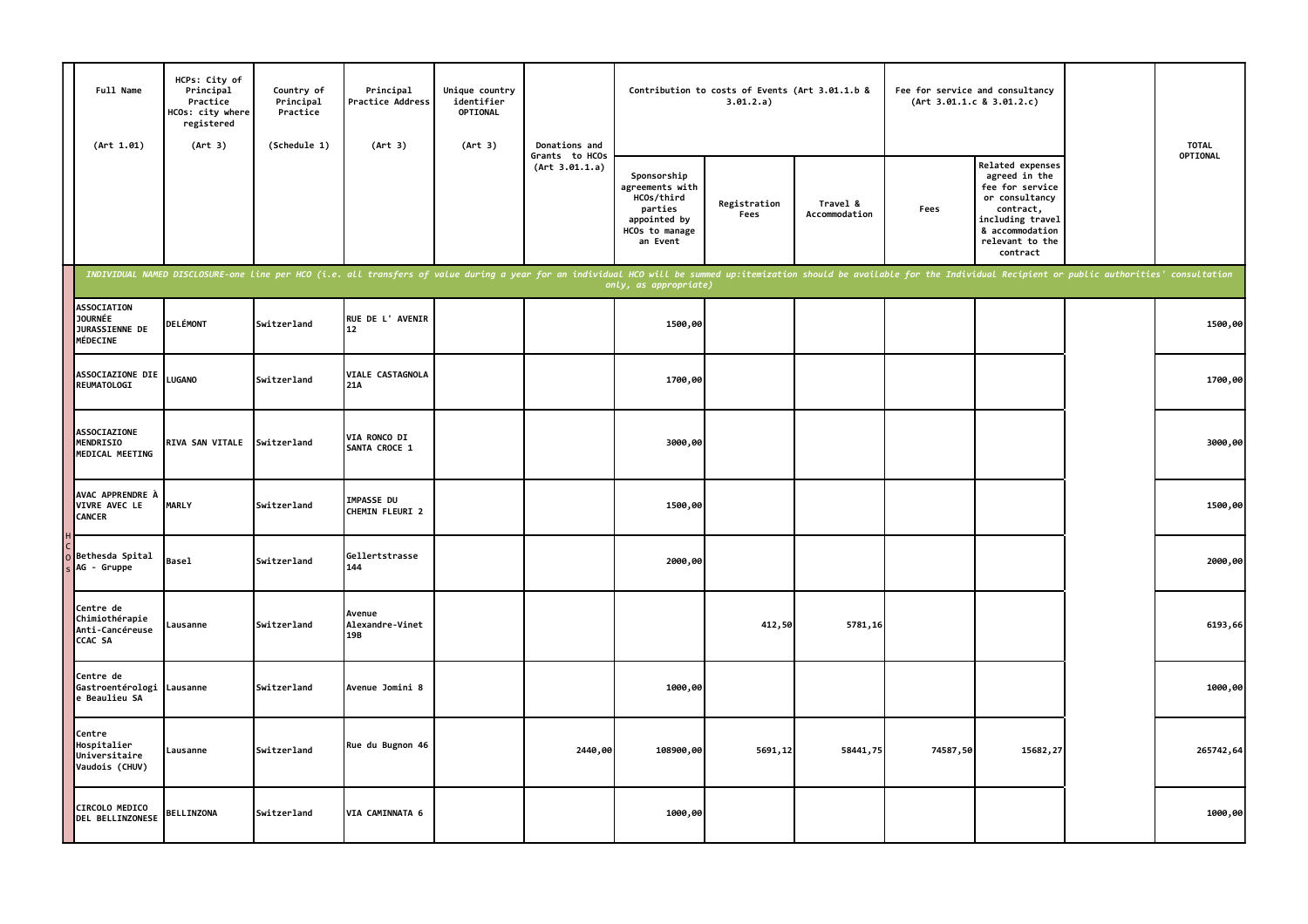| Full Name<br>(Art 1.01)                                                              | HCPs: City of<br>Principal<br>Practice<br>HCOs: city where<br>registered<br>(Art 3) | Country of<br>Principal<br>Practice<br>(Schedule 1) | Principal<br>Practice Address<br>(Art 3)                                                                                                                                                                                       | Unique country<br>identifier<br>OPTIONAL<br>(Art 3) | Donations and                    |                                                                                                       | Contribution to costs of Events (Art 3.01.1.b &<br>3.01.2.a) |                           |         | Fee for service and consultancy<br>(Art 3.01.1.c 8 3.01.2.c)                                                                                              | <b>TOTAL</b> |
|--------------------------------------------------------------------------------------|-------------------------------------------------------------------------------------|-----------------------------------------------------|--------------------------------------------------------------------------------------------------------------------------------------------------------------------------------------------------------------------------------|-----------------------------------------------------|----------------------------------|-------------------------------------------------------------------------------------------------------|--------------------------------------------------------------|---------------------------|---------|-----------------------------------------------------------------------------------------------------------------------------------------------------------|--------------|
|                                                                                      |                                                                                     |                                                     |                                                                                                                                                                                                                                |                                                     | Grants to HCOs<br>(Art 3.01.1.a) | Sponsorship<br>agreements with<br>HCOs/third<br>parties<br>appointed by<br>HCOs to manage<br>an Event | Registration<br>Fees                                         | Travel &<br>Accommodation | Fees    | Related expenses<br>agreed in the<br>fee for service<br>or consultancy<br>contract,<br>including travel<br>& accommodation<br>relevant to the<br>contract | OPTIONAL     |
|                                                                                      |                                                                                     |                                                     | INDIVIDUAL NAMED DISCLOSURE-one line per HCO (i.e. all transfers of value during a year for an individual HCO will be summed up:itemization should be available for the Individual Recipient or public authorities' consultati |                                                     |                                  | only, as appropriate)                                                                                 |                                                              |                           |         |                                                                                                                                                           |              |
| CIRCOLO MEDICO<br><b>LOCARNO</b>                                                     | Ascona                                                                              | Switzerland                                         | Circolo Medico<br>Locarno e<br>Dintorni - c/o<br>Dr. Broggini<br>Nello Via Lido<br>27                                                                                                                                          |                                                     |                                  | 3000,00                                                                                               |                                                              |                           |         |                                                                                                                                                           | 3000,00      |
| CIRCOLO MEDICO<br>TRE VALLI AIROLO                                                   | <b>BIASCA</b>                                                                       | Switzerland                                         | VIA SAN GOTTARDO                                                                                                                                                                                                               |                                                     |                                  | 1000,00                                                                                               |                                                              |                           |         |                                                                                                                                                           | 1000,00      |
| Clinique Le<br>Noirmont                                                              | <b>Le Noirmont</b>                                                                  | Switzerland                                         | Chemin de<br>Roc-Montès 20                                                                                                                                                                                                     |                                                     |                                  | 1000,00                                                                                               |                                                              |                           |         |                                                                                                                                                           | 1000,00      |
| CMPR Kollegium<br>für<br>Hausarztmedizin                                             | Fribourg                                                                            | Switzerland                                         | Rue de l'Hôpital<br>15                                                                                                                                                                                                         |                                                     |                                  | 10260,00                                                                                              |                                                              |                           |         |                                                                                                                                                           | 10260,00     |
| Congrex<br>Switzerland Ltd                                                           | Basel                                                                               | Switzerland                                         | Reinacherstrasse<br>131                                                                                                                                                                                                        |                                                     |                                  | 10000,00                                                                                              |                                                              |                           |         |                                                                                                                                                           | 10000,00     |
| <b>CROHN COLITIS</b><br>SWITZERLAND                                                  | AARAU                                                                               | Switzerland                                         |                                                                                                                                                                                                                                |                                                     |                                  | 31300,00                                                                                              |                                                              |                           | 1200,00 |                                                                                                                                                           | 32500,00     |
| <b>CRR SuvaCare</b>                                                                  | Sion                                                                                | Switzerland                                         | Avenue<br>Grand-Champsec<br>90                                                                                                                                                                                                 |                                                     |                                  | 1000,00                                                                                               |                                                              |                           |         |                                                                                                                                                           | 1000,00      |
| DIAFIT C/O<br>UNIVERSITAETSKLI<br><b>NIK FUER</b><br>DIABETOLOGIE,<br>ENDOKRINOLOGIE | <b>BERN</b>                                                                         | Switzerland                                         | FREIBURGSTRASSE                                                                                                                                                                                                                |                                                     | 15000,00                         |                                                                                                       |                                                              |                           |         |                                                                                                                                                           | 15000,00     |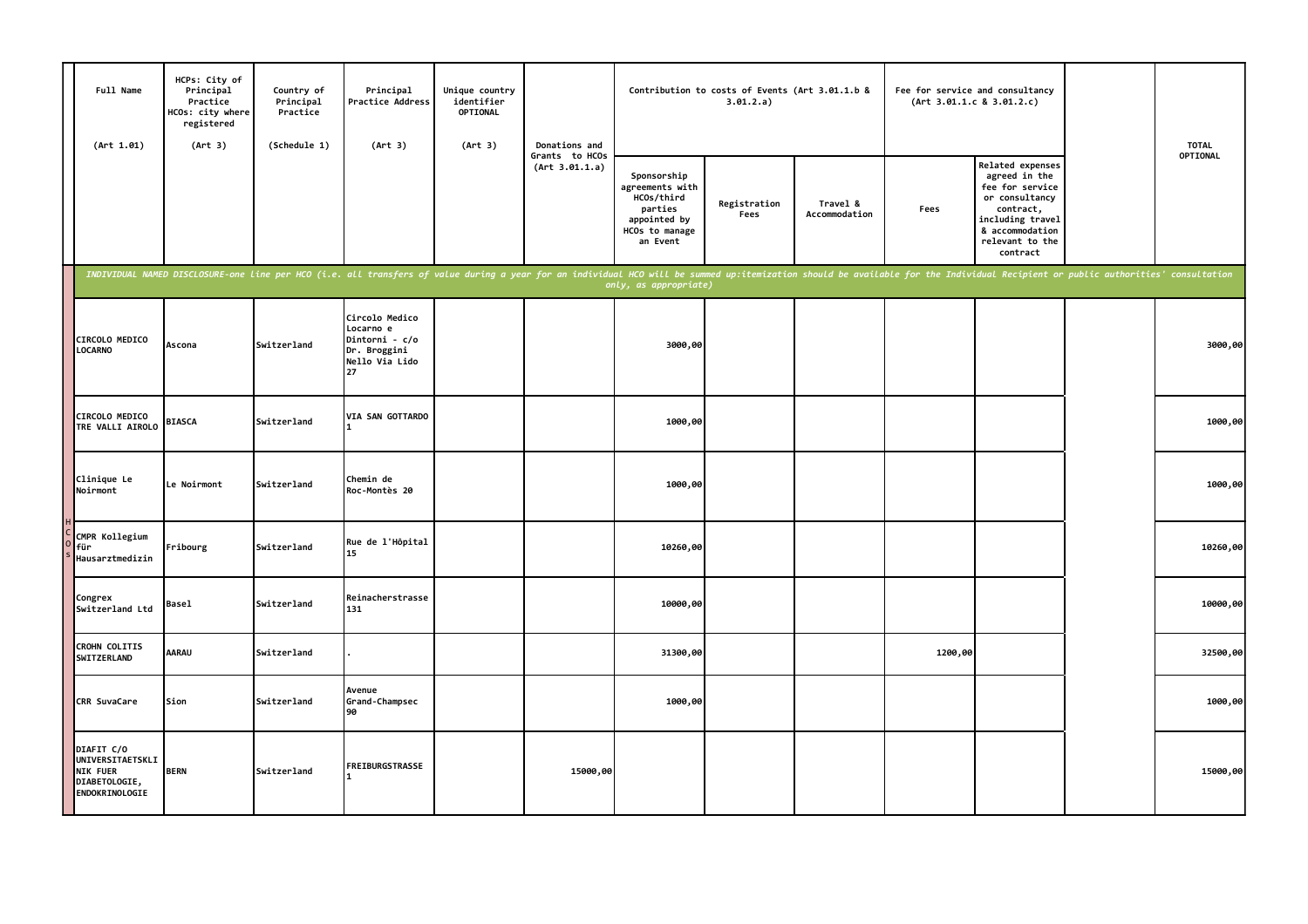| Full Name<br>(Art 1.01)                                         | HCPs: City of<br>Principal<br>Practice<br>HCOs: city where<br>registered<br>(Art 3) | Country of<br>Principal<br>Practice<br>(Schedule 1) | Principal<br><b>Practice Address</b><br>(Art 3)                                                                                                                                                                                | Unique country<br>identifier<br><b>OPTIONAL</b><br>(Art 3) | Donations and                    |                                                                                                       | Contribution to costs of Events (Art 3.01.1.b &<br>3.01.2.a) |                           |         | Fee for service and consultancy<br>(Art 3.01.1.c 8 3.01.2.c)                                                                                              | <b>TOTAL</b> |
|-----------------------------------------------------------------|-------------------------------------------------------------------------------------|-----------------------------------------------------|--------------------------------------------------------------------------------------------------------------------------------------------------------------------------------------------------------------------------------|------------------------------------------------------------|----------------------------------|-------------------------------------------------------------------------------------------------------|--------------------------------------------------------------|---------------------------|---------|-----------------------------------------------------------------------------------------------------------------------------------------------------------|--------------|
|                                                                 |                                                                                     |                                                     |                                                                                                                                                                                                                                |                                                            | Grants to HCOs<br>(Art 3.01.1.a) | Sponsorship<br>agreements with<br>HCOs/third<br>parties<br>appointed by<br>HCOs to manage<br>an Event | Registration<br>Fees                                         | Travel &<br>Accommodation | Fees    | Related expenses<br>agreed in the<br>fee for service<br>or consultancy<br>contract,<br>including travel<br>& accommodation<br>relevant to the<br>contract | OPTIONAL     |
|                                                                 |                                                                                     |                                                     | INDIVIDUAL NAMED DISCLOSURE-one line per HCO (i.e. all transfers of value during a year for an individual HCO will be summed up:itemization should be available for the Individual Recipient or public authorities' consultati |                                                            |                                  | only, as appropriate)                                                                                 |                                                              |                           |         |                                                                                                                                                           |              |
| Die Dermatologen<br>Stieger &<br>Kränzlin                       | St. Gallen                                                                          | Switzerland                                         | Vadianstrasse<br>31A                                                                                                                                                                                                           |                                                            |                                  |                                                                                                       |                                                              |                           | 1200,00 |                                                                                                                                                           | 1200,00      |
| Diessenhofen,<br>Klinik St.<br>Katharinental                    | Diessenhofen                                                                        | Switzerland                                         | St.<br>Katharinental 1                                                                                                                                                                                                         |                                                            |                                  |                                                                                                       | 153,50                                                       | 502,40                    |         |                                                                                                                                                           | 655,90       |
| Doctrina Med AG                                                 | Schwyz                                                                              | Switzerland                                         | Herrengasse 20                                                                                                                                                                                                                 |                                                            |                                  | 1683,26                                                                                               |                                                              |                           |         |                                                                                                                                                           | 1683,26      |
| <b>DOXNET</b><br>ÄRZTENETZWERK<br><b>BERN NORD WEST</b>         | HINTERKAPPELEN                                                                      | Switzerland                                         | KAPPELENRING 6                                                                                                                                                                                                                 |                                                            |                                  | 2000,00                                                                                               |                                                              |                           |         |                                                                                                                                                           | 2000,00      |
| DR SEXUAL HEALTH                                                | <b>HORGEN</b>                                                                       | Switzerland                                         | POSTFACH 24                                                                                                                                                                                                                    |                                                            |                                  | 1000,00                                                                                               |                                                              |                           |         |                                                                                                                                                           | 1000,00      |
| EndoSwiss<br>Congress GmbH                                      | Zürich                                                                              | Switzerland                                         | Witellikerstrass<br>e 40                                                                                                                                                                                                       |                                                            |                                  | 2000,00                                                                                               |                                                              |                           |         |                                                                                                                                                           | 2000,00      |
| EOC Ente<br>Ospedaliero<br>Cantonale                            | Bellinzona                                                                          | Switzerland                                         | Viale Officina 3                                                                                                                                                                                                               |                                                            |                                  | 18500,00                                                                                              |                                                              |                           |         |                                                                                                                                                           | 18500,00     |
| European<br>Association for<br>the Study of the<br>Liver (EASL) | Genève                                                                              | Switzerland                                         | Rue Daubin 7                                                                                                                                                                                                                   |                                                            | 459462,74                        |                                                                                                       |                                                              |                           |         |                                                                                                                                                           | 459462,74    |
| European<br>Association of<br>Dermato-Oncology<br>(EADO)        | Glattbrugg                                                                          | Switzerland                                         | Flugofstrasse 54                                                                                                                                                                                                               |                                                            |                                  | 133883,74                                                                                             |                                                              |                           |         |                                                                                                                                                           | 133883,74    |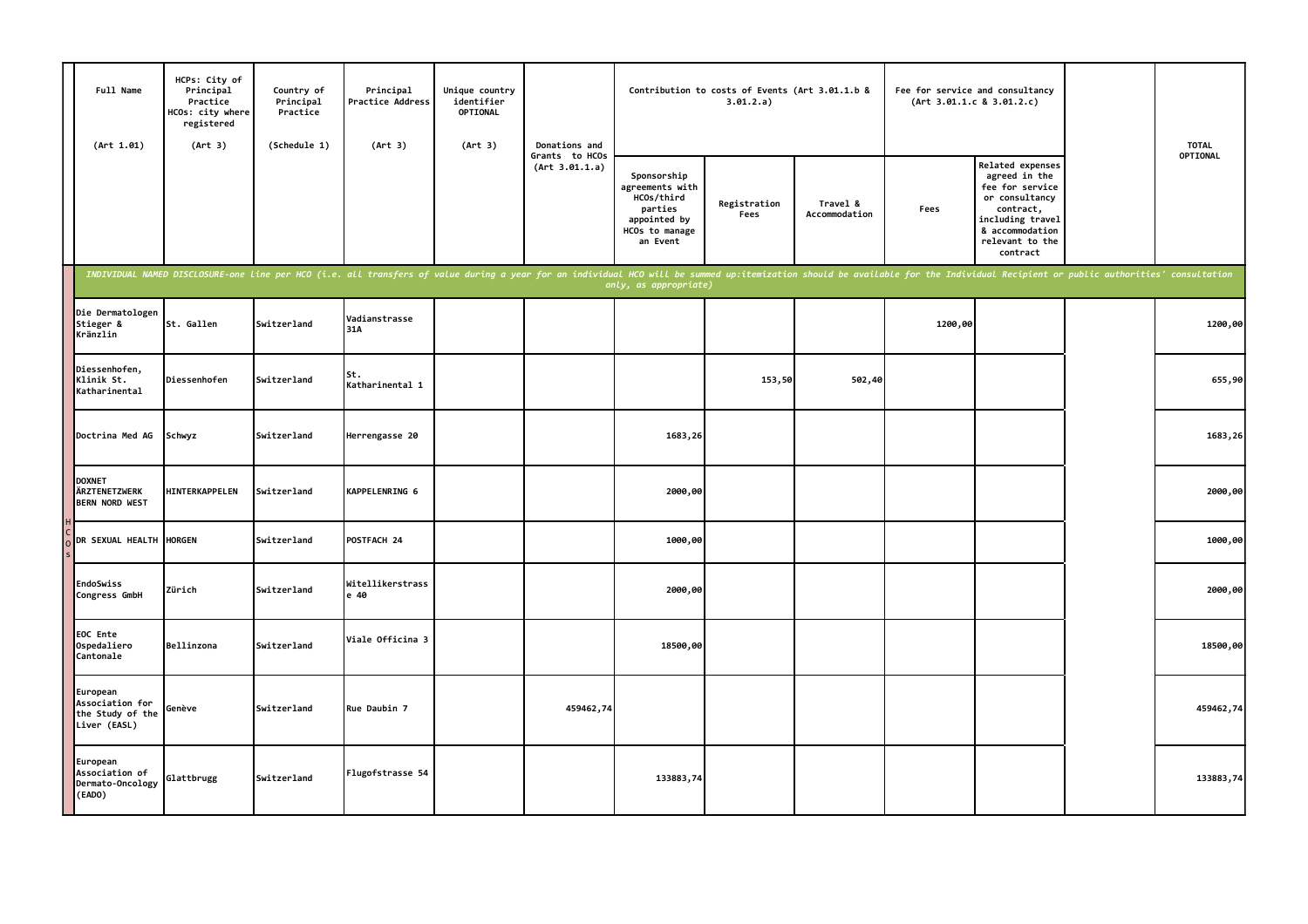| Full Name<br>(Art 1.01)                                                                    | HCPs: City of<br>Principal<br>Practice<br>HCOs: city where<br>registered<br>(Art 3) | Country of<br>Principal<br>Practice<br>(Schedule 1) | Principal<br>Practice Address<br>(Art 3) | Unique country<br>identifier<br>OPTIONAL<br>(Art 3) | Donations and                    |                                                                                                       | Contribution to costs of Events (Art 3.01.1.b &<br>3.01.2.a)                                                                                                                                                                   |                           |      | Fee for service and consultancy<br>(Art 3.01.1.c 8 3.01.2.c)                                                                                              | <b>TOTAL</b> |
|--------------------------------------------------------------------------------------------|-------------------------------------------------------------------------------------|-----------------------------------------------------|------------------------------------------|-----------------------------------------------------|----------------------------------|-------------------------------------------------------------------------------------------------------|--------------------------------------------------------------------------------------------------------------------------------------------------------------------------------------------------------------------------------|---------------------------|------|-----------------------------------------------------------------------------------------------------------------------------------------------------------|--------------|
|                                                                                            |                                                                                     |                                                     |                                          |                                                     | Grants to HCOs<br>(Art 3.01.1.a) | Sponsorship<br>agreements with<br>HCOs/third<br>parties<br>appointed by<br>HCOs to manage<br>an Event | Registration<br>Fees                                                                                                                                                                                                           | Travel &<br>Accommodation | Fees | Related expenses<br>agreed in the<br>fee for service<br>or consultancy<br>contract,<br>including travel<br>& accommodation<br>relevant to the<br>contract | OPTIONAL     |
|                                                                                            |                                                                                     |                                                     |                                          |                                                     |                                  | only, as appropriate)                                                                                 | INDIVIDUAL NAMED DISCLOSURE-one line per HCO (i.e. all transfers of value during a year for an individual HCO will be summed up:itemization should be available for the Individual Recipient or public authorities' consultati |                           |      |                                                                                                                                                           |              |
| European League<br>Against<br>Rheumatism                                                   | Kilchberg                                                                           | Switzerland                                         | Seestrasse 240                           |                                                     |                                  |                                                                                                       | 10000,00                                                                                                                                                                                                                       |                           |      |                                                                                                                                                           | 10000,00     |
| European<br>Respiratory<br>Society                                                         | Lausanne                                                                            | Switzerland                                         | Avenue<br>Sainte-Luce 4                  |                                                     |                                  | 85000,00                                                                                              |                                                                                                                                                                                                                                |                           |      |                                                                                                                                                           | 85000,00     |
| European Society<br>for Medical<br>Oncology (ESMO)                                         | Lugano                                                                              | Switzerland                                         | Via Ginevra 4                            |                                                     | 1821520,51                       | 444413,73                                                                                             |                                                                                                                                                                                                                                |                           |      |                                                                                                                                                           | 2265934,24   |
| European Society<br>of Clinical<br>Microbiology and Basel<br>Infectious<br><b>Diseases</b> |                                                                                     | Switzerland                                         | Gerbergasse 14                           |                                                     | 61607,27                         |                                                                                                       |                                                                                                                                                                                                                                |                           |      |                                                                                                                                                           | 61607,27     |
| <b>EUROPEAN</b><br><b>THORACIC</b><br><b>ONCOLOGY</b><br>PLATTFORM ETOP                    | <b>BERN</b>                                                                         | Switzerland                                         | EFFINGERSTRASSE<br>40                    |                                                     | 15000,00                         |                                                                                                       |                                                                                                                                                                                                                                |                           |      |                                                                                                                                                           | 15000,00     |
| Excellence in<br>Pediatrics<br>Institute -<br>Switzerland<br><b>Office</b>                 | Morges                                                                              | Switzerland                                         | Rue des<br>Vignerons 1B                  |                                                     | 66782,14                         |                                                                                                       |                                                                                                                                                                                                                                |                           |      |                                                                                                                                                           | 66782,14     |
| <b>FOKUS HERZ BERN</b>                                                                     | <b>BERN</b>                                                                         | Switzerland                                         | <b>SCHÄNZLISTRASSE</b><br>33             |                                                     |                                  | 7500,00                                                                                               |                                                                                                                                                                                                                                |                           |      |                                                                                                                                                           | 7500,00      |
| <b>FONDATION DES</b><br><b>GRANGETTES</b>                                                  | <b>CHÊNE-BOUGERIES</b>                                                              | Switzerland                                         | <b>CHEMIN DES</b><br>GRANGETTES 7        |                                                     |                                  | 1600,00                                                                                               |                                                                                                                                                                                                                                |                           |      |                                                                                                                                                           | 1600,00      |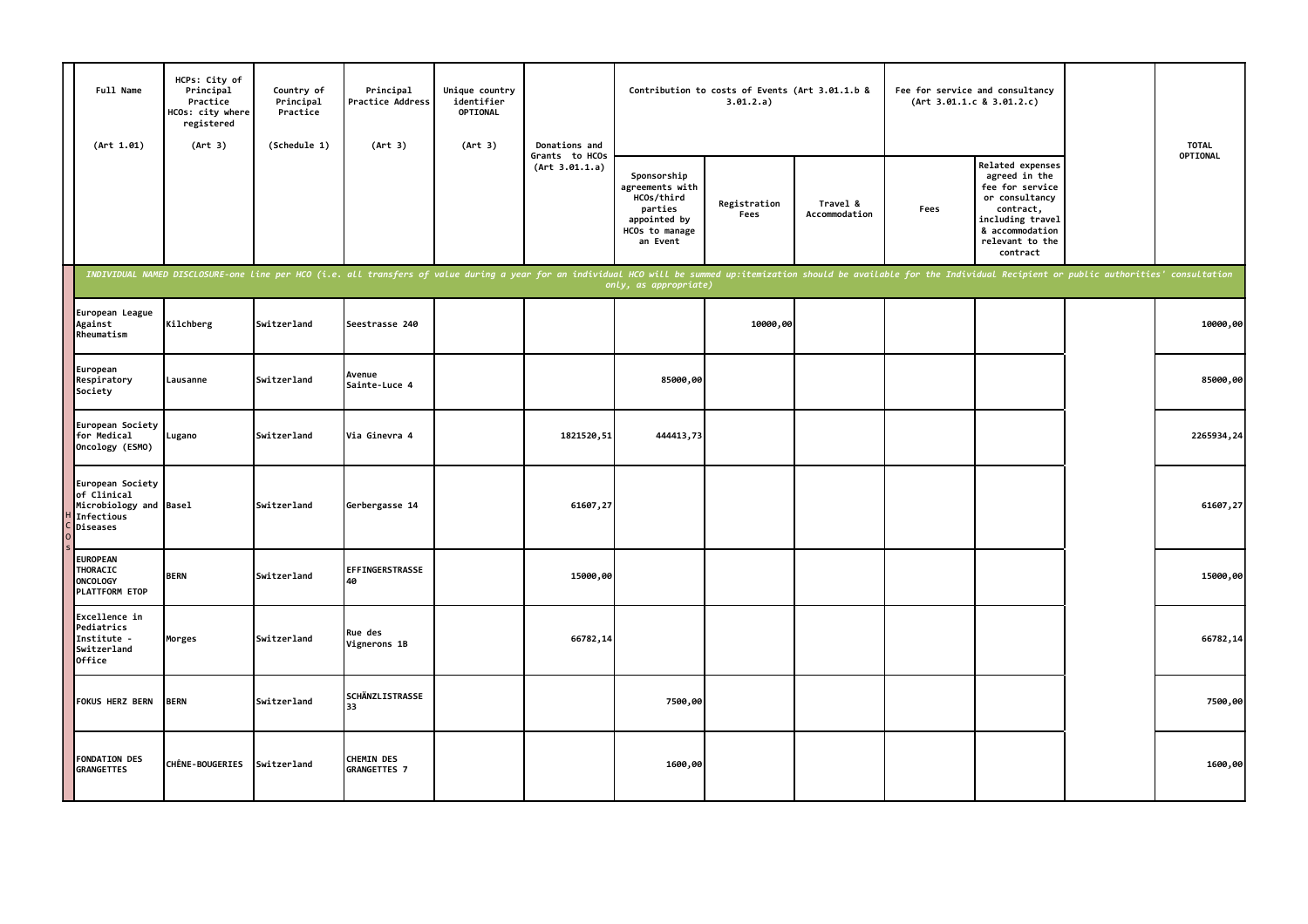| Full Name<br>(Art 1.01)                                                                        | HCPs: City of<br>Principal<br>Practice<br>HCOs: city where<br>registered<br>(Art 3) | Country of<br>Principal<br>Practice<br>(Schedule 1) | Principal<br>Practice Address<br>(Art 3)                                                                                                                                                                                       | Unique country<br>identifier<br>OPTIONAL<br>(Art 3) | Donations and                    |                                                                                                       | Contribution to costs of Events (Art 3.01.1.b &<br>3.01.2.a) |                           | Fee for service and consultancy<br>(Art 3.01.1.c 8 3.01.2.c) |                                                                                                                                                           | <b>TOTAL</b> |
|------------------------------------------------------------------------------------------------|-------------------------------------------------------------------------------------|-----------------------------------------------------|--------------------------------------------------------------------------------------------------------------------------------------------------------------------------------------------------------------------------------|-----------------------------------------------------|----------------------------------|-------------------------------------------------------------------------------------------------------|--------------------------------------------------------------|---------------------------|--------------------------------------------------------------|-----------------------------------------------------------------------------------------------------------------------------------------------------------|--------------|
|                                                                                                |                                                                                     |                                                     |                                                                                                                                                                                                                                |                                                     | Grants to HCOs<br>(Art 3.01.1.a) | Sponsorship<br>agreements with<br>HCOs/third<br>parties<br>appointed by<br>HCOs to manage<br>an Event | Registration<br>Fees                                         | Travel &<br>Accommodation | Fees                                                         | Related expenses<br>agreed in the<br>fee for service<br>or consultancy<br>contract,<br>including travel<br>& accommodation<br>relevant to the<br>contract | OPTIONAL     |
|                                                                                                |                                                                                     |                                                     | INDIVIDUAL NAMED DISCLOSURE-one line per HCO (i.e. all transfers of value during a year for an individual HCO will be summed up:itemization should be available for the Individual Recipient or public authorities' consultati |                                                     |                                  |                                                                                                       |                                                              |                           |                                                              |                                                                                                                                                           |              |
| <b>FONDATION</b><br><b>FRIBOURGEOISE</b><br>POUR LA<br>RECHERCHE ET LA<br><b>FORMATION SUR</b> | <b>BOURGUILLON</b>                                                                  | Switzerland                                         | <b>RUE</b><br><b>MAX-VON-SACHSEN</b>                                                                                                                                                                                           |                                                     |                                  | 5000,00                                                                                               |                                                              |                           |                                                              |                                                                                                                                                           | 5000,00      |
| <b>FONDATION GECOR</b>                                                                         | GENÈVE                                                                              | Switzerland                                         | SERVICE DE<br>CARDIOLOGIE HUG                                                                                                                                                                                                  |                                                     |                                  | 2500,00                                                                                               |                                                              |                           | 23000,00                                                     |                                                                                                                                                           | 25500,00     |
| <b>FONDATION LATINE</b><br>DES VOIES<br>AÉRIENNES -<br><b>FLAVA</b>                            | <b>LAUSANNE</b>                                                                     | Switzerland                                         | <b>RUE DU BUGNON</b>                                                                                                                                                                                                           |                                                     |                                  | 3000,00                                                                                               |                                                              |                           |                                                              |                                                                                                                                                           | 3000,00      |
| FONDAZIONE<br><b>CARDIOCENTRO</b><br><b>TICINO</b>                                             | LUGANO                                                                              | Switzerland                                         | VIA TESSERETE 48                                                                                                                                                                                                               |                                                     |                                  | 500,00                                                                                                |                                                              |                           |                                                              |                                                                                                                                                           | 500,00       |
| <b>FONDAZIONE</b><br><b>EPATOCENTRO</b><br><b>TICINO</b>                                       | LUGANO                                                                              | Switzerland                                         | VIA SOLDINO 5                                                                                                                                                                                                                  |                                                     |                                  | 2000,00                                                                                               |                                                              |                           |                                                              |                                                                                                                                                           | 2000,00      |
| FORUM FÜR<br>MEDIZINISCHE<br>FORTBILDUNG FOMF                                                  | <b>BAAR</b>                                                                         | Switzerland                                         | <b>OBERNEUHOFSTRASS</b><br>E 6                                                                                                                                                                                                 |                                                     |                                  | 26900,00                                                                                              | 390,00                                                       |                           |                                                              |                                                                                                                                                           | 27290,00     |
| <b>FORUM MANAGED</b><br>CARE                                                                   | <b>NEUAGERI</b>                                                                     | Switzerland                                         | FORUM MANAGED<br>CARE<br>ZUGERSTRASSE 193                                                                                                                                                                                      |                                                     |                                  | 5000,00                                                                                               |                                                              |                           |                                                              |                                                                                                                                                           | 5000,00      |
| friendlyDocs AG                                                                                | St. Gallen                                                                          | Switzerland                                         | Lerchentalstrass<br>e 21                                                                                                                                                                                                       |                                                     |                                  | 3000,00                                                                                               |                                                              |                           |                                                              |                                                                                                                                                           | 3000,00      |
| <b>GEMEINSCHAFTSPRA</b><br>XIS MAGENDARM                                                       | <b>BERN</b>                                                                         | Switzerland                                         | <b>BREMGARTENSTRASS</b><br>E 119                                                                                                                                                                                               |                                                     |                                  | 1800,00                                                                                               |                                                              |                           | 3200,00                                                      |                                                                                                                                                           | 5000,00      |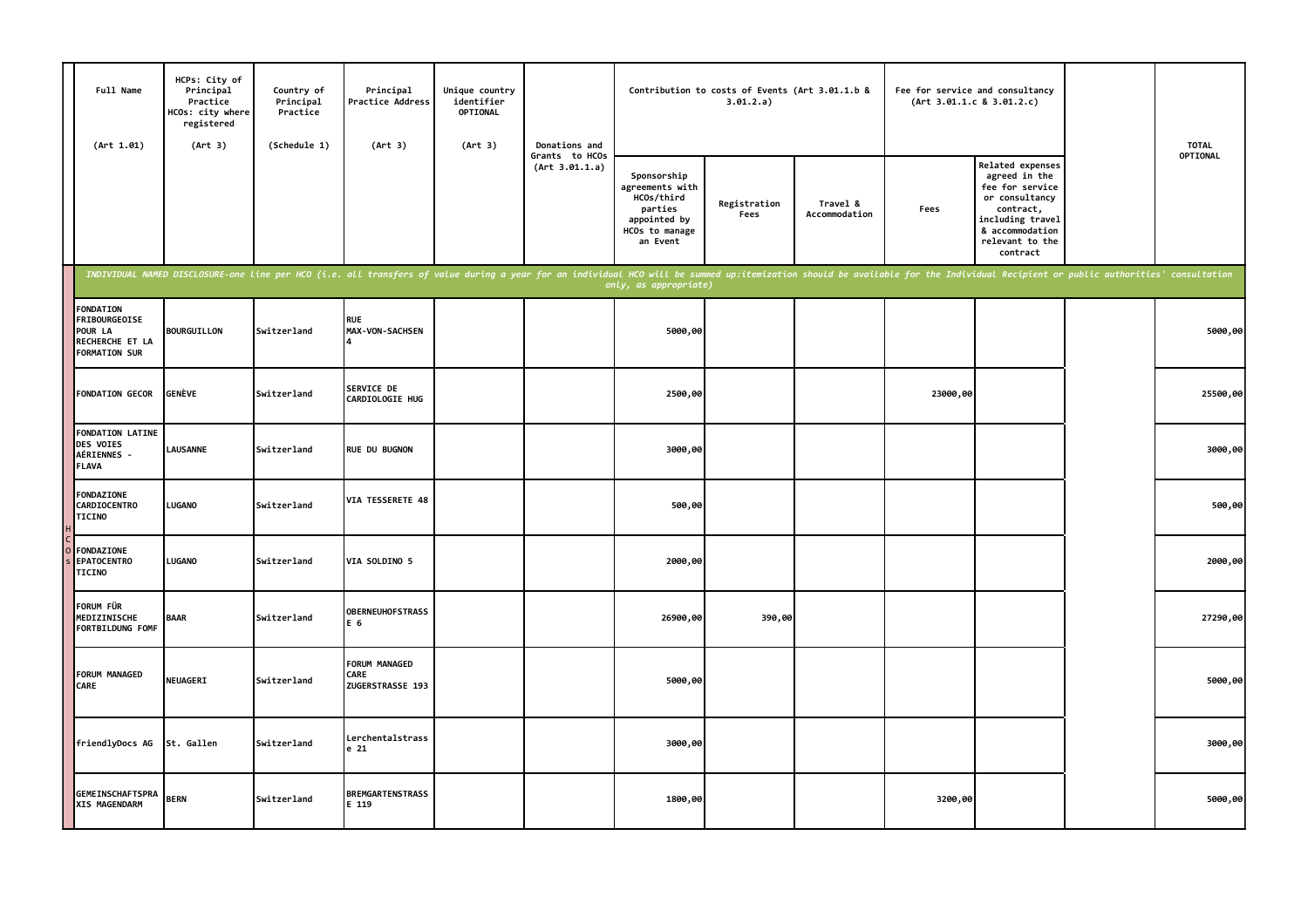| Full Name<br>(Art 1.01)                                                       | HCPs: City of<br>Principal<br>Practice<br>HCOs: city where<br>registered<br>(Art 3) | Country of<br>Principal<br>Practice<br>(Schedule 1) | Principal<br>Practice Address<br>(Art 3)                                                                                                                                                                                       | Unique country<br>identifier<br>OPTIONAL<br>(Art 3) | Donations and                    |                                                                                                       | Contribution to costs of Events (Art 3.01.1.b &<br>3.01.2.a) |                           |      | Fee for service and consultancy<br>(Art 3.01.1.c 8 3.01.2.c)                                                                                              | <b>TOTAL</b> |
|-------------------------------------------------------------------------------|-------------------------------------------------------------------------------------|-----------------------------------------------------|--------------------------------------------------------------------------------------------------------------------------------------------------------------------------------------------------------------------------------|-----------------------------------------------------|----------------------------------|-------------------------------------------------------------------------------------------------------|--------------------------------------------------------------|---------------------------|------|-----------------------------------------------------------------------------------------------------------------------------------------------------------|--------------|
|                                                                               |                                                                                     |                                                     |                                                                                                                                                                                                                                |                                                     | Grants to HCOs<br>(Art 3.01.1.a) | Sponsorship<br>agreements with<br>HCOs/third<br>parties<br>appointed by<br>HCOs to manage<br>an Event | Registration<br>Fees                                         | Travel &<br>Accommodation | Fees | Related expenses<br>agreed in the<br>fee for service<br>or consultancy<br>contract,<br>including travel<br>& accommodation<br>relevant to the<br>contract | OPTIONAL     |
|                                                                               |                                                                                     |                                                     | INDIVIDUAL NAMED DISCLOSURE-one line per HCO (i.e. all transfers of value during a year for an individual HCO will be summed up:itemization should be available for the Individual Recipient or public authorities' consultati |                                                     |                                  | only, as appropriate)                                                                                 |                                                              |                           |      |                                                                                                                                                           |              |
| GESELLSCHAFT FÜR<br>PHYSIKALISCHE<br>MEDIZIN UND<br>RHEUMATOLOGIE             | <b>ZOF INGEN</b>                                                                    | Switzerland                                         | MÜHLEMATTSTRASSE                                                                                                                                                                                                               |                                                     |                                  | 2000,00                                                                                               |                                                              |                           |      |                                                                                                                                                           | 2000,00      |
| <b>GESUNDES</b><br>RHEINTAL                                                   | <b>OBERRIET SG</b>                                                                  | Switzerland                                         | BALLENGASSE 9                                                                                                                                                                                                                  |                                                     |                                  | 2000,00                                                                                               |                                                              |                           |      |                                                                                                                                                           | 2000,00      |
| <b>GRISOMED AG</b>                                                            | <b>CHUR</b>                                                                         | Switzerland                                         | TITTWIESENSTRASS<br>E 29                                                                                                                                                                                                       |                                                     |                                  | 5000,00                                                                                               |                                                              |                           |      |                                                                                                                                                           | 5000,00      |
| <b>GROUPE DES</b><br><b>RHUMATOLOGUES</b><br><b>VAUDOIS GRV</b>               | <b>LAUSANNE</b>                                                                     | Switzerland                                         | AVENUE DE LA<br>GARE 10                                                                                                                                                                                                        |                                                     |                                  | 1000,00                                                                                               |                                                              |                           |      |                                                                                                                                                           | 1000,00      |
| <b>GROUPEMENT DES</b><br>MÉDECINS DES<br><b>FRANCHES-MONTAGN</b><br><b>ES</b> | SAIGNELEGIER                                                                        | Switzerland                                         | PLACE DU 23 JUIN                                                                                                                                                                                                               |                                                     |                                  | 500,00                                                                                                |                                                              |                           |      |                                                                                                                                                           | 500,00       |
| Gruppo Medica<br>Formazione                                                   | Bellinzona                                                                          | Switzerland                                         | Segretariato<br>Medico                                                                                                                                                                                                         |                                                     |                                  | 6600,00                                                                                               |                                                              |                           |      |                                                                                                                                                           | 6600,00      |
| GYNÄKOLOGENKONGR<br><b>ESS BASEL</b>                                          | <b>BINNINGEN</b>                                                                    | Switzerland                                         | HAUPTSTRASSE 11                                                                                                                                                                                                                |                                                     |                                  | 2500,00                                                                                               |                                                              |                           |      |                                                                                                                                                           | 2500,00      |
| HAUSÄRZTEVEREIN<br><b>ST GALLEN</b>                                           | <b>ST GALLEN</b>                                                                    | Switzerland                                         | IKARUSTRASSE 9                                                                                                                                                                                                                 |                                                     |                                  | 5000,00                                                                                               |                                                              |                           |      |                                                                                                                                                           | 5000,00      |
| HAUSÄRZTLICHER<br><b>QUALITÄTSZIRKEL</b><br><b>OBERTHURG WEST</b>             | AMRISWIL                                                                            | Switzerland                                         | HÖLZLISTRASSE 15                                                                                                                                                                                                               |                                                     |                                  | 3000,00                                                                                               |                                                              |                           |      |                                                                                                                                                           | 3000,00      |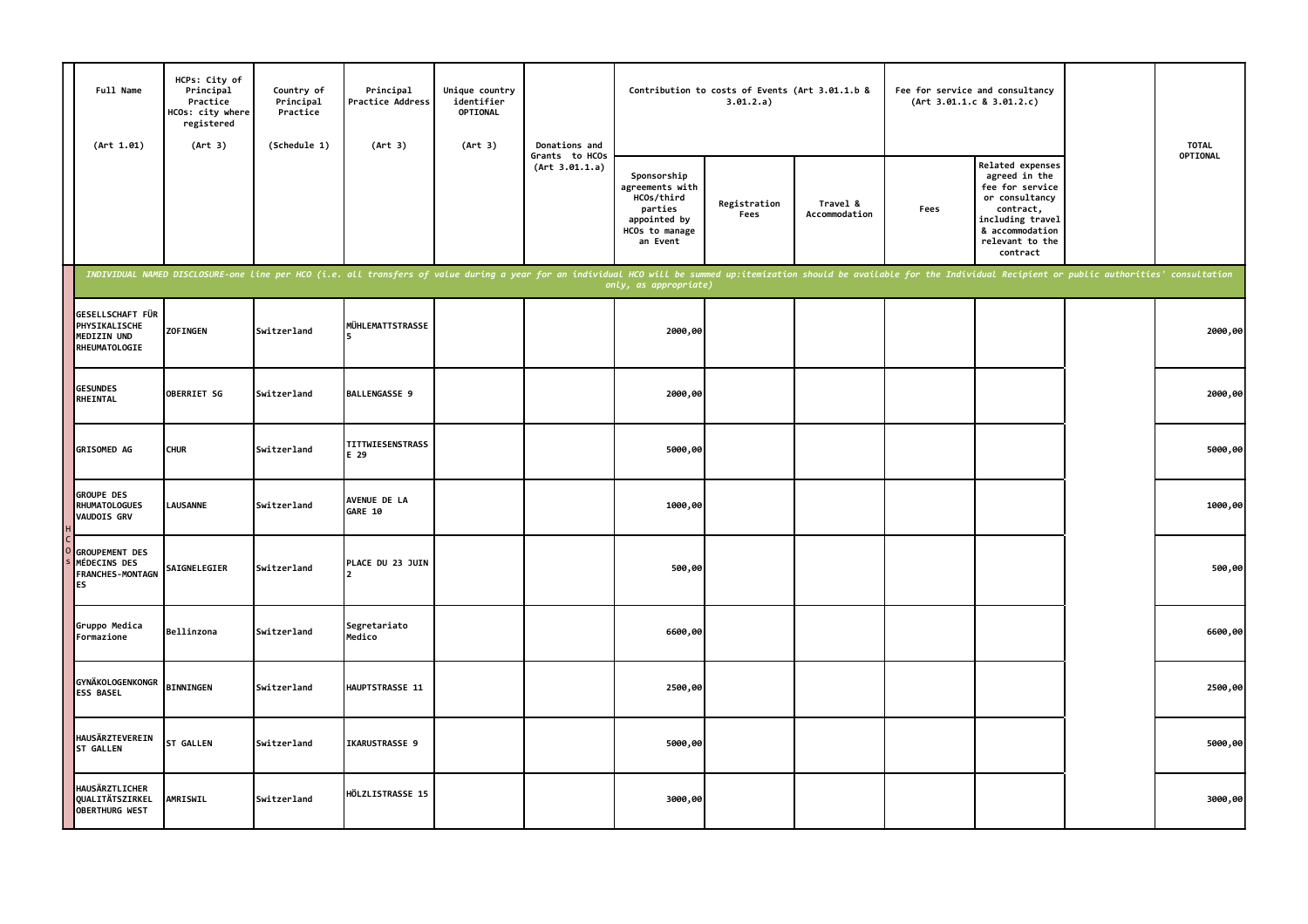| Full Name<br>(Art 1.01)                                          | HCPs: City of<br>Principal<br>Practice<br>HCOs: city where<br>registered<br>(Art 3) | Country of<br>Principal<br>Practice<br>(Schedule 1) | Principal<br>Practice Address<br>(Art 3)                                                                                                                                                                                       | Unique country<br>identifier<br>OPTIONAL<br>(Art 3) | Donations and                    |                                                                                                       | Contribution to costs of Events (Art 3.01.1.b &<br>3.01.2.a) |                           |          | Fee for service and consultancy<br>(Art 3.01.1.c 8 3.01.2.c)                                                                                              | <b>TOTAL</b> |
|------------------------------------------------------------------|-------------------------------------------------------------------------------------|-----------------------------------------------------|--------------------------------------------------------------------------------------------------------------------------------------------------------------------------------------------------------------------------------|-----------------------------------------------------|----------------------------------|-------------------------------------------------------------------------------------------------------|--------------------------------------------------------------|---------------------------|----------|-----------------------------------------------------------------------------------------------------------------------------------------------------------|--------------|
|                                                                  |                                                                                     |                                                     |                                                                                                                                                                                                                                |                                                     | Grants to HCOs<br>(Art 3.01.1.a) | Sponsorship<br>agreements with<br>HCOs/third<br>parties<br>appointed by<br>HCOs to manage<br>an Event | Registration<br>Fees                                         | Travel &<br>Accommodation | Fees     | Related expenses<br>agreed in the<br>fee for service<br>or consultancy<br>contract,<br>including travel<br>& accommodation<br>relevant to the<br>contract | OPTIONAL     |
|                                                                  |                                                                                     |                                                     | INDIVIDUAL NAMED DISCLOSURE-one line per HCO (i.e. all transfers of value during a year for an individual HCO will be summed up:itemization should be available for the Individual Recipient or public authorities' consultati |                                                     |                                  | only, as appropriate)                                                                                 |                                                              |                           |          |                                                                                                                                                           |              |
| HAWADOC AG                                                       | <b>WINTERTHUR</b>                                                                   | Switzerland                                         | GARNMARKT 1                                                                                                                                                                                                                    |                                                     |                                  | 30000,00                                                                                              |                                                              |                           |          |                                                                                                                                                           | 30000,00     |
| <b>HFR</b><br>Fribourg-Hôpital Fribourg<br>Cantonal              |                                                                                     | Switzerland                                         | Chemin des<br>Pensionnats 2-6                                                                                                                                                                                                  |                                                     |                                  | 5000,00                                                                                               | 545,00                                                       | 1132,43                   | 2000,00  |                                                                                                                                                           | 8677,43      |
| Hôpital de<br>Lavaux Cully                                       | Cully                                                                               | Switzerland                                         | Chemin des<br>Colombaires 31                                                                                                                                                                                                   |                                                     |                                  | 1000,00                                                                                               |                                                              |                           |          |                                                                                                                                                           | 1000,00      |
| Hôpital du Jura<br>bernois SA, Site<br>de St-Imier               | St-Imier                                                                            | Switzerland                                         | Les Fontenayes<br>17                                                                                                                                                                                                           |                                                     |                                  | 2500,00                                                                                               |                                                              |                           |          |                                                                                                                                                           | 2500,00      |
| Hôpital du<br>Valais, Hôpital<br>de Sion (CHVR)                  | Sion                                                                                | Switzerland                                         | Avenue du<br>Grand-Champsec<br>80                                                                                                                                                                                              |                                                     |                                  | 4450,00                                                                                               |                                                              |                           |          |                                                                                                                                                           | 4450,00      |
| Hôpitaux<br>universit. de<br>Genève                              | Genève                                                                              | Switzerland                                         | Rue<br>Gabrielle-Perret<br>-Gentil 4                                                                                                                                                                                           |                                                     |                                  | 78670,59                                                                                              | 5090,83                                                      | 24352,41                  | 23200,00 | 2107,88                                                                                                                                                   | 133421,71    |
| <b>IGOMED</b>                                                    | <b>THUN</b>                                                                         | Switzerland                                         | GOLDIWILSTRASSE<br>36A                                                                                                                                                                                                         |                                                     |                                  | 5600,00                                                                                               |                                                              |                           |          |                                                                                                                                                           | 5600,00      |
| IHAM AND CC<br><b>LUZERN</b>                                     | LUZERN                                                                              | Switzerland                                         | SCHWANENPLATZ 7                                                                                                                                                                                                                |                                                     |                                  | 10000,00                                                                                              |                                                              |                           |          |                                                                                                                                                           | 10000,00     |
| <b>INHSU</b><br>(INTERNATIONAL<br>NETWORK ON<br><b>HEPATITIS</b> | Zurich                                                                              | Switzerland                                         | Arud Centres for<br>Addiction<br>Medicine<br>Konradstrasse 32                                                                                                                                                                  |                                                     |                                  |                                                                                                       |                                                              |                           | 10489,53 |                                                                                                                                                           | 10489,53     |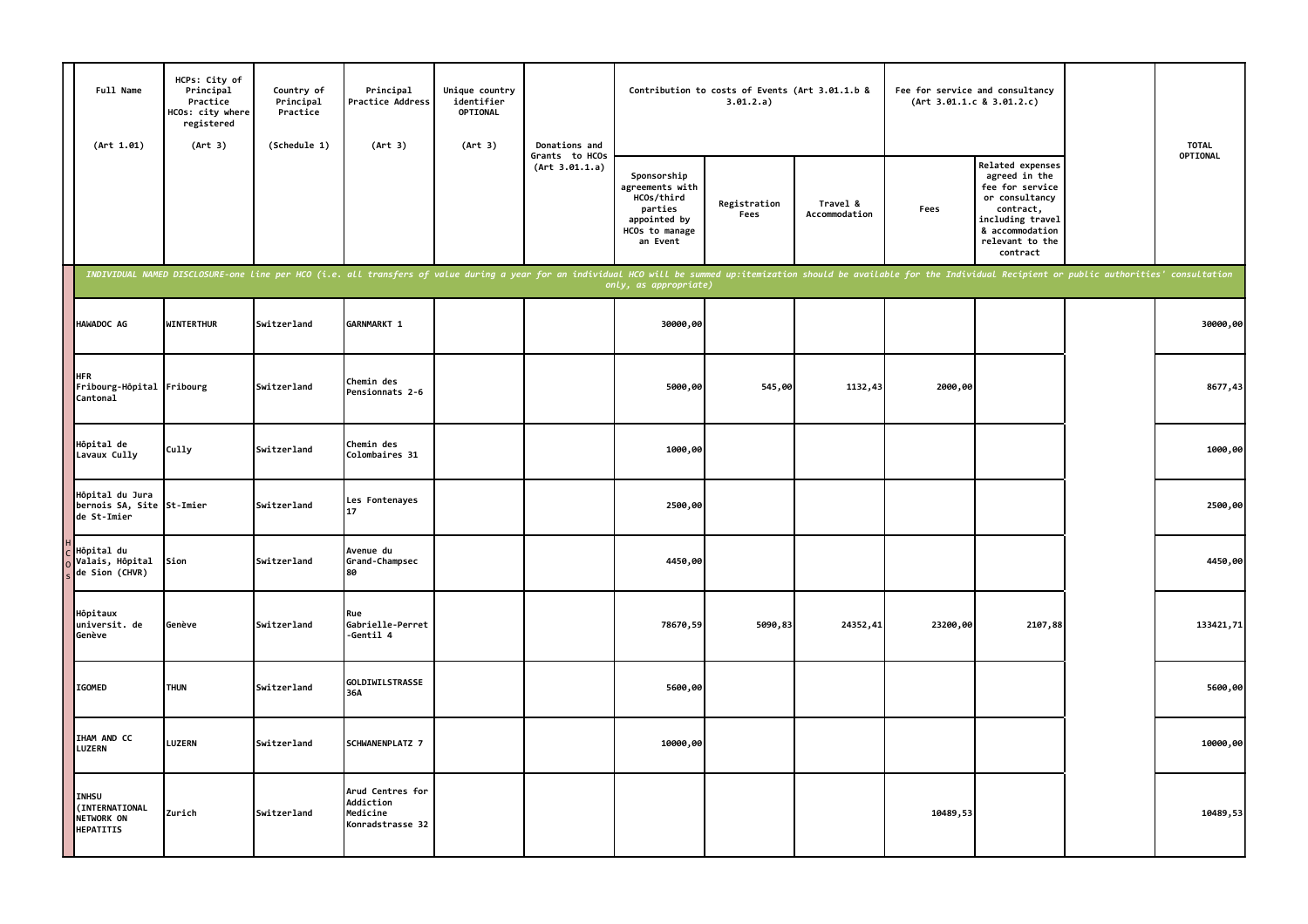| Full Name<br>(Art 1.01)                                                    | HCPs: City of<br>Principal<br>Practice<br>HCOs: city where<br>registered<br>(Art 3) | Country of<br>Principal<br>Practice<br>(Schedule 1) | Principal<br>Practice Address<br>(Art 3)                                                                                                                                                                                       | Unique country<br>identifier<br><b>OPTIONAL</b><br>(Art 3) | Donations and                    |                                                                                                       | Contribution to costs of Events (Art 3.01.1.b &<br>3.01.2.a) |                           | (Art 3.01.1.c 8 3.01.2.c) | Fee for service and consultancy                                                                                                                                  | <b>TOTAL</b> |
|----------------------------------------------------------------------------|-------------------------------------------------------------------------------------|-----------------------------------------------------|--------------------------------------------------------------------------------------------------------------------------------------------------------------------------------------------------------------------------------|------------------------------------------------------------|----------------------------------|-------------------------------------------------------------------------------------------------------|--------------------------------------------------------------|---------------------------|---------------------------|------------------------------------------------------------------------------------------------------------------------------------------------------------------|--------------|
|                                                                            |                                                                                     |                                                     |                                                                                                                                                                                                                                |                                                            | Grants to HCOs<br>(Art 3.01.1.a) | Sponsorship<br>agreements with<br>HCOs/third<br>parties<br>appointed by<br>HCOs to manage<br>an Event | Registration<br>Fees                                         | Travel &<br>Accommodation | Fees                      | <b>Related expenses</b><br>agreed in the<br>fee for service<br>or consultancy<br>contract,<br>including travel<br>& accommodation<br>relevant to the<br>contract | OPTIONAL     |
|                                                                            |                                                                                     |                                                     | INDIVIDUAL NAMED DISCLOSURE-one line per HCO (i.e. all transfers of value during a year for an individual HCO will be summed up:itemization should be available for the Individual Recipient or public authorities' consultati |                                                            |                                  | only, as appropriate)                                                                                 |                                                              |                           |                           |                                                                                                                                                                  |              |
| Inselspital Bern Bern                                                      |                                                                                     | Switzerland                                         | Freiburgstrasse<br>18                                                                                                                                                                                                          |                                                            |                                  | 77580,00                                                                                              | 2490,50                                                      | 2927,55                   | 26500,00                  | 5794,88                                                                                                                                                          | 115292,93    |
| International<br>AIDS Society                                              | Genève                                                                              | Switzerland                                         | International<br><b>AIDS Society</b><br>Avenue de France<br>23                                                                                                                                                                 |                                                            | 44610,55                         | 268019,63                                                                                             |                                                              |                           |                           |                                                                                                                                                                  | 312630,18    |
| International<br><b>Breast Cancer</b><br>Study Group<br>(IBCSG)            | Bern                                                                                | Switzerland                                         | Effingerstrasse<br>40                                                                                                                                                                                                          |                                                            | 25213,83                         |                                                                                                       |                                                              |                           |                           |                                                                                                                                                                  | 25213,83     |
| International<br>Society of<br>Cardiovascular<br>Pharmacotherapy<br>(ISCP) | Bellinzon                                                                           | Switzerland                                         | Ospedale San<br>Giovanni                                                                                                                                                                                                       |                                                            |                                  | 5800,00                                                                                               |                                                              |                           |                           |                                                                                                                                                                  | 5800,00      |
| Kantonsspital<br>Aarau AG                                                  | Aarau                                                                               | Switzerland                                         | Tellstrasse 25                                                                                                                                                                                                                 |                                                            |                                  | 9200,00                                                                                               |                                                              |                           | 9538,50                   |                                                                                                                                                                  | 18738,50     |
| Kantonsspital<br>Baden AG                                                  | <b>Baden</b>                                                                        | Switzerland                                         | Im Ergel 1                                                                                                                                                                                                                     |                                                            |                                  | 2500,00                                                                                               |                                                              |                           | 750,00                    |                                                                                                                                                                  | 3250,00      |
| Kantonsspital<br><b>Baselland</b>                                          | ∟iestal                                                                             | Switzerland                                         | Rheinstrasse 26                                                                                                                                                                                                                |                                                            |                                  | 8000,00                                                                                               |                                                              |                           | 2500,00                   | 1400,00                                                                                                                                                          | 11900,00     |
| Kantonsspital<br>Nidwalden                                                 | <b>Stans</b>                                                                        | Switzerland                                         | Ennetmooserstras<br>se 19                                                                                                                                                                                                      |                                                            |                                  | 9500,00                                                                                               |                                                              |                           |                           |                                                                                                                                                                  | 9500,00      |
| Kantonsspital<br>Schaffhausen                                              | Schaffhausen                                                                        | Switzerland                                         | Geissbergstrasse<br>81                                                                                                                                                                                                         |                                                            |                                  | 5000,00                                                                                               |                                                              |                           |                           |                                                                                                                                                                  | 5000,00      |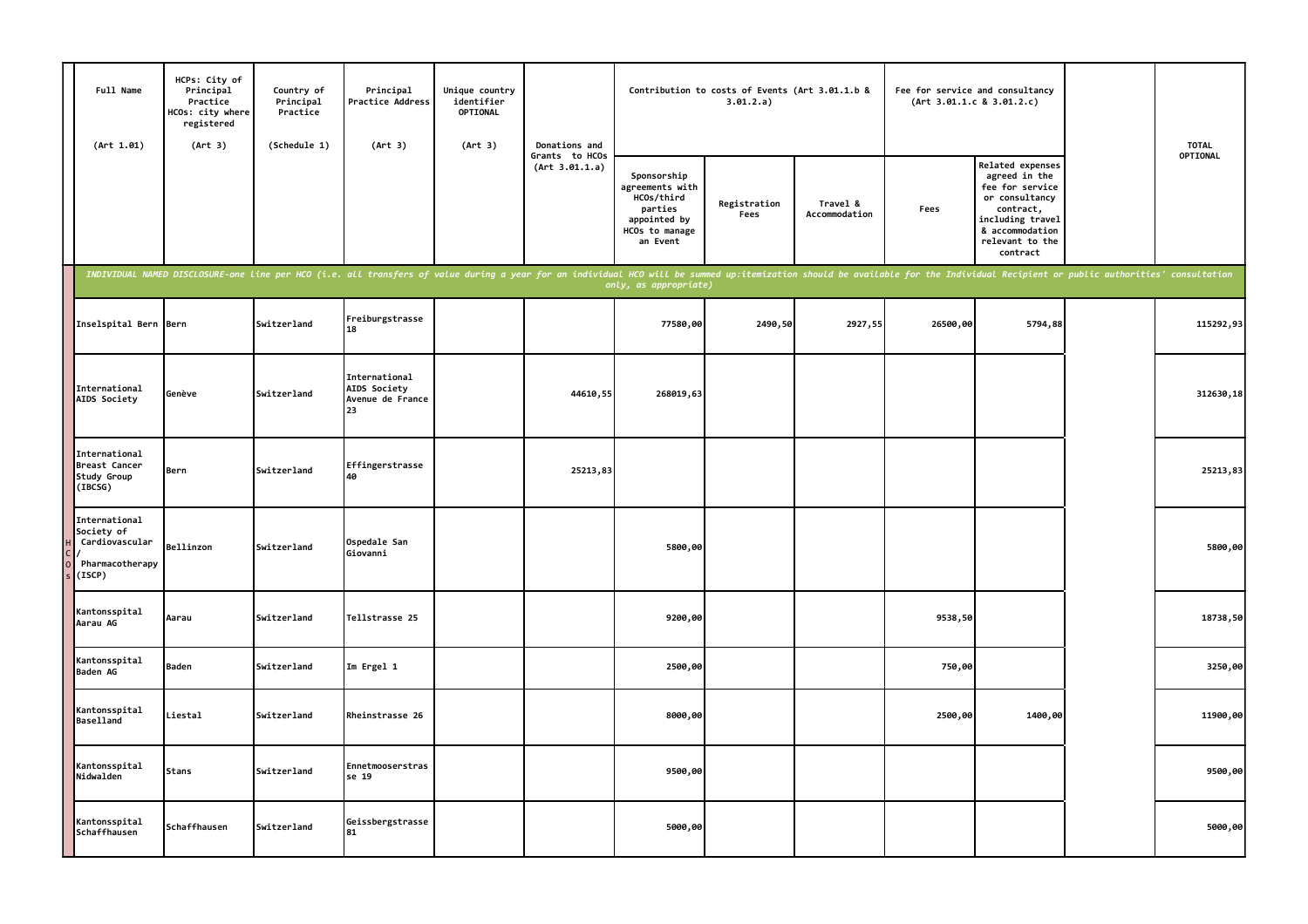| Full Name<br>(Art 1.01)                               | HCPs: City of<br>Principal<br>Practice<br>HCOs: city where<br>registered<br>(Art 3) | Country of<br>Principal<br>Practice<br>(Schedule 1) | Principal<br>Practice Address<br>(Art 3)                                                                                                                                                                                       | Unique country<br>identifier<br>OPTIONAL<br>(Art 3) | Donations and                    |                                                                                                       | Contribution to costs of Events (Art 3.01.1.b &<br>3.01.2.a) |                           |         | Fee for service and consultancy<br>(Art 3.01.1.c 8 3.01.2.c)                                                                                                     | <b>TOTAL</b> |
|-------------------------------------------------------|-------------------------------------------------------------------------------------|-----------------------------------------------------|--------------------------------------------------------------------------------------------------------------------------------------------------------------------------------------------------------------------------------|-----------------------------------------------------|----------------------------------|-------------------------------------------------------------------------------------------------------|--------------------------------------------------------------|---------------------------|---------|------------------------------------------------------------------------------------------------------------------------------------------------------------------|--------------|
|                                                       |                                                                                     |                                                     |                                                                                                                                                                                                                                |                                                     | Grants to HCOs<br>(Art 3.01.1.a) | Sponsorship<br>agreements with<br>HCOs/third<br>parties<br>appointed by<br>HCOs to manage<br>an Event | Registration<br>Fees                                         | Travel &<br>Accommodation | Fees    | <b>Related expenses</b><br>agreed in the<br>fee for service<br>or consultancy<br>contract,<br>including travel<br>& accommodation<br>relevant to the<br>contract | OPTIONAL     |
|                                                       |                                                                                     |                                                     | INDIVIDUAL NAMED DISCLOSURE-one line per HCO (i.e. all transfers of value during a year for an individual HCO will be summed up:itemization should be available for the Individual Recipient or public authorities' consultati |                                                     |                                  |                                                                                                       |                                                              |                           |         |                                                                                                                                                                  |              |
| Kantonsspital<br>Winterthur                           | Winterthur                                                                          | Switzerland                                         | Brauerstrasse 15                                                                                                                                                                                                               |                                                     |                                  | 9400,00                                                                                               |                                                              |                           |         |                                                                                                                                                                  | 9400,00      |
| KINDERÄRZTE<br><b>SCHWEIZ</b>                         | ZÜRICH                                                                              | Switzerland                                         | <b>BADENERSTRASSE</b><br>21                                                                                                                                                                                                    |                                                     |                                  | 4500,00                                                                                               |                                                              |                           |         |                                                                                                                                                                  | 4500,00      |
| La Tour Hôpital<br>Privé SA                           | Meyrin                                                                              | Switzerland                                         | Avenue<br>J.-D.-Maillard 3                                                                                                                                                                                                     |                                                     |                                  | 500,00                                                                                                |                                                              |                           |         |                                                                                                                                                                  | 500,00       |
| LES JOURNÉES DE<br><b>GÉRIATRIE DE LA</b><br>T' CHAUX | <b>CHAUX-DE-FONDS</b>                                                               | Switzerland                                         | <b>RUE DE LA SERRE</b>                                                                                                                                                                                                         |                                                     |                                  | 5000,00                                                                                               |                                                              |                           |         |                                                                                                                                                                  | 5000,00      |
| <b>LIVER AND</b><br>GASTROINTESTINAL                  | ZÜRICH                                                                              | Switzerland                                         | TIEFENHÖFE 9                                                                                                                                                                                                                   |                                                     |                                  | 3000,00                                                                                               |                                                              |                           |         |                                                                                                                                                                  | 3000,00      |
| Luzerner<br>Kantonsspital<br>(LUKS)                   | Luzern                                                                              | Switzerland                                         | Spitalstrasse                                                                                                                                                                                                                  |                                                     |                                  | 17816,67                                                                                              | 1046,40                                                      | 2402,30                   | 5950,00 |                                                                                                                                                                  | 27215,37     |
| M A S MOBILE<br><b>ANÄSTHESIE</b><br>SYSTEME AG       | <b>BADEN</b>                                                                        | Switzerland                                         | PILGERSTRASSE 28                                                                                                                                                                                                               |                                                     |                                  | 5000,00                                                                                               |                                                              |                           |         |                                                                                                                                                                  | 5000,00      |
| Medicalvillage                                        | Manno                                                                               | Switzerland                                         | Via Cantonale 38                                                                                                                                                                                                               |                                                     |                                  | 750,00                                                                                                |                                                              |                           |         |                                                                                                                                                                  | 750,00       |
| Mediscience GmbH                                      | Küssnacht am<br>Rigi                                                                | Switzerland                                         | Bahnhofstrasse<br>17                                                                                                                                                                                                           |                                                     |                                  | 3769,50                                                                                               |                                                              |                           |         |                                                                                                                                                                  | 3769,50      |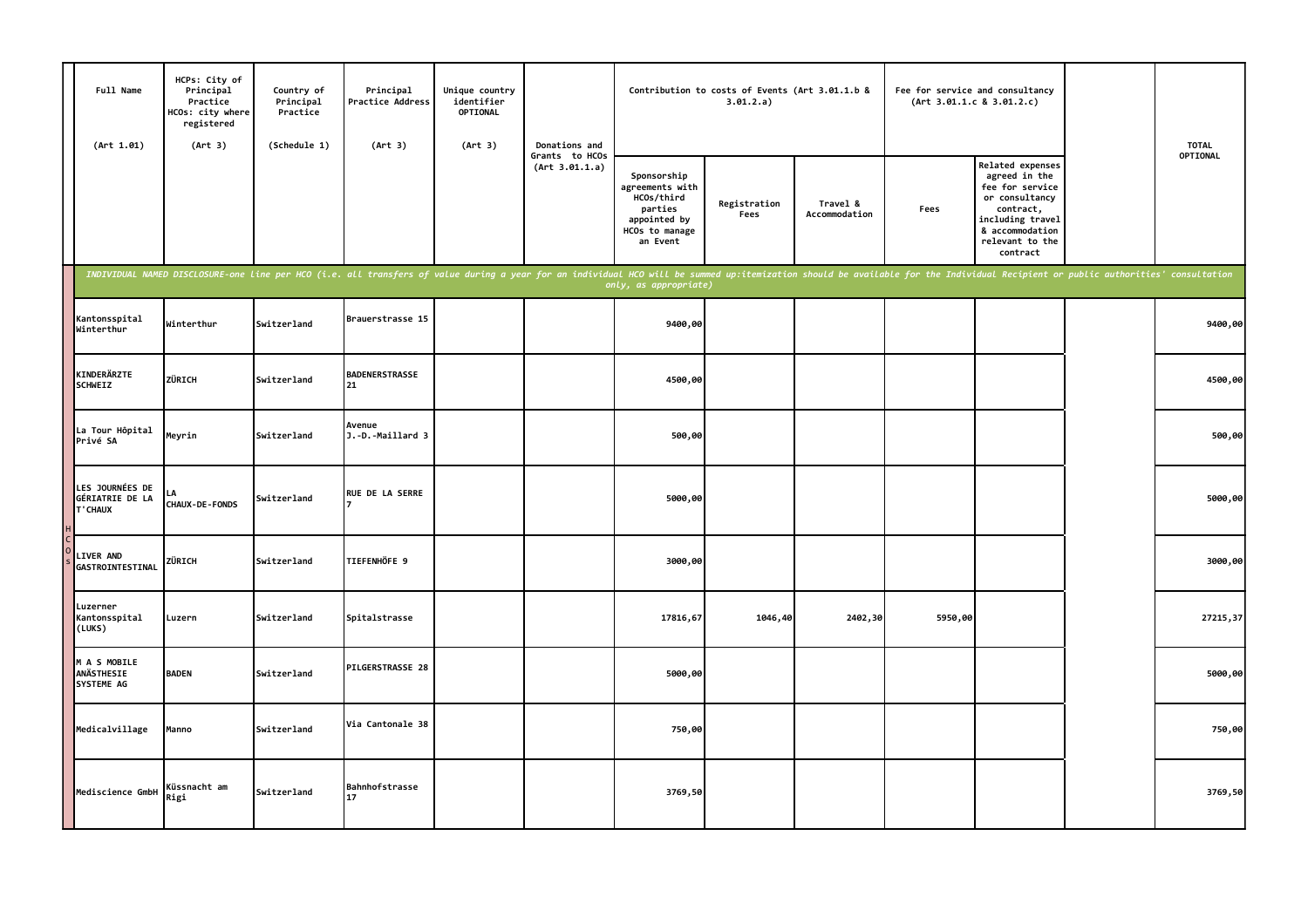| Full Name<br>(Art 1.01)                                        | HCPs: City of<br>Principal<br>Practice<br>HCOs: city where<br>registered<br>(Art 3) | Country of<br>Principal<br>Practice<br>(Schedule 1) | Principal<br><b>Practice Address</b><br>(Art 3)                                                                                                                                                                                | Unique country<br>identifier<br>OPTIONAL<br>(Art 3) | Donations and                    |                                                                                                       | Contribution to costs of Events (Art 3.01.1.b &<br>3.01.2.a) |                           |         | Fee for service and consultancy<br>(Art 3.01.1.c 8 3.01.2.c)                                                                                              | <b>TOTAL</b> |
|----------------------------------------------------------------|-------------------------------------------------------------------------------------|-----------------------------------------------------|--------------------------------------------------------------------------------------------------------------------------------------------------------------------------------------------------------------------------------|-----------------------------------------------------|----------------------------------|-------------------------------------------------------------------------------------------------------|--------------------------------------------------------------|---------------------------|---------|-----------------------------------------------------------------------------------------------------------------------------------------------------------|--------------|
|                                                                |                                                                                     |                                                     |                                                                                                                                                                                                                                |                                                     | Grants to HCOs<br>(Art 3.01.1.a) | Sponsorship<br>agreements with<br>HCOs/third<br>parties<br>appointed by<br>HCOs to manage<br>an Event | Registration<br>Fees                                         | Travel &<br>Accommodation | Fees    | Related expenses<br>agreed in the<br>fee for service<br>or consultancy<br>contract,<br>including travel<br>& accommodation<br>relevant to the<br>contract | OPTIONAL     |
|                                                                |                                                                                     |                                                     | INDIVIDUAL NAMED DISCLOSURE-one line per HCO (i.e. all transfers of value during a year for an individual HCO will be summed up:itemization should be available for the Individual Recipient or public authorities' consultati |                                                     |                                  | only, as appropriate)                                                                                 |                                                              |                           |         |                                                                                                                                                           |              |
| MPA Uri c/o Frau<br>Mirjam Bay,<br>Fortbildungsbeau<br>ftragte | Erstfeld                                                                            | Switzerland                                         | MPA Uri Kolonnie<br>12                                                                                                                                                                                                         |                                                     |                                  | 500,00                                                                                                |                                                              |                           |         |                                                                                                                                                           | 500,00       |
| ONKOLOGIEPFLEGE<br><b>SCHWEIZ</b>                              | KLEINANDELFINGEN Switzerland                                                        |                                                     | HIRSTIGSTRASSE<br>13                                                                                                                                                                                                           |                                                     |                                  | 11250,00                                                                                              |                                                              |                           |         |                                                                                                                                                           | 11250,00     |
| ORDINE DEI<br>MEDICI DEL<br>CANTON TICINO                      | MEZZOVICO VIRA                                                                      | Switzerland                                         | VIA CANTONALE                                                                                                                                                                                                                  |                                                     |                                  | 1600,00                                                                                               |                                                              |                           |         |                                                                                                                                                           | 1600,00      |
| Ospedale<br>Malcantonese                                       | Castelrotto                                                                         | Switzerland                                         | Nucleo 32                                                                                                                                                                                                                      |                                                     |                                  | 1500,00                                                                                               |                                                              |                           |         |                                                                                                                                                           | 1500,00      |
| Ospedale<br>Regionale Lugano Lugano<br>Civico                  |                                                                                     | Switzerland                                         | Via Tesserete 46                                                                                                                                                                                                               |                                                     |                                  | 3700,00                                                                                               |                                                              |                           | 6000,00 |                                                                                                                                                           | 9700,00      |
| Palliative Bern                                                | Bern                                                                                | Switzerland                                         | Marktgasse 55                                                                                                                                                                                                                  |                                                     |                                  | 3000,00                                                                                               |                                                              |                           |         |                                                                                                                                                           | 3000,00      |
| Pathologie<br>Institut Enge                                    | Zürich                                                                              | Switzerland                                         | Hardturmstrasse<br>133, 5. Stock                                                                                                                                                                                               |                                                     |                                  | 500,00                                                                                                |                                                              |                           |         |                                                                                                                                                           | 500,00       |
| PIZOLCARE AG                                                   | <b>MELS</b>                                                                         | Switzerland                                         | FLURSTRASSE 12                                                                                                                                                                                                                 |                                                     |                                  | 12000,00                                                                                              |                                                              |                           |         |                                                                                                                                                           | 12000,00     |
| Praxis<br>Tulpenstrasse AG                                     | Kirchberg SG                                                                        | Switzerland                                         | Tulpenstrasse 1A                                                                                                                                                                                                               |                                                     |                                  | 800,00                                                                                                |                                                              |                           |         |                                                                                                                                                           | 800,00       |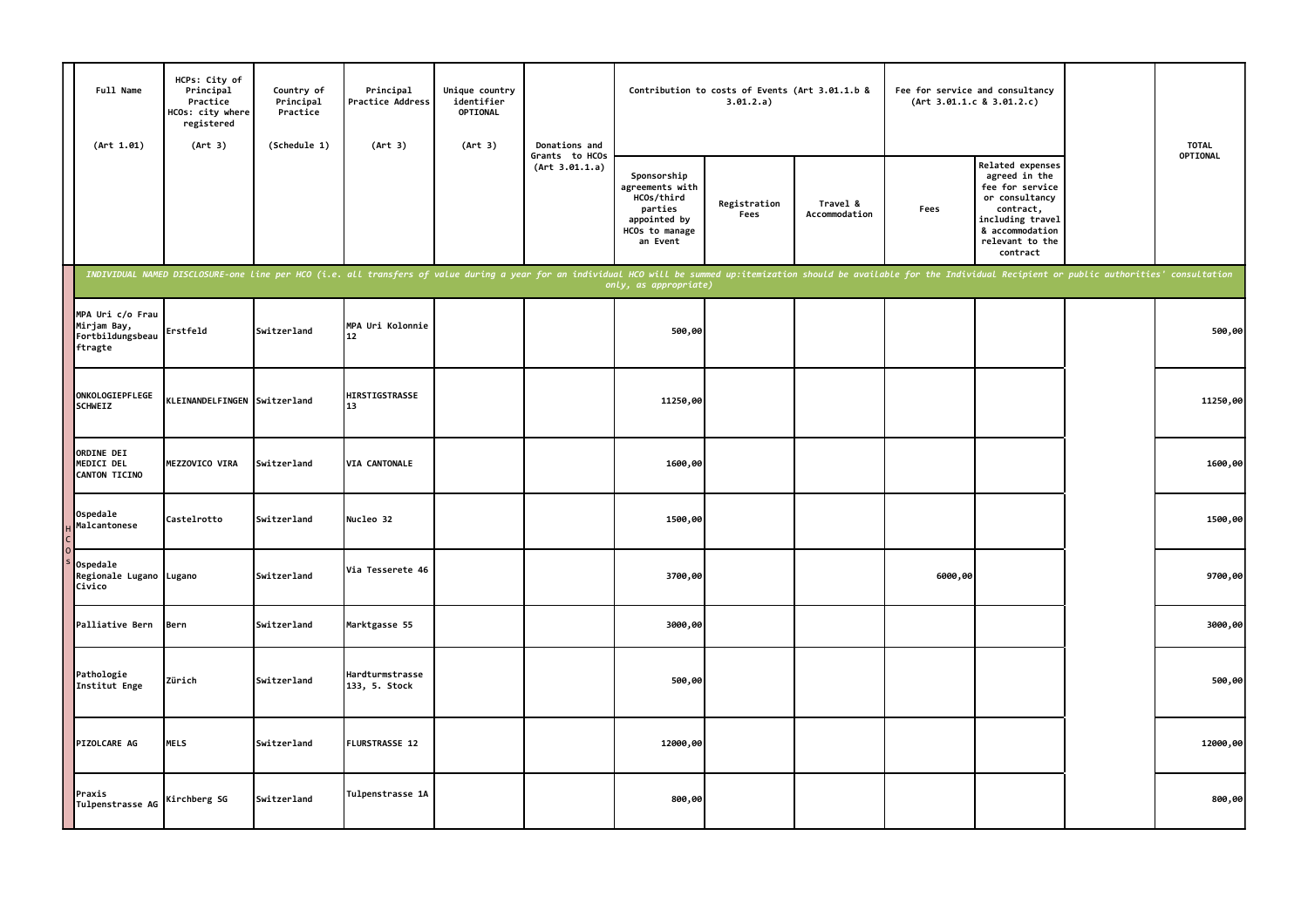| Full Name<br>(Art 1.01)                                                                  | HCPs: City of<br>Principal<br>Practice<br>HCOs: city where<br>registered<br>(Art 3) | Country of<br>Principal<br>Practice<br>(Schedule 1) | Principal<br>Practice Address<br>(Art 3)                                                                                                                                                                                       | Unique country<br>identifier<br><b>OPTIONAL</b><br>(Art 3) | Donations and                    |                                                                                                       | Contribution to costs of Events (Art 3.01.1.b &<br>3.01.2.a) |                           |         | Fee for service and consultancy<br>(Art 3.01.1.c 8 3.01.2.c)                                                                                              | <b>TOTAL</b>    |
|------------------------------------------------------------------------------------------|-------------------------------------------------------------------------------------|-----------------------------------------------------|--------------------------------------------------------------------------------------------------------------------------------------------------------------------------------------------------------------------------------|------------------------------------------------------------|----------------------------------|-------------------------------------------------------------------------------------------------------|--------------------------------------------------------------|---------------------------|---------|-----------------------------------------------------------------------------------------------------------------------------------------------------------|-----------------|
|                                                                                          |                                                                                     |                                                     |                                                                                                                                                                                                                                |                                                            | Grants to HCOs<br>(Art 3.01.1.a) | Sponsorship<br>agreements with<br>HCOs/third<br>parties<br>appointed by<br>HCOs to manage<br>an Event | Registration<br>Fees                                         | Travel &<br>Accommodation | Fees    | Related expenses<br>agreed in the<br>fee for service<br>or consultancy<br>contract,<br>including travel<br>& accommodation<br>relevant to the<br>contract | <b>OPTIONAL</b> |
|                                                                                          |                                                                                     |                                                     | INDIVIDUAL NAMED DISCLOSURE-one line per HCO (i.e. all transfers of value during a year for an individual HCO will be summed up:itemization should be available for the Individual Recipient or public authorities' consultati |                                                            |                                  | only, as appropriate)                                                                                 |                                                              |                           |         |                                                                                                                                                           |                 |
| Psychiatrische<br>Dienste Aargau<br>AG                                                   | Windisch                                                                            | Switzerland                                         | Königsfelderstra<br>ssse 1                                                                                                                                                                                                     |                                                            |                                  |                                                                                                       |                                                              |                           | 1559,89 |                                                                                                                                                           | 1559,89         |
| PUBLIC HEALTH<br><b>SCHWEIZ</b>                                                          | <b>BERN</b>                                                                         | Switzerland                                         | EFFINGERSTRASSE<br>54                                                                                                                                                                                                          |                                                            |                                  | 6350,00                                                                                               |                                                              |                           |         |                                                                                                                                                           | 6350,00         |
| Quadrimed                                                                                | Crans-Montana                                                                       | Switzerland                                         | Case postale 299                                                                                                                                                                                                               |                                                            |                                  | 8531,25                                                                                               |                                                              |                           |         |                                                                                                                                                           | 8531,25         |
| QZ Oberthurgau<br><b>Ost</b>                                                             | Arbon                                                                               | Switzerland                                         | QZ Oberthurgau<br>0st<br>Stacherholzstr.<br>59                                                                                                                                                                                 |                                                            |                                  | 4000,00                                                                                               |                                                              |                           |         |                                                                                                                                                           | 4000,00         |
| <b>RCC Net</b>                                                                           | Zürich                                                                              | Switzerland                                         | Bahnhofplatz 4                                                                                                                                                                                                                 |                                                            |                                  | 5900,00                                                                                               |                                                              |                           |         |                                                                                                                                                           | 5900,00         |
| Regionalspital<br>Emmental AG -<br>Gruppe                                                | Burgdorf                                                                            | Switzerland                                         | Oberburgstrasse<br>54                                                                                                                                                                                                          |                                                            |                                  | 2000,00                                                                                               |                                                              |                           |         |                                                                                                                                                           | 2000,00         |
| REMED ASSOC.<br><b>GENEVOISE DES</b><br>MÉD. TRAVAILLANT<br>EN RÉSEAU                    | GENÈVE                                                                              | Switzerland                                         | <b>RUE DU</b><br>CONSEIL-GÉNÉRAL<br>11                                                                                                                                                                                         |                                                            |                                  | 17200,00                                                                                              |                                                              |                           |         |                                                                                                                                                           | 17200,00        |
| <b>RÉSEAU DES</b><br><b>PÉDIATRES</b><br><b>GENEVOIS JEAN</b><br><b>SEBASTIEN LANDRY</b> | <b>VERNIER</b>                                                                      | Switzerland                                         | <b>ROUTE DE VERNIER</b><br>205                                                                                                                                                                                                 |                                                            |                                  | 2500,00                                                                                               |                                                              |                           |         |                                                                                                                                                           | 2500,00         |
| Réseau Santé<br>Balcon du Jura<br>(RSBJ)                                                 | Ste-Croix                                                                           | Switzerland                                         | <b>Rue des Rosiers</b><br>29                                                                                                                                                                                                   |                                                            |                                  | 2800,00                                                                                               |                                                              |                           |         |                                                                                                                                                           | 2800,00         |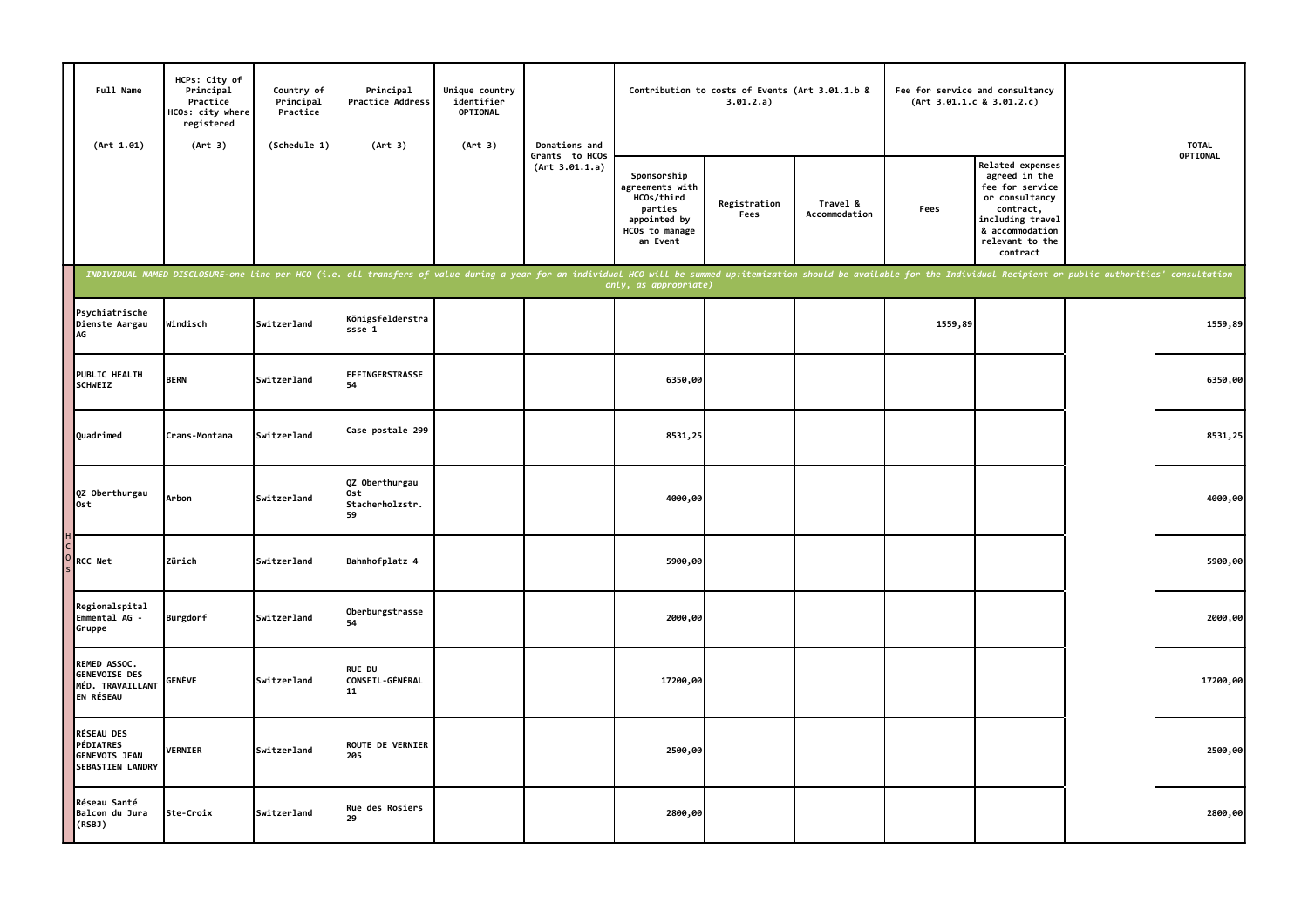| Full Name<br>(Art 1.01)                                                            | HCPs: City of<br>Principal<br>Practice<br>HCOs: city where<br>registered<br>(Art 3) | Country of<br>Principal<br>Practice<br>(Schedule 1) | Principal<br>Practice Address<br>(Art 3)                                                                                                                                                                                       | Unique country<br>identifier<br><b>OPTIONAL</b><br>(Art 3) | Donations and                    |                                                                                                       | Contribution to costs of Events (Art 3.01.1.b &<br>3.01.2.a) |                           |      | Fee for service and consultancy<br>(Art 3.01.1.c 8 3.01.2.c)                                                                                              | <b>TOTAL</b> |
|------------------------------------------------------------------------------------|-------------------------------------------------------------------------------------|-----------------------------------------------------|--------------------------------------------------------------------------------------------------------------------------------------------------------------------------------------------------------------------------------|------------------------------------------------------------|----------------------------------|-------------------------------------------------------------------------------------------------------|--------------------------------------------------------------|---------------------------|------|-----------------------------------------------------------------------------------------------------------------------------------------------------------|--------------|
|                                                                                    |                                                                                     |                                                     |                                                                                                                                                                                                                                |                                                            | Grants to HCOs<br>(Art 3.01.1.a) | Sponsorship<br>agreements with<br>HCOs/third<br>parties<br>appointed by<br>HCOs to manage<br>an Event | Registration<br>Fees                                         | Travel &<br>Accommodation | Fees | Related expenses<br>agreed in the<br>fee for service<br>or consultancy<br>contract,<br>including travel<br>& accommodation<br>relevant to the<br>contract | OPTIONAL     |
|                                                                                    |                                                                                     |                                                     | INDIVIDUAL NAMED DISCLOSURE-one line per HCO (i.e. all transfers of value during a year for an individual HCO will be summed up:itemization should be available for the Individual Recipient or public authorities' consultati |                                                            |                                  | only, as appropriate)                                                                                 |                                                              |                           |      |                                                                                                                                                           |              |
| RHEUMA SCHWEIZ                                                                     | ZÜRICH                                                                              | Switzerland                                         | <b>AARGAUERSTRASSE</b><br>250                                                                                                                                                                                                  |                                                            |                                  | 8750,00                                                                                               |                                                              |                           |      |                                                                                                                                                           | 8750,00      |
| RHEUMAKRÄNZLI<br>ZENTRALSCHWEIZ                                                    | LUZERN                                                                              | <b>Switzerland</b>                                  | MÄTTELISTR. 7                                                                                                                                                                                                                  |                                                            |                                  | 1500,00                                                                                               |                                                              |                           |      |                                                                                                                                                           | 1500,00      |
| <b>RHEUMASEARCH</b><br><b>FOUNDATION</b>                                           | <b>GENÈVE</b>                                                                       | Switzerland                                         | <b>AVENUE DE</b><br>BEAU-SÉJOUR 26                                                                                                                                                                                             |                                                            |                                  | 5000,00                                                                                               |                                                              |                           |      |                                                                                                                                                           | 5000,00      |
| S GRASSO<br>CONSULTING DR<br>SILVIO GRASSO                                         | LINDAU                                                                              | Switzerland                                         | <b>FISCHERACHERSTRA</b><br><b>SSE 17</b>                                                                                                                                                                                       |                                                            |                                  | 6000,00                                                                                               |                                                              |                           |      |                                                                                                                                                           | 6000,00      |
| <b>SAKK</b><br>SCHWEIZ.ARBEITSG Bern<br>EMEINSCHAFT FÜR                            |                                                                                     | Switzerland                                         | Effingerstrasse<br>33                                                                                                                                                                                                          |                                                            |                                  | 30500,00                                                                                              |                                                              |                           |      |                                                                                                                                                           | 30500,00     |
| SCHWEIZ. VERBAND<br>MED.<br>PRAXISASSISTENTI<br><b>NNEN SVA</b>                    | <b>BERN</b>                                                                         | Switzerland                                         | <b>MONBIJOUSTRASSE</b><br>35                                                                                                                                                                                                   |                                                            |                                  |                                                                                                       |                                                              | 1800,00                   |      |                                                                                                                                                           | 1800,00      |
| <b>SCHWEIZER</b><br>PH-VEREIN                                                      | <b>BIRSFELDEN</b>                                                                   | Switzerland                                         | AM STAUSEE 14                                                                                                                                                                                                                  |                                                            |                                  | 11000,00                                                                                              |                                                              |                           |      |                                                                                                                                                           | 11000,00     |
| <b>SCHWEIZERISCHE</b><br>GESELLSCHAFT FÜR<br>ALLGEMEINE<br>INNERE MEDIZIN<br>SGAIM | <b>BERN</b>                                                                         | Switzerland                                         | <b>MONBIJOUSTRASSE</b><br>43                                                                                                                                                                                                   |                                                            |                                  | 5400,00                                                                                               |                                                              |                           |      |                                                                                                                                                           | 5400,00      |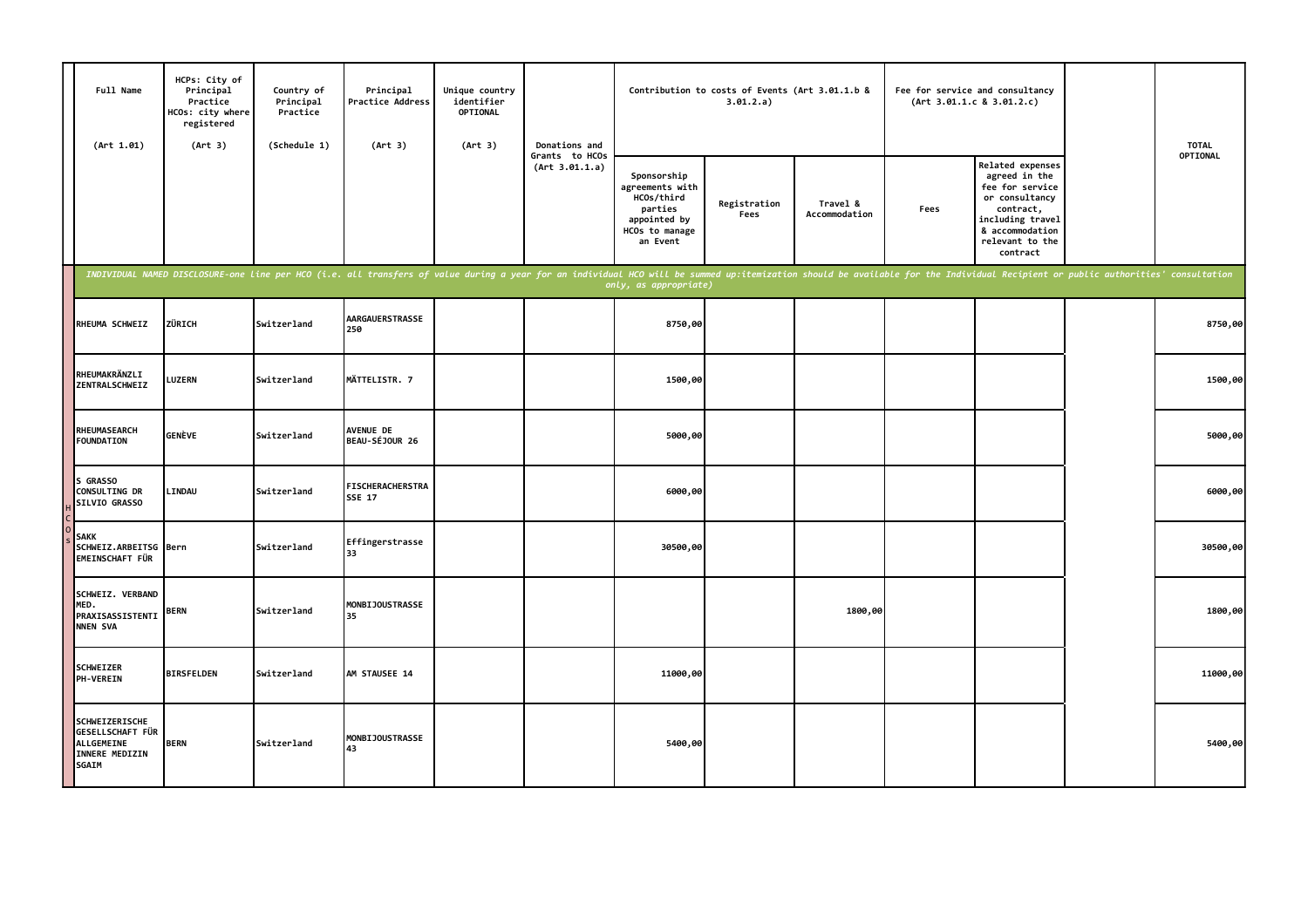| Full Name<br>(Art 1.01)                                                            | HCPs: City of<br>Principal<br>Practice<br>HCOs: city where<br>registered<br>(Art 3) | Country of<br>Principal<br>Practice<br>(Schedule 1) | Principal<br><b>Practice Address</b><br>(Art 3)     | Unique country<br>identifier<br>OPTIONAL<br>(Art 3) | Donations and                    |                                                                                                       | Contribution to costs of Events (Art 3.01.1.b &<br>3.01.2.a) |                           |      | Fee for service and consultancy<br>(Art 3.01.1.c 8 3.01.2.c)                                                                                                                                                                   | <b>TOTAL</b> |
|------------------------------------------------------------------------------------|-------------------------------------------------------------------------------------|-----------------------------------------------------|-----------------------------------------------------|-----------------------------------------------------|----------------------------------|-------------------------------------------------------------------------------------------------------|--------------------------------------------------------------|---------------------------|------|--------------------------------------------------------------------------------------------------------------------------------------------------------------------------------------------------------------------------------|--------------|
|                                                                                    |                                                                                     |                                                     |                                                     |                                                     | Grants to HCOs<br>(Art 3.01.1.a) | Sponsorship<br>agreements with<br>HCOs/third<br>parties<br>appointed by<br>HCOs to manage<br>an Event | Registration<br>Fees                                         | Travel &<br>Accommodation | Fees | Related expenses<br>agreed in the<br>fee for service<br>or consultancy<br>contract,<br>including travel<br>& accommodation<br>relevant to the<br>contract                                                                      | OPTIONAL     |
|                                                                                    |                                                                                     |                                                     |                                                     |                                                     |                                  | only, as appropriate)                                                                                 |                                                              |                           |      | INDIVIDUAL NAMED DISCLOSURE-one line per HCO (i.e. all transfers of value during a year for an individual HCO will be summed up:itemization should be available for the Individual Recipient or public authorities' consultati |              |
| Schweizerische<br>Gesellschaft für<br>Anästhesiologie<br>und Reanimation<br>(SGAR) | Bern                                                                                | Switzerland                                         | Rabbentalstrasse<br>83                              |                                                     |                                  | 54150,00                                                                                              |                                                              |                           |      |                                                                                                                                                                                                                                | 54150,00     |
| SCHWEIZERISCHE<br>GESELLSCHAFT FÜR<br>CHIRURGIE<br>SGC/SSC                         | <b>AARAU</b>                                                                        | Switzerland                                         | <b>BAHNHOFSTRASSE</b><br>55                         |                                                     |                                  |                                                                                                       |                                                              | 18700,00                  |      |                                                                                                                                                                                                                                | 18700,00     |
| Schweizerische<br>Gesellschaft für<br>Infektiologie                                | Zürich                                                                              | Switzerland                                         | c/o<br>Universitätsspit<br>al                       |                                                     |                                  | 3000,00                                                                                               |                                                              |                           |      |                                                                                                                                                                                                                                | 3000,00      |
| Schweizerische<br>Gesellschaft für Bern<br>Infektiologie                           |                                                                                     | <b>Switzerland</b>                                  | c/o Institut für<br>Infektionskrankh<br>eiten       |                                                     |                                  | 18060,00                                                                                              |                                                              |                           |      |                                                                                                                                                                                                                                | 18060,00     |
| Schweizerische<br>Gesellschaft für<br>Intensivmedizin                              | <b>Basel</b>                                                                        | Switzerland                                         | c/o Institut für<br>Medizin und<br>Kommunikation AG |                                                     |                                  | 33600,00                                                                                              |                                                              |                           |      |                                                                                                                                                                                                                                | 33600,00     |
| Schweizerische<br>Gesellschaft für<br>Pulmonale<br>Hypertonie<br>(SGPH)            | <b>Basel</b>                                                                        | Switzerland                                         | Münsterberg 1                                       |                                                     |                                  | 5000,00                                                                                               |                                                              |                           |      |                                                                                                                                                                                                                                | 5000,00      |
| Schweizerische<br>Gesellschaft für<br>Transplantation                              | Cheseaux-sur-Lau <i>Switzerland</i>  <br>sanne                                      |                                                     | c/o meeting.com<br>Sàrl                             |                                                     |                                  | 19200,00                                                                                              |                                                              |                           |      |                                                                                                                                                                                                                                | 19200,00     |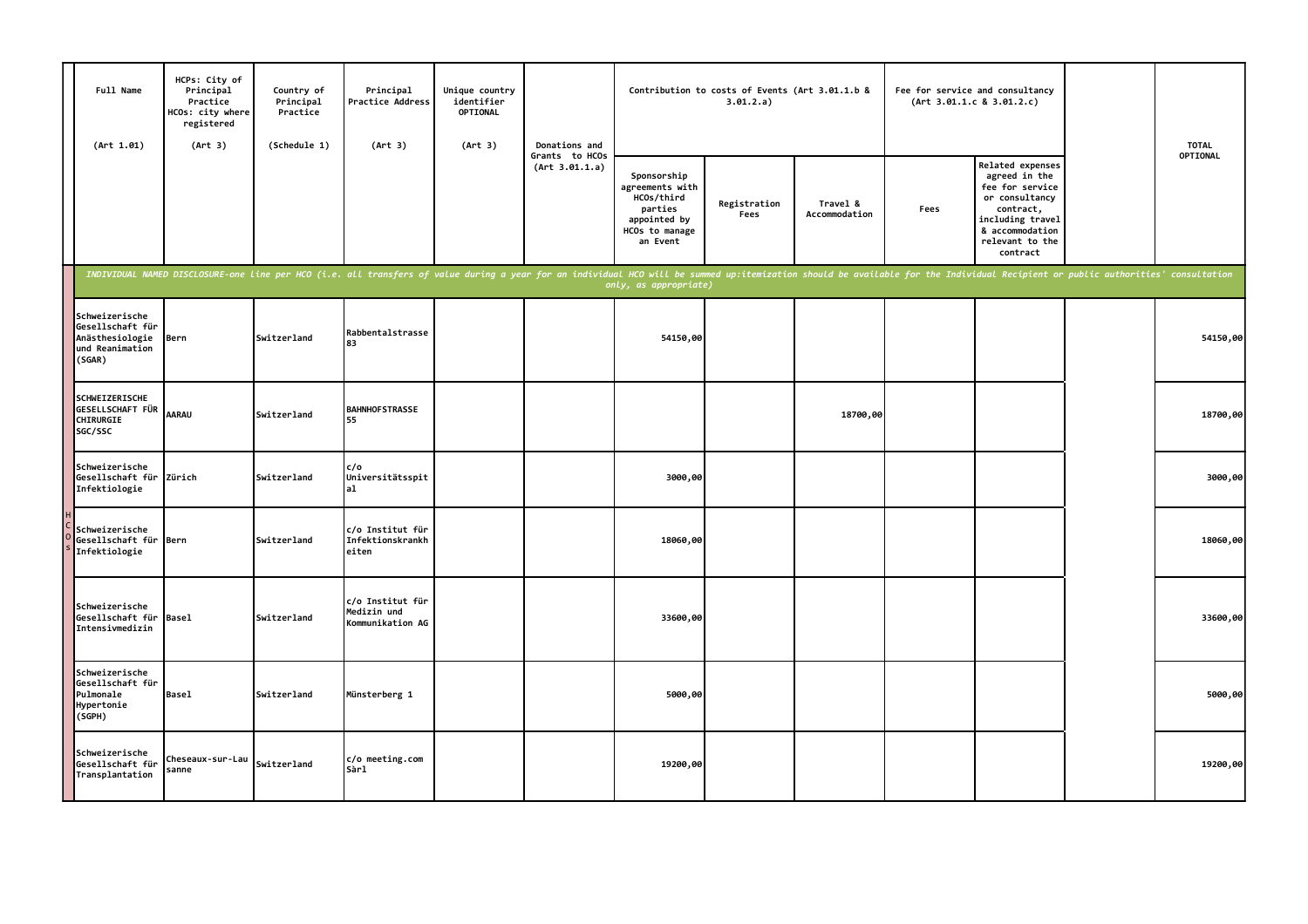| Full Name<br>(Art 1.01)                                                                          | HCPs: City of<br>Principal<br>Practice<br>HCOs: city where<br>registered<br>(Art 3) | Country of<br>Principal<br>Practice<br>(Schedule 1) | Principal<br>Practice Address<br>(Art 3)                                                                                                                                                                                       | Unique country<br>identifier<br>OPTIONAL<br>(Art 3) | Donations and                    |                                                                                                       | Contribution to costs of Events (Art 3.01.1.b &<br>3.01.2.a) |                           | (Art 3.01.1.c 8 3.01.2.c) | Fee for service and consultancy                                                                                                                                  |  | <b>TOTAL</b> |
|--------------------------------------------------------------------------------------------------|-------------------------------------------------------------------------------------|-----------------------------------------------------|--------------------------------------------------------------------------------------------------------------------------------------------------------------------------------------------------------------------------------|-----------------------------------------------------|----------------------------------|-------------------------------------------------------------------------------------------------------|--------------------------------------------------------------|---------------------------|---------------------------|------------------------------------------------------------------------------------------------------------------------------------------------------------------|--|--------------|
|                                                                                                  |                                                                                     |                                                     |                                                                                                                                                                                                                                |                                                     | Grants to HCOs<br>(Art 3.01.1.a) | Sponsorship<br>agreements with<br>HCOs/third<br>parties<br>appointed by<br>HCOs to manage<br>an Event | Registration<br>Fees                                         | Travel &<br>Accommodation | Fees                      | <b>Related expenses</b><br>agreed in the<br>fee for service<br>or consultancy<br>contract,<br>including travel<br>& accommodation<br>relevant to the<br>contract |  | OPTIONAL     |
|                                                                                                  |                                                                                     |                                                     | INDIVIDUAL NAMED DISCLOSURE-one line per HCO (i.e. all transfers of value during a year for an individual HCO will be summed up:itemization should be available for the Individual Recipient or public authorities' consultati |                                                     |                                  | only, as appropriate)                                                                                 |                                                              |                           |                           |                                                                                                                                                                  |  |              |
| Schweizerische<br>Gesellschaft für<br>Tropenmedizin<br>und<br>Parasitologie                      | <b>Basel</b>                                                                        | Switzerland                                         | Socinstrasse 57                                                                                                                                                                                                                |                                                     |                                  | 6020,00                                                                                               |                                                              |                           |                           |                                                                                                                                                                  |  | 6020,00      |
| Schweizerische<br>Gesellschaft für<br>Viszeralchirurgi<br>e (SGVC-SSCV)                          | Aarau                                                                               | Switzerland                                         | Bahnhofstrasse<br>55                                                                                                                                                                                                           |                                                     |                                  | 17000,00                                                                                              |                                                              |                           |                           |                                                                                                                                                                  |  | 17000,00     |
| SCHWEIZERISCHE<br><b>HERZSTIFTUNG</b>                                                            | BERN 14                                                                             | <b>Switzerland</b>                                  | DUFOURSTRASSE 30                                                                                                                                                                                                               |                                                     |                                  | 5000,00                                                                                               |                                                              |                           |                           |                                                                                                                                                                  |  | 5000,00      |
| Schweizerischer<br>Verein der Amts-<br>und<br>Spitalapotheker<br>(GSASA)                         | Bern                                                                                | Switzerland                                         | Postfach                                                                                                                                                                                                                       |                                                     |                                  | 10000,00                                                                                              |                                                              | 9000,00                   |                           |                                                                                                                                                                  |  | 19000,00     |
| SCHWEIZ.GES.F.GA<br><b>STROENTEROLOGIE</b>                                                       | Bern                                                                                | Switzerland                                         | Wattenwylweg 21                                                                                                                                                                                                                |                                                     |                                  | 34000,00                                                                                              |                                                              |                           |                           |                                                                                                                                                                  |  | 34000,00     |
| SCQM Foundation                                                                                  | Zürich                                                                              | Switzerland                                         | Aargauerstrasse<br>250                                                                                                                                                                                                         |                                                     |                                  |                                                                                                       |                                                              |                           | 85850,01                  |                                                                                                                                                                  |  | 85850,01     |
| See-Spital<br>Horgen                                                                             | Horgen                                                                              | Switzerland                                         | Asylstrasse 19                                                                                                                                                                                                                 |                                                     |                                  | 1000,00                                                                                               |                                                              |                           |                           |                                                                                                                                                                  |  | 1000,00      |
| SGDV<br>SCHWEIZERISCHE<br><b>GESELLSCHAFT FÜR BERN</b><br><b>DERMATOLOGIE</b><br>UND VENEROLOGIE |                                                                                     | Switzerland                                         | DALMAZIRAIN 11                                                                                                                                                                                                                 |                                                     |                                  | 3500,00                                                                                               |                                                              |                           |                           |                                                                                                                                                                  |  | 3500,00      |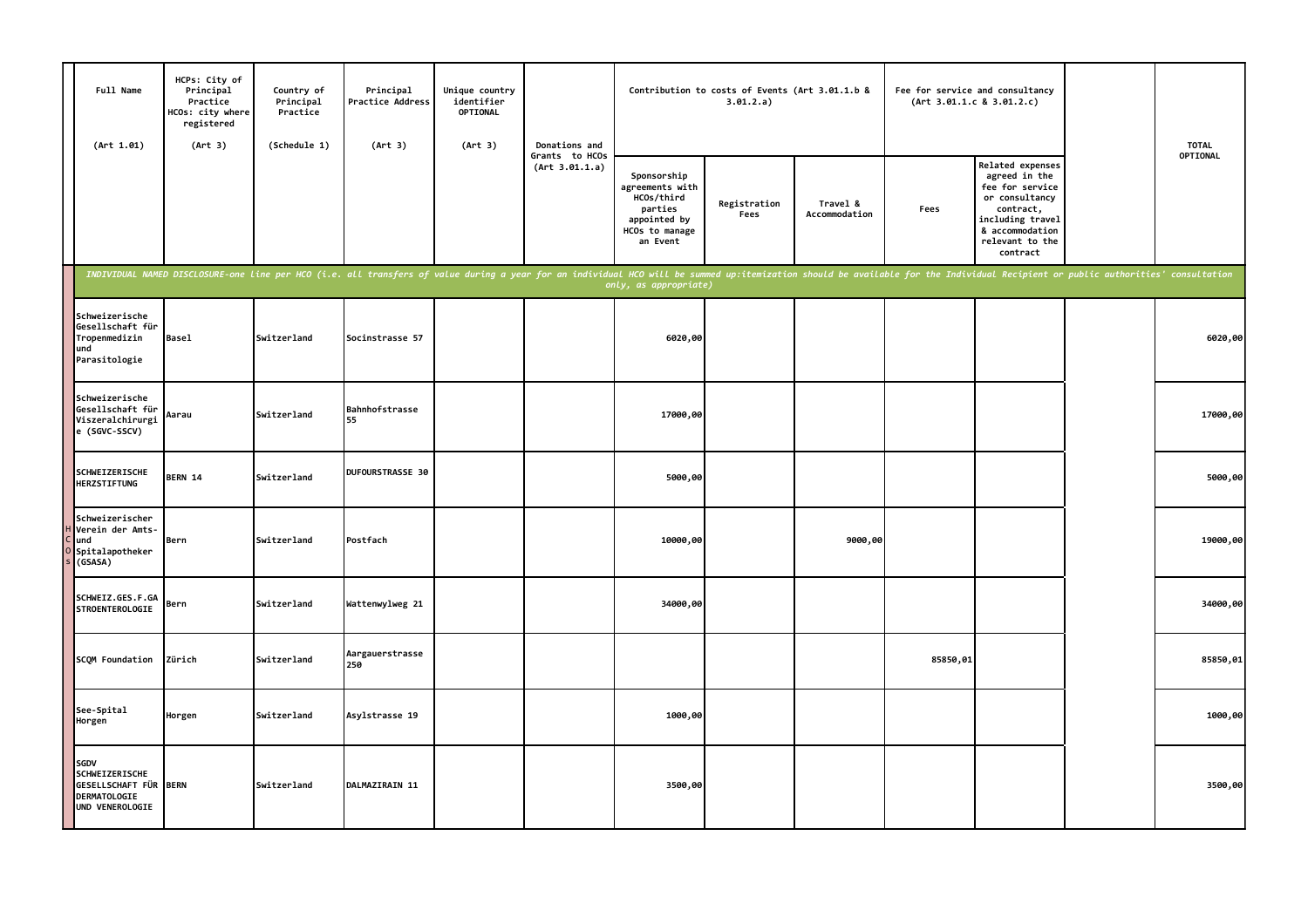| Full Name<br>(Art 1.01)                                                                                                         | HCPs: City of<br>Principal<br>Practice<br>HCOs: city where<br>registered<br>(Art 3) | Country of<br>Principal<br>Practice<br>(Schedule 1) | Principal<br><b>Practice Address</b><br>(Art 3)                                                                                                                                                                                | Unique country<br>identifier<br>OPTIONAL<br>(Art 3) | Donations and                    |                                                                                                       | 3.01.2.a)            | Contribution to costs of Events (Art 3.01.1.b &<br>Fee for service and consultancy<br>(Art 3.01.1.c 8 3.01.2.c) |         |                                                                                                                                                                  | <b>TOTAL</b> |
|---------------------------------------------------------------------------------------------------------------------------------|-------------------------------------------------------------------------------------|-----------------------------------------------------|--------------------------------------------------------------------------------------------------------------------------------------------------------------------------------------------------------------------------------|-----------------------------------------------------|----------------------------------|-------------------------------------------------------------------------------------------------------|----------------------|-----------------------------------------------------------------------------------------------------------------|---------|------------------------------------------------------------------------------------------------------------------------------------------------------------------|--------------|
|                                                                                                                                 |                                                                                     |                                                     |                                                                                                                                                                                                                                |                                                     | Grants to HCOs<br>(Art 3.01.1.a) | Sponsorship<br>agreements with<br>HCOs/third<br>parties<br>appointed by<br>HCOs to manage<br>an Event | Registration<br>Fees | Travel &<br>Accommodation                                                                                       | Fees    | <b>Related expenses</b><br>agreed in the<br>fee for service<br>or consultancy<br>contract,<br>including travel<br>& accommodation<br>relevant to the<br>contract | OPTIONAL     |
|                                                                                                                                 |                                                                                     |                                                     | INDIVIDUAL NAMED DISCLOSURE-one line per HCO (i.e. all transfers of value during a year for an individual HCO will be summed up:itemization should be available for the Individual Recipient or public authorities' consultati |                                                     |                                  | only, as appropriate)                                                                                 |                      |                                                                                                                 |         |                                                                                                                                                                  |              |
| SGED SCHWEIZ.<br>GESELLSCHAFT FÜR<br>ENDOKRINOLOGIE<br>UND DIABETOLOGIE                                                         | <b>BADEN</b>                                                                        | Switzerland                                         | RÜTISTRASSE 3A                                                                                                                                                                                                                 |                                                     | 35000,00                         |                                                                                                       |                      |                                                                                                                 | 5000,00 |                                                                                                                                                                  | 40000,00     |
| SGG SSG<br>Schweizerische<br>Gesellschaft für<br>Gerontologie                                                                   | Bern                                                                                | Switzerland                                         | Laupenstrasse 7                                                                                                                                                                                                                |                                                     |                                  | 17000,00                                                                                              |                      |                                                                                                                 |         |                                                                                                                                                                  | 17000,00     |
| <b>SGPHEG</b><br>(Schweizerische<br>Gesellschaft für<br>pädiatrische<br>Gastroenterologi<br>e)<br>Universitäts-Kin<br>derspital | <b>Basel</b>                                                                        | Switzerland                                         | Spitalstrasse 33                                                                                                                                                                                                               |                                                     |                                  | 500,00                                                                                                |                      |                                                                                                                 |         |                                                                                                                                                                  | 500,00       |
| SGV SSMC                                                                                                                        | <b>WINTERTHUR</b>                                                                   | Switzerland                                         | INDUSTRIESTRASSE<br>24                                                                                                                                                                                                         |                                                     |                                  |                                                                                                       |                      |                                                                                                                 | 200,00  |                                                                                                                                                                  | 200,00       |
| SOCIÉTÉ SUISSE<br><b>D'HYGIÈNE</b><br>HOSPITALIERE                                                                              | St.Gallen                                                                           | Switzerland                                         | Rorschacher<br>Strasse 95                                                                                                                                                                                                      |                                                     |                                  | 6020,00                                                                                               |                      |                                                                                                                 |         |                                                                                                                                                                  | 6020,00      |
| Solothurner<br>Spitäler AG                                                                                                      | Solothurn                                                                           | Switzerland                                         | Schöngrünstrasse<br>36A                                                                                                                                                                                                        |                                                     |                                  | 3100,00                                                                                               |                      |                                                                                                                 |         |                                                                                                                                                                  | 3100,00      |
| Specialty Care<br>Therapiezentren<br>AG                                                                                         | Frauenfeld                                                                          | Switzerland                                         | Walzmühlestrasse<br>60                                                                                                                                                                                                         |                                                     |                                  | 9500,00                                                                                               |                      |                                                                                                                 |         |                                                                                                                                                                  | 9500,00      |
| Spital Lachen AG Lachen SZ                                                                                                      |                                                                                     | Switzerland                                         | Oberdorfstrasse<br>41                                                                                                                                                                                                          |                                                     |                                  | 1500,00                                                                                               |                      |                                                                                                                 |         |                                                                                                                                                                  | 1500,00      |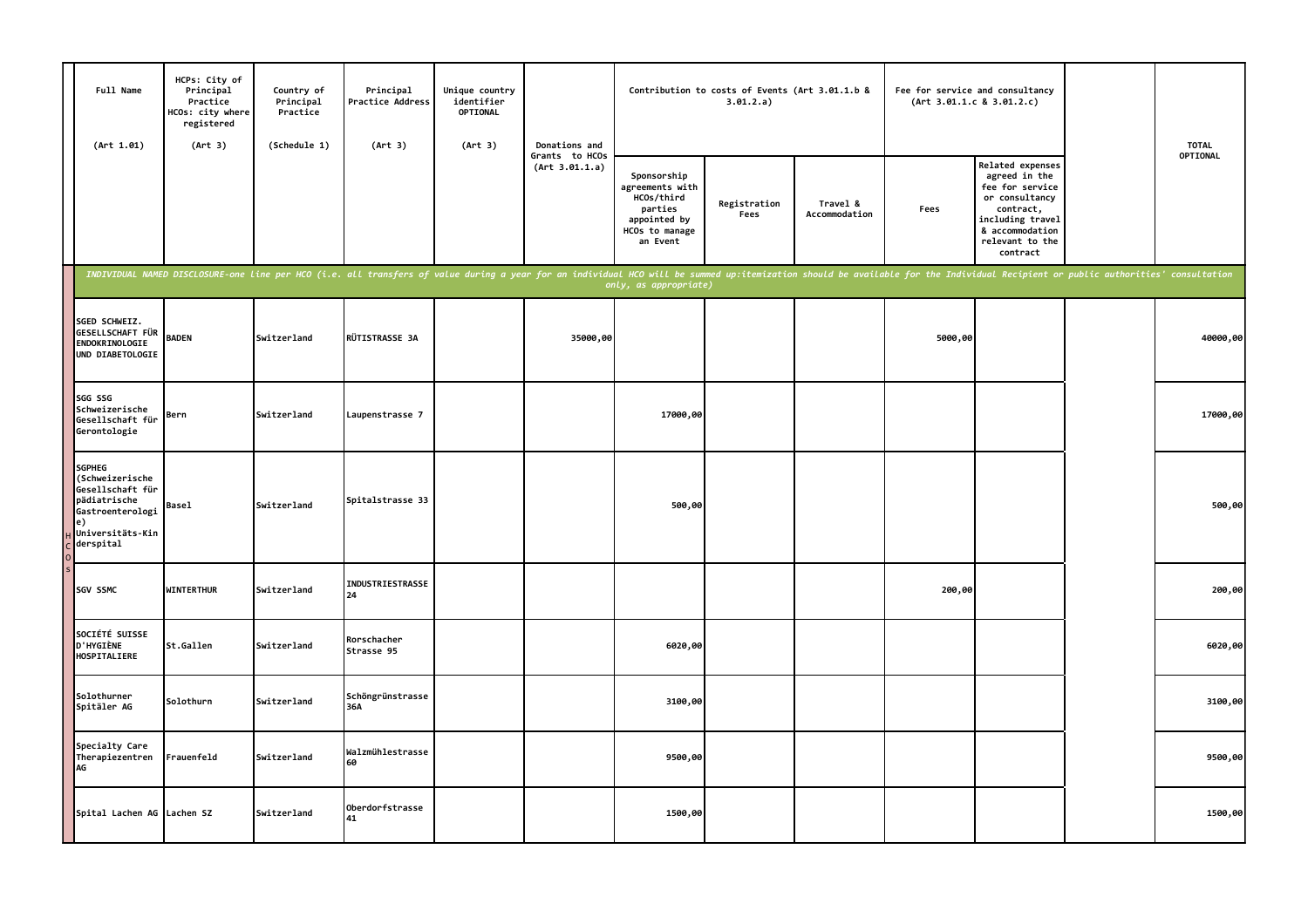| Full Name<br>(Art 1.01)                                     | HCPs: City of<br>Principal<br>Practice<br>HCOs: city where<br>registered<br>(Art 3) | Country of<br>Principal<br>Practice<br>(Schedule 1) | Principal<br>Practice Address<br>(Art 3)                                                                                                                                                                                       | Unique country<br>identifier<br>OPTIONAL<br>(Art 3) | Donations and                    |                                                                                                       | Contribution to costs of Events (Art 3.01.1.b &<br>3.01.2.a) |                           | Fee for service and consultancy<br>(Art 3.01.1.c 8 3.01.2.c) |                                                                                                                                                                  | <b>TOTAL</b><br>OPTIONAL |
|-------------------------------------------------------------|-------------------------------------------------------------------------------------|-----------------------------------------------------|--------------------------------------------------------------------------------------------------------------------------------------------------------------------------------------------------------------------------------|-----------------------------------------------------|----------------------------------|-------------------------------------------------------------------------------------------------------|--------------------------------------------------------------|---------------------------|--------------------------------------------------------------|------------------------------------------------------------------------------------------------------------------------------------------------------------------|--------------------------|
|                                                             |                                                                                     |                                                     |                                                                                                                                                                                                                                |                                                     | Grants to HCOs<br>(Art 3.01.1.a) | Sponsorship<br>agreements with<br>HCOs/third<br>parties<br>appointed by<br>HCOs to manage<br>an Event | Registration<br>Fees                                         | Travel &<br>Accommodation | Fees                                                         | <b>Related expenses</b><br>agreed in the<br>fee for service<br>or consultancy<br>contract,<br>including travel<br>& accommodation<br>relevant to the<br>contract |                          |
|                                                             |                                                                                     |                                                     | INDIVIDUAL NAMED DISCLOSURE-one line per HCO (i.e. all transfers of value during a year for an individual HCO will be summed up:itemization should be available for the Individual Recipient or public authorities' consultati |                                                     |                                  | only, as appropriate)                                                                                 |                                                              |                           |                                                              |                                                                                                                                                                  |                          |
| Spital Limmattal                                            | Schlieren                                                                           | Switzerland                                         | Urdorferstrasse<br>100                                                                                                                                                                                                         |                                                     |                                  | 2000,00                                                                                               |                                                              |                           | 1700,00                                                      |                                                                                                                                                                  | 3700,00                  |
| Spital Schwyz                                               | Schwyz                                                                              | Switzerland                                         | Waldeggstrasse<br>10                                                                                                                                                                                                           |                                                     |                                  | 3000,00                                                                                               |                                                              |                           |                                                              |                                                                                                                                                                  | 3000,00                  |
| Spital Thurgau<br><b>AG</b>                                 | Frauenfeld                                                                          | Switzerland                                         | Waldeggstrasse<br>8a                                                                                                                                                                                                           |                                                     |                                  | 6100,00                                                                                               |                                                              |                           | 1500,00                                                      |                                                                                                                                                                  | 7600,00                  |
| Spitalregion RWS<br>Rheintal<br>Werdenberg<br>Sarganserland | Rebstein                                                                            | Switzerland                                         | Alte Landstrasse<br>106                                                                                                                                                                                                        |                                                     |                                  | 5000,00                                                                                               |                                                              |                           |                                                              |                                                                                                                                                                  | 5000,00                  |
| Spitalverbund<br>Appenzell<br>Ausserrhoden                  | Herisau                                                                             | Switzerland                                         | Krombach 3                                                                                                                                                                                                                     |                                                     |                                  | 1000,00                                                                                               |                                                              |                           |                                                              |                                                                                                                                                                  | 1000,00                  |
| Spitalzentrum<br>Biel AG - Gruppe                           | <b>Biel/Bienne</b>                                                                  | Switzerland                                         | Vogelsang 84                                                                                                                                                                                                                   |                                                     |                                  | 4500,00                                                                                               |                                                              |                           |                                                              |                                                                                                                                                                  | 4500,00                  |
| St. Gallen<br>Oncology<br>Conferences                       | St.Gallen                                                                           | Switzerland                                         | Rorschacherstras<br>se 150                                                                                                                                                                                                     |                                                     |                                  | 4500,00                                                                                               |                                                              |                           |                                                              |                                                                                                                                                                  | 4500,00                  |
| Stadtspital<br>Triemli                                      | Zürich                                                                              | Switzerland                                         | Birmensdorferstr<br>asse 497                                                                                                                                                                                                   |                                                     |                                  | 6500,00                                                                                               | 470,80                                                       | 1288,30                   | 700,00                                                       |                                                                                                                                                                  | 8959,10                  |
| <b>STIFT WISSEN</b><br><b>FOSCHUNG FONDS</b><br>KARDIOLOGIE | ZÜRICH                                                                              | Switzerland                                         | <b>BIRMENSDORFERSTR</b><br><b>ASSE 497</b>                                                                                                                                                                                     |                                                     |                                  | 10500,00                                                                                              |                                                              |                           |                                                              |                                                                                                                                                                  | 10500,00                 |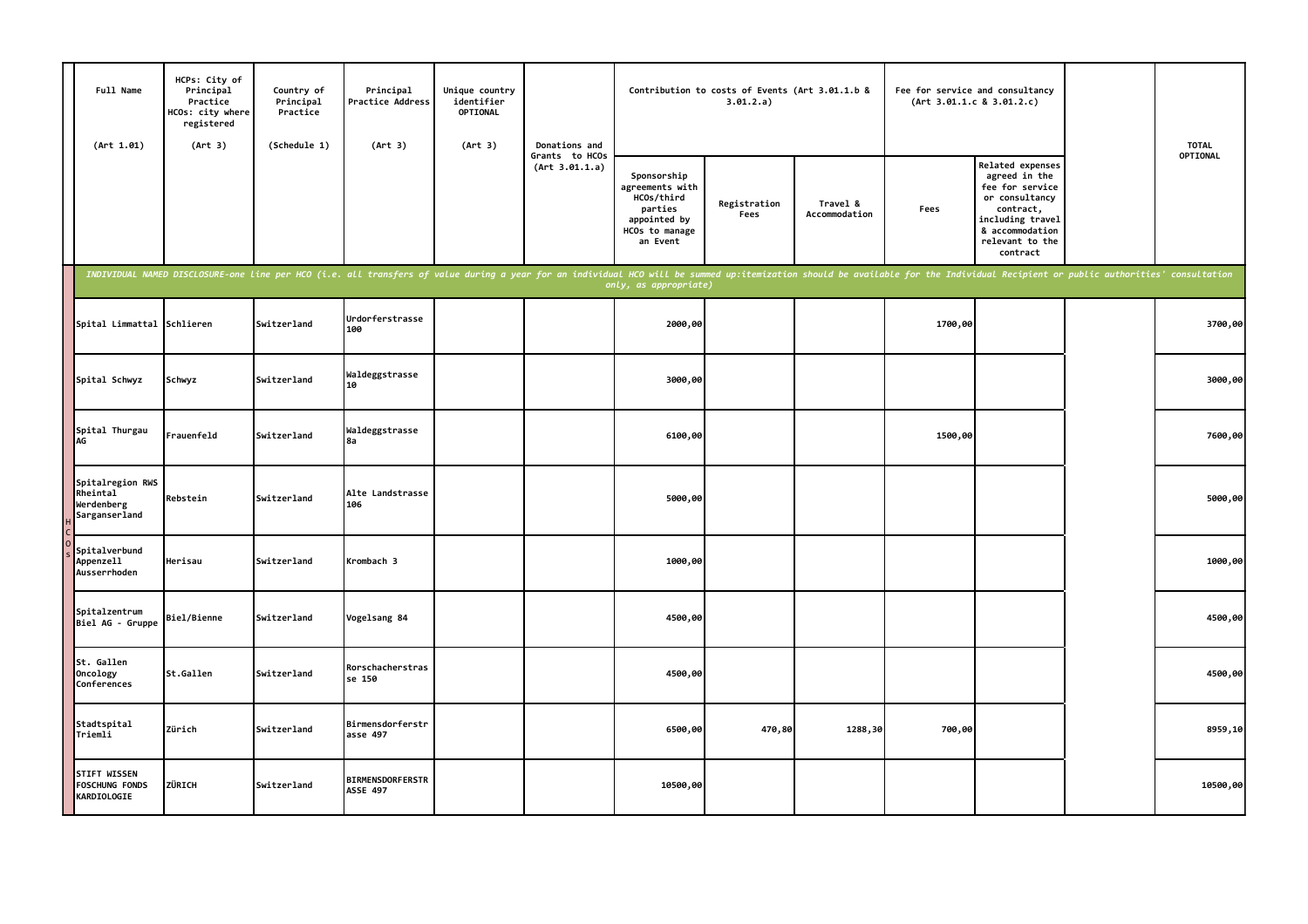| Full Name<br>(Art 1.01)                                                                 | HCPs: City of<br>Principal<br>Practice<br>HCOs: city where<br>registered<br>(Art 3) | Country of<br>Principal<br>Practice<br>(Schedule 1) | Principal<br>Practice Address<br>(Art 3)                                                                                                                                                                                       | Unique country<br>identifier<br><b>OPTIONAL</b><br>(Art 3) | Donations and                    |                                                                                                       | Contribution to costs of Events (Art 3.01.1.b &<br>3.01.2.a) |                           |          | Fee for service and consultancy<br>(Art 3.01.1.c 8 3.01.2.c)                                                                                              | <b>TOTAL</b><br>OPTIONAL |
|-----------------------------------------------------------------------------------------|-------------------------------------------------------------------------------------|-----------------------------------------------------|--------------------------------------------------------------------------------------------------------------------------------------------------------------------------------------------------------------------------------|------------------------------------------------------------|----------------------------------|-------------------------------------------------------------------------------------------------------|--------------------------------------------------------------|---------------------------|----------|-----------------------------------------------------------------------------------------------------------------------------------------------------------|--------------------------|
|                                                                                         |                                                                                     |                                                     |                                                                                                                                                                                                                                |                                                            | Grants to HCOs<br>(Art 3.01.1.a) | Sponsorship<br>agreements with<br>HCOs/third<br>parties<br>appointed by<br>HCOs to manage<br>an Event | Registration<br>Fees                                         | Travel &<br>Accommodation | Fees     | Related expenses<br>agreed in the<br>fee for service<br>or consultancy<br>contract,<br>including travel<br>& accommodation<br>relevant to the<br>contract |                          |
|                                                                                         |                                                                                     |                                                     | INDIVIDUAL NAMED DISCLOSURE-one line per HCO (i.e. all transfers of value during a year for an individual HCO will be summed up:itemization should be available for the Individual Recipient or public authorities' consultati |                                                            |                                  | only, as appropriate)                                                                                 |                                                              |                           |          |                                                                                                                                                           |                          |
| Stiftung<br>Kantonsspital<br>Graubünden                                                 | Chur                                                                                | Switzerland                                         | Loestrasse 170                                                                                                                                                                                                                 |                                                            |                                  | 14500,00                                                                                              |                                                              |                           | 6600,00  |                                                                                                                                                           | 21100,00                 |
| STIFTUNG ZUR<br>FÖRDERUNG DER<br>MEDIZIN                                                | <b>SCUOL</b>                                                                        | Switzerland                                         | POSTFACH                                                                                                                                                                                                                       |                                                            |                                  | 7500,00                                                                                               |                                                              |                           |          |                                                                                                                                                           | 7500,00                  |
| Swiss Academic<br>Foundation for<br>Education in<br>Infectious<br>Diseases<br>(SAFE-ID) | Bern                                                                                | Switzerland                                         | Friedbühlstrasse<br>51                                                                                                                                                                                                         |                                                            |                                  | 50000,00                                                                                              |                                                              |                           |          |                                                                                                                                                           | 50000,00                 |
| SWISS ACADEMY OF<br>MULTIDISCIPLINAR BERN<br>Y ONCOLOGY                                 |                                                                                     | Switzerland                                         | EFFINGERSTRASSE<br>40                                                                                                                                                                                                          |                                                            |                                  | 16000,00                                                                                              |                                                              |                           |          |                                                                                                                                                           | 16000,00                 |
| <b>SWISS</b><br>CARDIOVASCULAR<br><b>FOUNDATION</b>                                     | <b>BERN</b>                                                                         | Switzerland                                         | WAISENHAUSPLATZ<br>14                                                                                                                                                                                                          |                                                            |                                  | 3500,00                                                                                               |                                                              |                           |          |                                                                                                                                                           | 3500,00                  |
| SWISS TUMOR<br><b>IMMUNOLOGY</b><br><b>INSTITUTE</b>                                    | ZÜRICH                                                                              | Switzerland                                         | <b>SEESTRASSE 259</b>                                                                                                                                                                                                          |                                                            |                                  |                                                                                                       |                                                              |                           | 40000,00 |                                                                                                                                                           | 40000,00                 |
| The Swiss<br>Leading<br>Hospitals                                                       | <b>Basel</b>                                                                        | Switzerland                                         | St.<br>Jakobs-Strasse<br>25                                                                                                                                                                                                    |                                                            |                                  | 6000,00                                                                                               |                                                              |                           |          |                                                                                                                                                           | 6000,00                  |
| TopPharm<br>Apotheken und<br>Drogerien<br>Genossenschaft                                | Münchenstein                                                                        | Switzerland                                         | Grabenackerstras<br>se 15                                                                                                                                                                                                      |                                                            |                                  | 11000,00                                                                                              |                                                              |                           |          |                                                                                                                                                           | 11000,00                 |
| <b>UNION</b><br><b>SCHWEIZERISCHER</b><br>GESELLSCH.                                    | <b>BAD RAGAZ</b>                                                                    | Switzerland                                         | FLÄSCHERSTRASSE<br>21                                                                                                                                                                                                          |                                                            |                                  |                                                                                                       | 450,00                                                       |                           |          |                                                                                                                                                           | 450,00                   |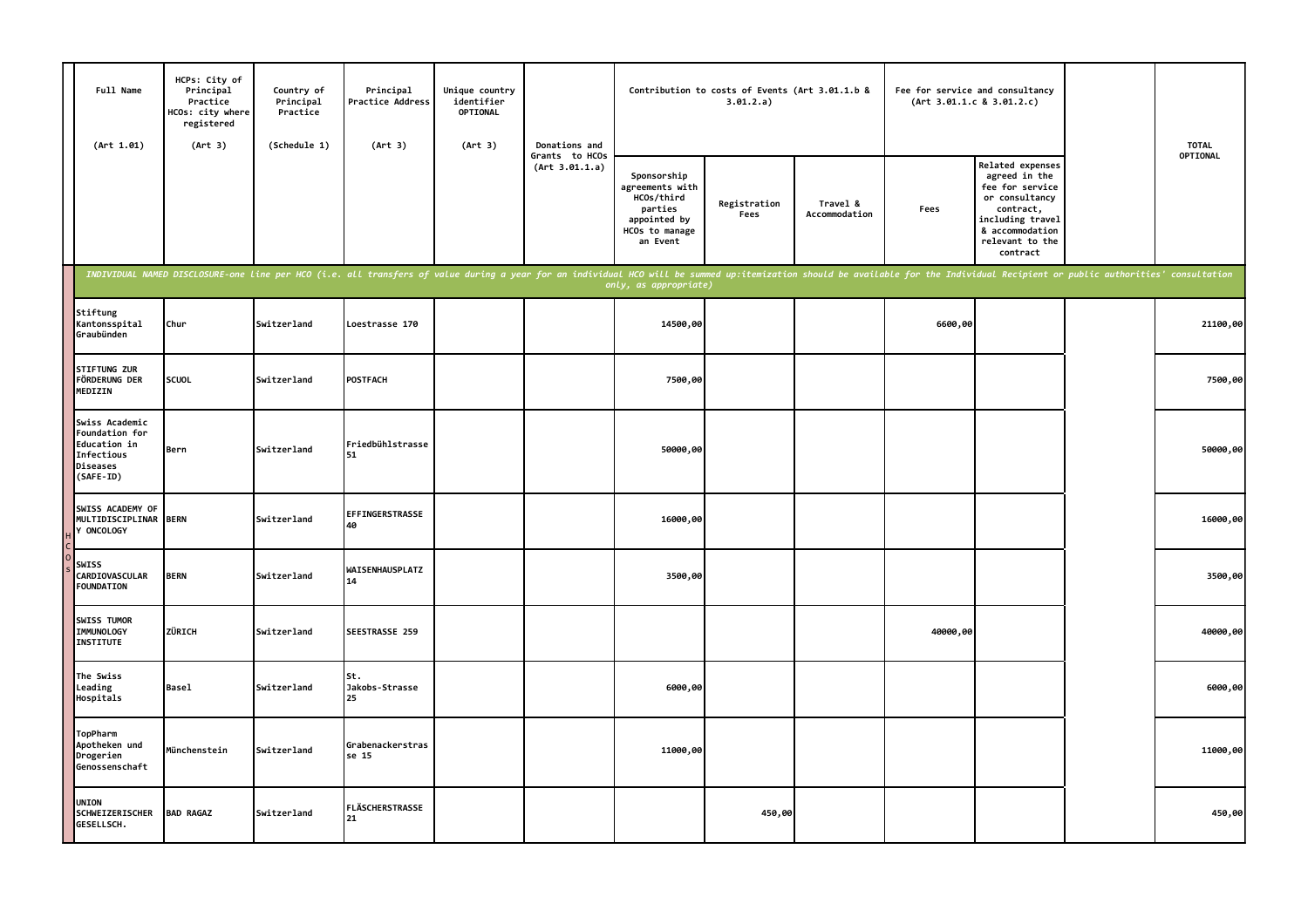| Full Name<br>(Art 1.01)                                             | HCPs: City of<br>Principal<br>Practice<br>HCOs: city where<br>registered<br>(Art 3) | Country of<br>Principal<br>Practice<br>(Schedule 1) | Principal<br><b>Practice Address</b><br>(Art 3)                                                                                                                                                                                | Unique country<br>identifier<br>OPTIONAL<br>(Art 3) | Donations and<br>Grants to HCOs<br>(Art 3.01.1.a) |                                                                                                       | Contribution to costs of Events (Art 3.01.1.b &<br>3.01.2.a) |                           |         | Fee for service and consultancy<br>(Art 3.01.1.c 8 3.01.2.c)                                                                                              |  | <b>TOTAL</b> |
|---------------------------------------------------------------------|-------------------------------------------------------------------------------------|-----------------------------------------------------|--------------------------------------------------------------------------------------------------------------------------------------------------------------------------------------------------------------------------------|-----------------------------------------------------|---------------------------------------------------|-------------------------------------------------------------------------------------------------------|--------------------------------------------------------------|---------------------------|---------|-----------------------------------------------------------------------------------------------------------------------------------------------------------|--|--------------|
|                                                                     |                                                                                     |                                                     |                                                                                                                                                                                                                                |                                                     |                                                   | Sponsorship<br>agreements with<br>HCOs/third<br>parties<br>appointed by<br>HCOs to manage<br>an Event | Registration<br>Fees                                         | Travel &<br>Accommodation | Fees    | Related expenses<br>agreed in the<br>fee for service<br>or consultancy<br>contract,<br>including travel<br>& accommodation<br>relevant to the<br>contract |  | OPTIONAL     |
|                                                                     |                                                                                     |                                                     | INDIVIDUAL NAMED DISCLOSURE-one line per HCO (i.e. all transfers of value during a year for an individual HCO will be summed up:itemization should be available for the Individual Recipient or public authorities' consultati |                                                     |                                                   | only, as appropriate)                                                                                 |                                                              |                           |         |                                                                                                                                                           |  |              |
| UNIVERSITÄT<br>ZÜRICH UZH                                           | ZÜRICH                                                                              | Switzerland                                         | HIRSCHENGRABEN<br>84                                                                                                                                                                                                           |                                                     |                                                   | 45500,00                                                                                              |                                                              |                           |         |                                                                                                                                                           |  | 45500,00     |
| Universitäts-Kin<br>derspital Basel                                 | <b>Basel</b>                                                                        | Switzerland                                         | Spitalstrasse 33                                                                                                                                                                                                               |                                                     |                                                   |                                                                                                       |                                                              | 1000,00                   |         |                                                                                                                                                           |  | 1000,00      |
| UniversitätsSpit<br>al Zürich,<br>Hospital Group                    | Zürich                                                                              | Switzerland                                         | Rämistrasse 100                                                                                                                                                                                                                |                                                     | 43162,63                                          | 153500,00                                                                                             | 563,72                                                       | 796,00                    | 5500,00 | 2078,89                                                                                                                                                   |  | 205601,24    |
| Université de<br>Genève                                             | Genève 4                                                                            | Switzerland                                         | Rue du<br>Général-Dufour<br>24                                                                                                                                                                                                 |                                                     | 2284,22                                           |                                                                                                       |                                                              |                           |         |                                                                                                                                                           |  | 2284,22      |
| VacUpdate Board                                                     | Zofingen                                                                            | Switzerland                                         | Weissensteinstra<br>sse 2                                                                                                                                                                                                      |                                                     |                                                   | 16000,00                                                                                              |                                                              |                           |         |                                                                                                                                                           |  | 16000,00     |
| <b>VEREIN</b><br>INTERDIGEST                                        | Zürich                                                                              | Switzerland                                         | Toblerstrasse 51                                                                                                                                                                                                               |                                                     |                                                   | 1500,00                                                                                               |                                                              |                           |         |                                                                                                                                                           |  | 1500,00      |
| World Health<br>Organization<br>(WHO)                               | Genève 27                                                                           | Switzerland                                         | World Health<br>Organization<br>(WHO) 20, Avenue<br>Appia                                                                                                                                                                      |                                                     | 257172,64                                         |                                                                                                       |                                                              |                           |         |                                                                                                                                                           |  | 257172,64    |
| Zentrum für<br>Integrative<br>Onkologie ZIO AG                      | Zürich                                                                              | Switzerland                                         | Hardturmstrasse<br>133                                                                                                                                                                                                         |                                                     |                                                   | 6000,00                                                                                               |                                                              |                           |         |                                                                                                                                                           |  | 6000,00      |
| <b>ZENTRUM FÜR</b><br>RHEUMA- UND<br>KNOCHENERKRANKUN<br><b>GEN</b> | ZÜRICH                                                                              | Switzerland                                         | <b>BELLARIASTR 38</b>                                                                                                                                                                                                          |                                                     |                                                   | 3000,00                                                                                               |                                                              |                           |         |                                                                                                                                                           |  | 3000,00      |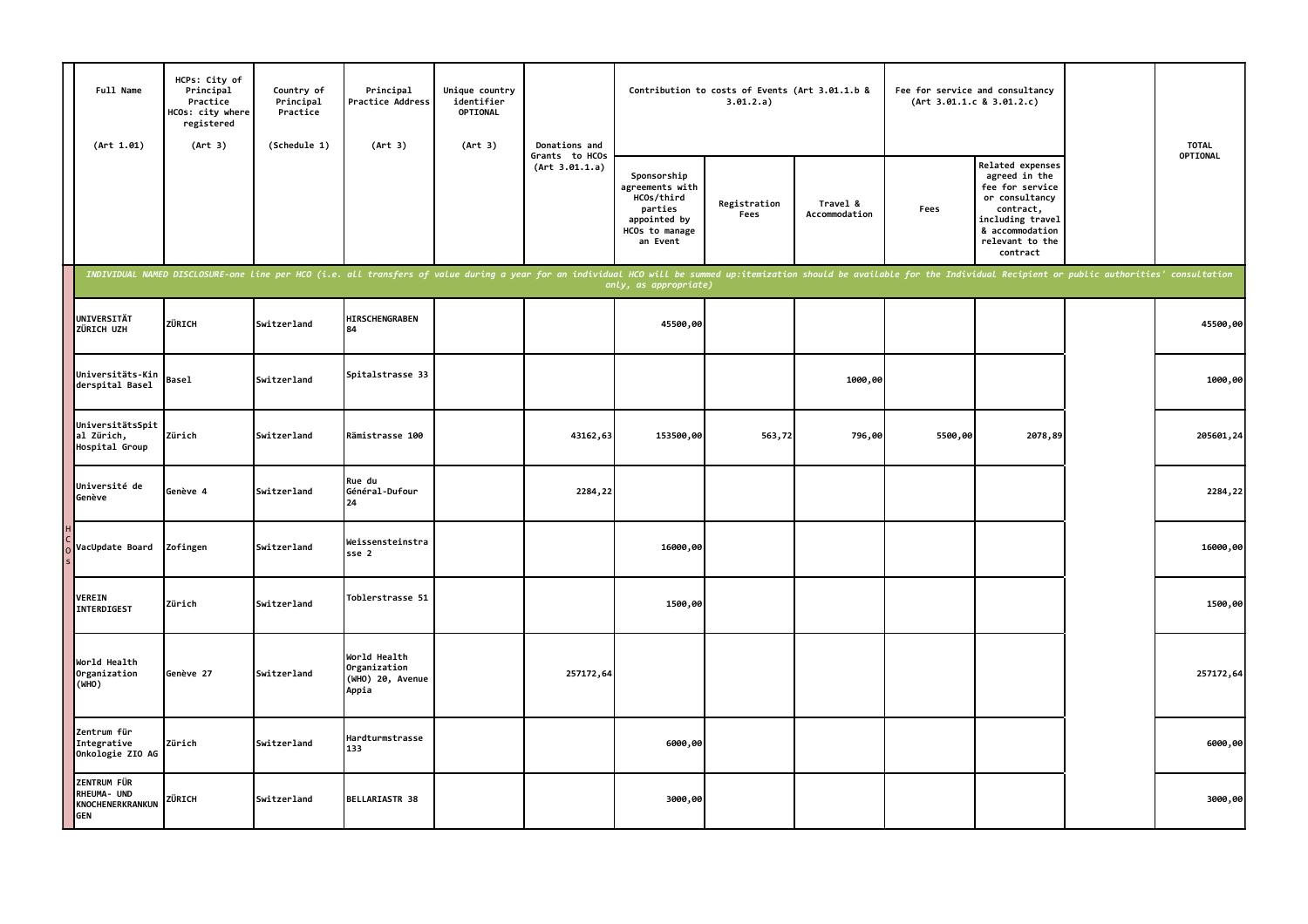|                                                                                                                                              | Full Name<br>(Art 1.01)                                                                                                      | HCPs: City of<br>Principal<br>Practice<br>HCOs: city where<br>registered<br>(Art 3) | Country of<br>Principal<br>Practice<br>(Schedule 1) | Principal<br><b>Practice Address</b><br>(Art 3)                                                                                                                                                                                | Unique country<br>identifier<br>OPTIONAL<br>(Art 3) | Donations and                    |                                                                                                       | Contribution to costs of Events (Art 3.01.1.b &<br>3.01.2.a) |                                                                                                          | Fee for service and consultancy<br>(Art 3.01.1.c 8 3.01.2.c) |                                                                                                                                                           | <b>TOTAL</b>    |
|----------------------------------------------------------------------------------------------------------------------------------------------|------------------------------------------------------------------------------------------------------------------------------|-------------------------------------------------------------------------------------|-----------------------------------------------------|--------------------------------------------------------------------------------------------------------------------------------------------------------------------------------------------------------------------------------|-----------------------------------------------------|----------------------------------|-------------------------------------------------------------------------------------------------------|--------------------------------------------------------------|----------------------------------------------------------------------------------------------------------|--------------------------------------------------------------|-----------------------------------------------------------------------------------------------------------------------------------------------------------|-----------------|
|                                                                                                                                              |                                                                                                                              |                                                                                     |                                                     |                                                                                                                                                                                                                                |                                                     | Grants to HCOs<br>(Art 3.01.1.a) | Sponsorship<br>agreements with<br>HCOs/third<br>parties<br>appointed by<br>HCOs to manage<br>an Event | Registration<br>Fees                                         | Travel &<br>Accommodation                                                                                | Fees                                                         | Related expenses<br>agreed in the<br>fee for service<br>or consultancy<br>contract,<br>including travel<br>& accommodation<br>relevant to the<br>contract | OPTIONAL        |
|                                                                                                                                              |                                                                                                                              |                                                                                     |                                                     | INDIVIDUAL NAMED DISCLOSURE-one line per HCO (i.e. all transfers of value during a year for an individual HCO will be summed up:itemization should be available for the Individual Recipient or public authorities' consultati |                                                     |                                  | only, as appropriate)                                                                                 |                                                              |                                                                                                          |                                                              |                                                                                                                                                           |                 |
|                                                                                                                                              | Zuger<br>Kantonsspital AG                                                                                                    | Baar                                                                                | <b>Switzerland</b>                                  | Landhausstrasse<br>11                                                                                                                                                                                                          |                                                     |                                  |                                                                                                       | 412,50                                                       | 2256,20                                                                                                  |                                                              |                                                                                                                                                           | 2668,70         |
|                                                                                                                                              | Zurich Academy<br>Internal<br>Medicine                                                                                       | Zürich                                                                              | <b>Switzerland</b>                                  | Grossmünsterplat                                                                                                                                                                                                               |                                                     |                                  | 5880,00                                                                                               |                                                              |                                                                                                          |                                                              |                                                                                                                                                           | 5880,00         |
|                                                                                                                                              |                                                                                                                              |                                                                                     |                                                     |                                                                                                                                                                                                                                |                                                     |                                  |                                                                                                       |                                                              | OTHER, NOT INCLUDED ABOVE-where information cannot be disclosed on an individual basis for legal reasons |                                                              |                                                                                                                                                           |                 |
| Aggregate amount attributable to transfers of value to such Recipients - Art 3.02<br>Number of Recipients in aggregate disclosure - Art 3.02 |                                                                                                                              |                                                                                     |                                                     |                                                                                                                                                                                                                                |                                                     | 2480,00                          | 190008,03                                                                                             | 2791,40                                                      | 11157,64                                                                                                 | 138630,26                                                    | 4472,10                                                                                                                                                   | 349539,43       |
|                                                                                                                                              |                                                                                                                              |                                                                                     |                                                     |                                                                                                                                                                                                                                |                                                     |                                  | 10                                                                                                    |                                                              |                                                                                                          |                                                              |                                                                                                                                                           | 10 <sup>1</sup> |
|                                                                                                                                              | % of the number of Recipients included in the aggregate disclosure in the total number<br>of Recipients disclosed - Art 3.02 |                                                                                     |                                                     |                                                                                                                                                                                                                                |                                                     |                                  | 7,14<br>6,54                                                                                          | 13,33                                                        | 12,50                                                                                                    | 11,11                                                        | 28,57                                                                                                                                                     | N/A             |